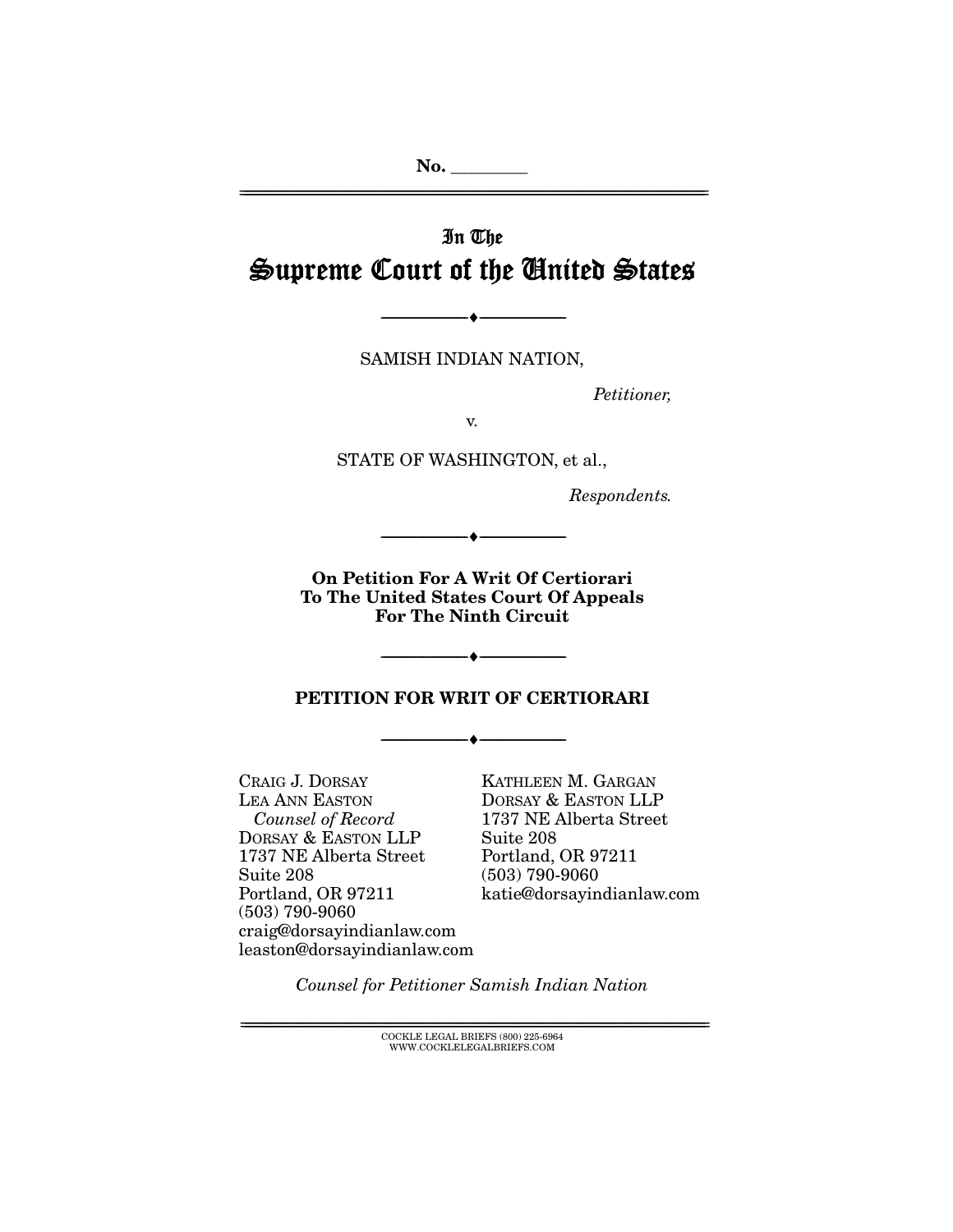#### **QUESTIONS PRESENTED**

The questions presented are:

1. Whether Eleventh Amendment sovereign immunity and tribal sovereign immunity deprived the lower courts of subject-matter jurisdiction over the Snoqualmie Indian Tribe's claim, requiring dismissal on that ground under United States Supreme Court precedent including *Steel Co. v. Citizens for a Better Environment*, 523 U.S. 83 (1996).

2. Whether, under United States Supreme Court precedent including *Ruhrgas AG v. Marathon Oil Co.*, 526 U.S. 574 (1999) and *Sinochem Int'l Co. v. Malaysia Intern. Shipping Corp.*, 549 U.S. 422 (2007), an issue preclusion dismissal is a merits dismissal and excluded from the threshold grounds among which a federal court may choose to dismiss a case before establishing its subject-matter jurisdiction.

3. Whether, under United States Supreme Court precedent including *Sinochem Int'l Co. v. Malaysia Intern. Shipping Corp.*, 549 U.S. 422 (2007), jurisdictional issues in this case were not "arduous" or "difficult to determine" because the lower courts could readily determine that they lacked jurisdiction, such that those courts committed reversible error in bypassing determination of their subject-matter jurisdiction and proceeding to dismiss the case instead with prejudice on issue preclusion grounds.

i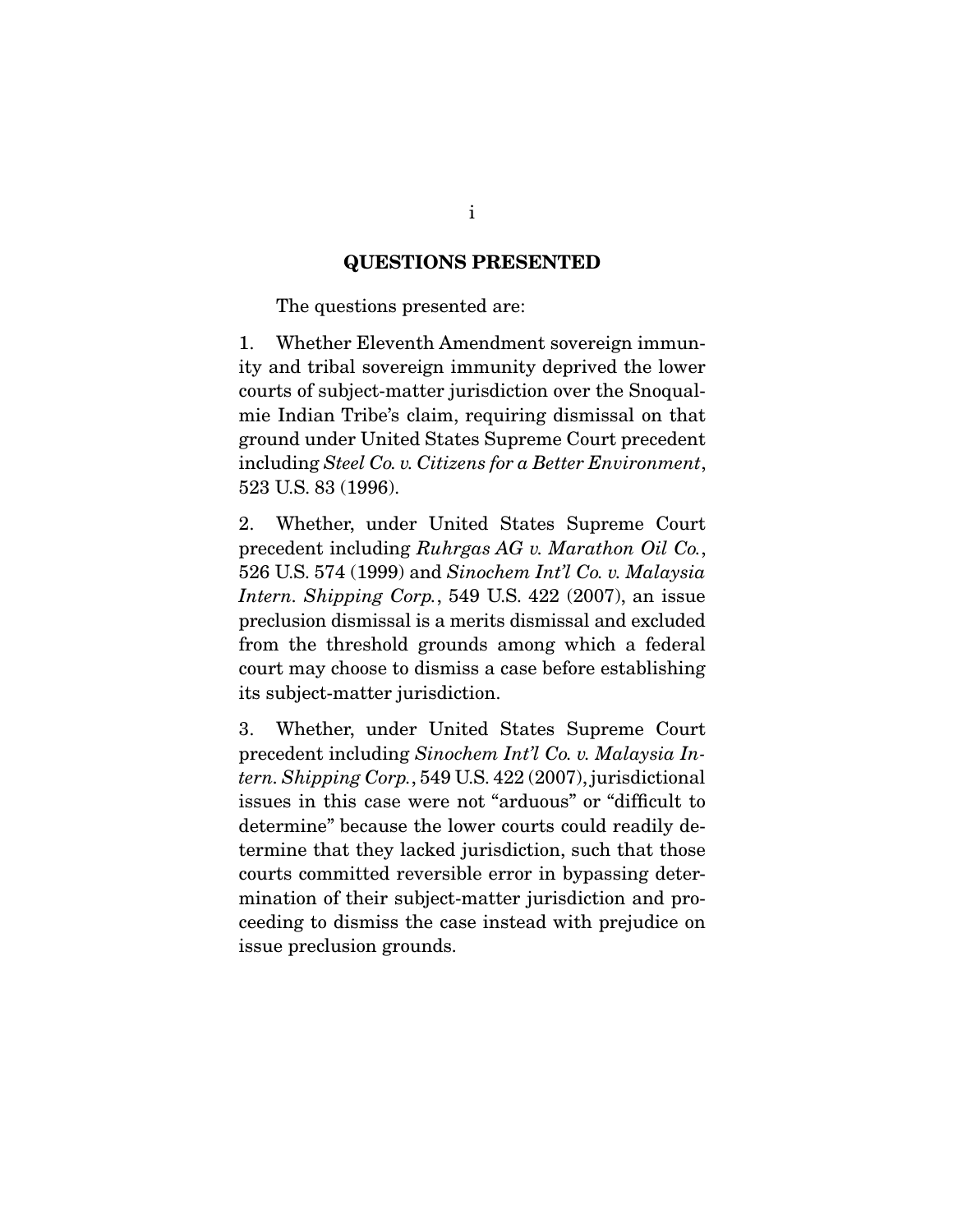#### **PARTIES TO PROCEEDINGS**

 This proceeding was initiated by the Snoqualmie Indian Tribe, which was the plaintiff in the district court and an appellant in the Ninth Circuit.

 Petitioner Samish Indian Nation intervened in the district court after a judgment was issued, solely for purposes of appeal, and filed its own appeal in the Ninth Circuit. The two appeals were consolidated.

 Respondents are the State of Washington, Washington Governor Jay Robert Inslee, and Washington Department of Fish & Wildlife Director Kelly Susewind; Respondents were defendants in the district court and appellees in the Ninth Circuit.

#### **CORPORATE DISCLOSURE STATEMENT**

 The Samish Indian Nation is a federally recognized Indian tribe. The Samish Indian Nation does not have a parent corporation, and no publicly held corporation owns stock in the Samish Indian Nation.

#### **STATEMENT OF RELATED PROCEEDINGS**

 The following proceedings are directly related to this case within the meaning of this Court's Rule 14.1(b)(iii): *Snoqualmie Indian Tribe v. State of Washington*, No. 3:19-cv-06227-RBL (W.D. Wash. Order Mar. 18, 2020) (App. 32), *consolidated appeal docketed*, *Snoqualmie Indian Tribe v. State of Washington*, No.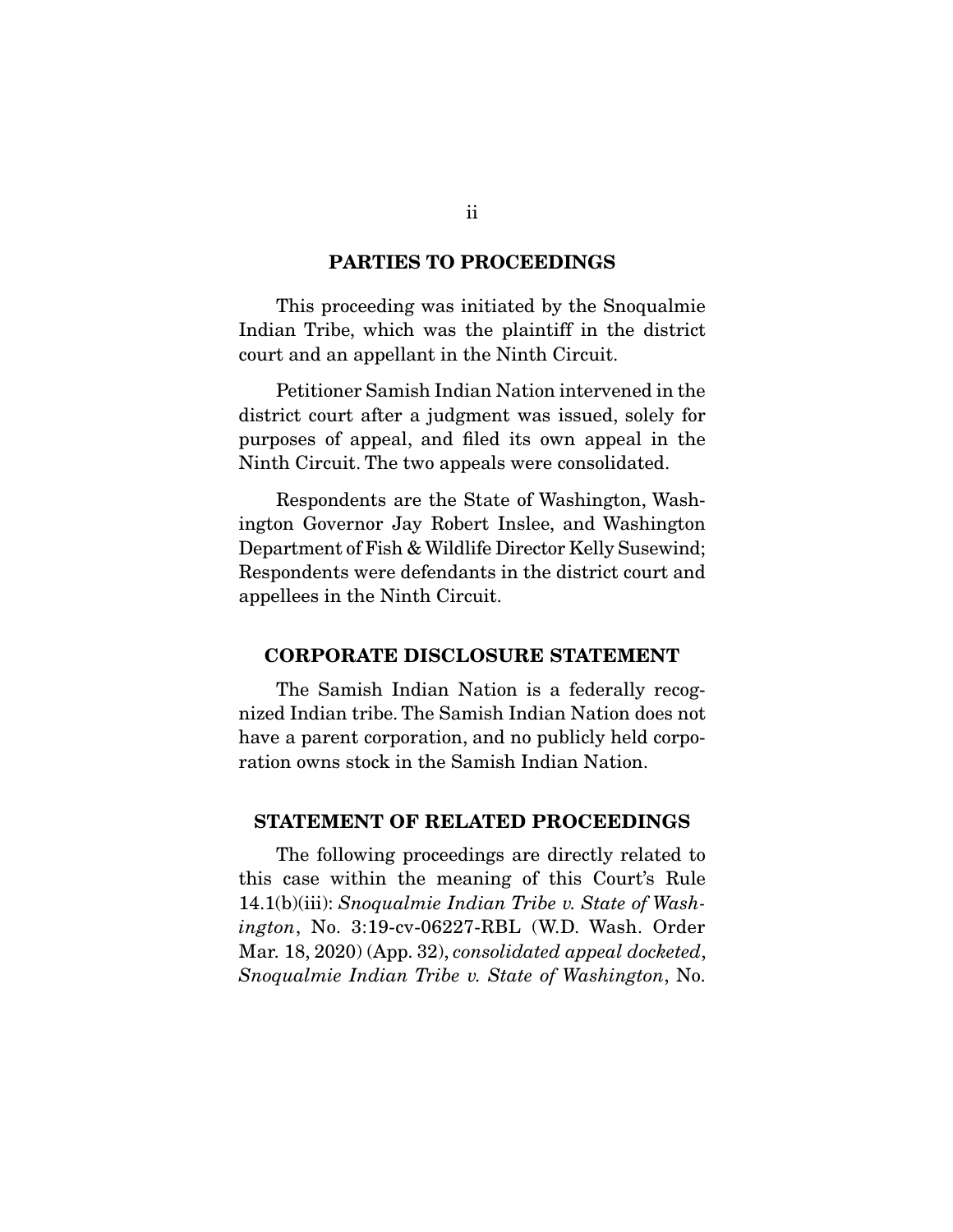## **STATEMENT OF RELATED PROCEEDINGS** – Continued

20-35346 and *Samish Indian Nation v. State of Washington*, No. 20-35353, *decision issued* Aug. 6, 2021, 9th Cir., 8 F.4th 853 (App. 1), *rehearing denied* Nov. 12, 2021 (App. 47).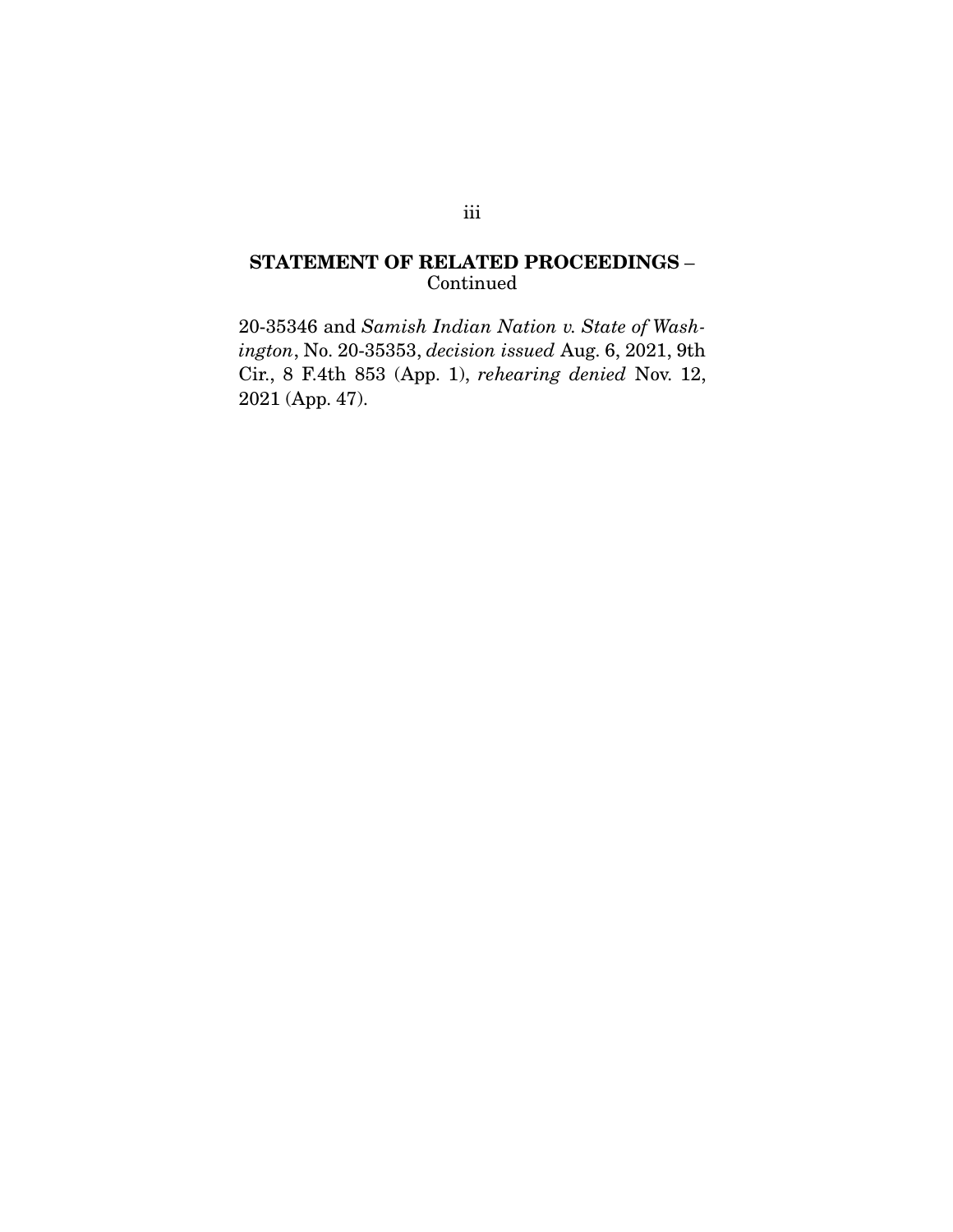# TABLE OF CONTENTS

|                                                                                                                                                                                                                   | Page           |
|-------------------------------------------------------------------------------------------------------------------------------------------------------------------------------------------------------------------|----------------|
|                                                                                                                                                                                                                   | i              |
|                                                                                                                                                                                                                   | ij             |
|                                                                                                                                                                                                                   | ii             |
| Statement of Related Proceedings                                                                                                                                                                                  | $\mathbf{ii}$  |
|                                                                                                                                                                                                                   | iv             |
|                                                                                                                                                                                                                   | Vİ.            |
|                                                                                                                                                                                                                   | 1              |
|                                                                                                                                                                                                                   | 1              |
| Constitutional Provisions Involved                                                                                                                                                                                | 1              |
|                                                                                                                                                                                                                   | $\overline{2}$ |
| The Samish Indian Nation<br>$\mathbf{A}$                                                                                                                                                                          | $\overline{2}$ |
| В.                                                                                                                                                                                                                | 4              |
| Reasons for Granting the Petition                                                                                                                                                                                 | 5              |
| The Decision Below Is Wrong And Clearly<br>А.<br>Conflicts With Decisions Of This Court                                                                                                                           | 6              |
| $1_{-}$<br>The lower courts lacked subject-matter<br>jurisdiction over the Snoqualmie Tribe's<br>claim because of the Respondents'<br>Eleventh Amendment immunity from<br>suit and the affected tribes' sovereign | 8              |

iv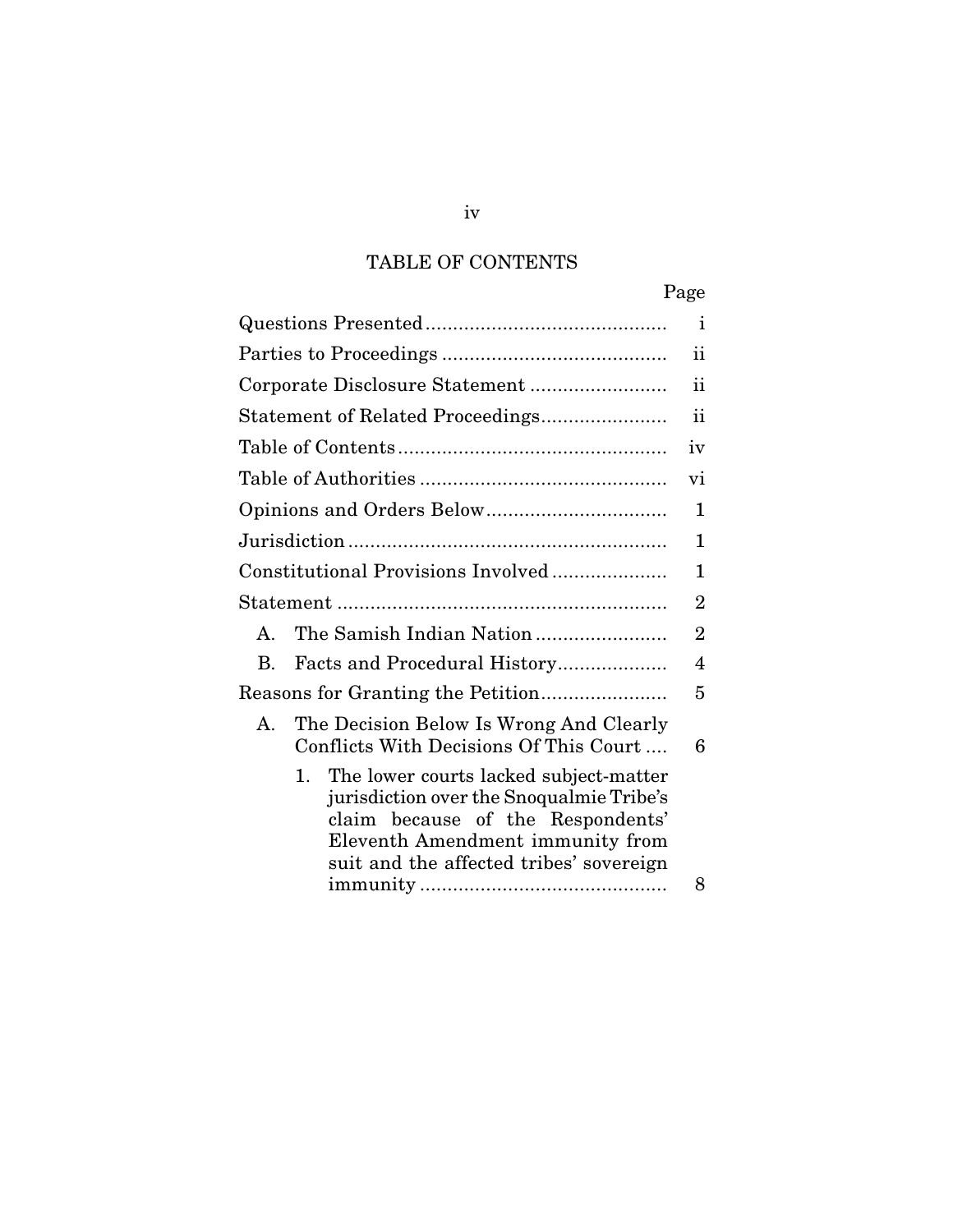# TABLE OF CONTENTS – Continued

Page

| 2. Issue preclusion is not among the<br>threshold determinations a federal<br>court may make before establishing its<br>subject-matter jurisdiction because a<br>dismissal on issue preclusion grounds | 13 |
|--------------------------------------------------------------------------------------------------------------------------------------------------------------------------------------------------------|----|
| 3. Jurisdictional issues in this case would<br>not have been "arduous" or "difficult to<br>determine" because the lower courts<br>clearly lacked subject-matter jurisdic-                              | 21 |
| B. The Questions Presented Warrant This                                                                                                                                                                | 32 |
|                                                                                                                                                                                                        | 35 |

## APPENDIX

| Appendix $A -$ Court of Appeals Opinion (Aug. 6, |
|--------------------------------------------------|
|                                                  |
| Appendix B – District Court Order Granting De-   |
| fendant State of Washington's Motion to Dis-     |
| miss and Denying Pending Motions as Moot         |
|                                                  |
| Appendix C – Court of Appeals' Order Denying     |
|                                                  |

v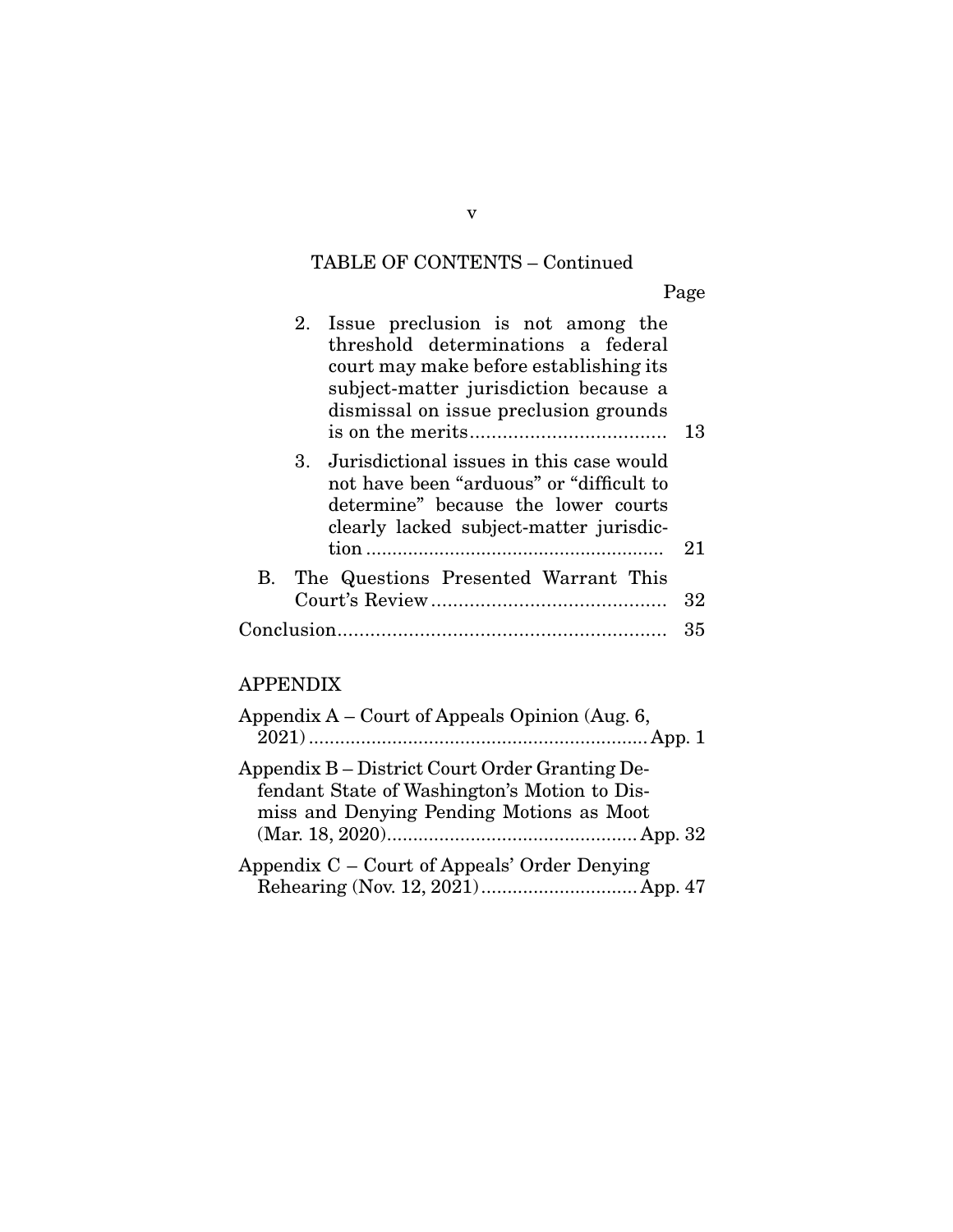# TABLE OF AUTHORITIES

**CASES** 

Page

| Agua Caliente Band of<br>Cahuilla Indians v. Hardin,                                                                 |
|----------------------------------------------------------------------------------------------------------------------|
| American Dredging Co. v. Miller,                                                                                     |
| Blatchford v. Native Village of Noatak,                                                                              |
| Brownback v. King,                                                                                                   |
| C.I.R. v. Sunnen,                                                                                                    |
| Confederated Tribes of Chehalis Res. v. Lujan,                                                                       |
| Dine Citizens Against Ruining Our<br>Env't v. Bureau of Indian Affs.,<br>932 F.3d 843 (9th Cir. 2019), cert. denied, |
| Ex parte McCardle,                                                                                                   |
| F.D.I.C. v. Meyer,                                                                                                   |
| Greene v. United States ("Greene I"),                                                                                |
| Greene v. Babbitt ("Greene II"),                                                                                     |

vi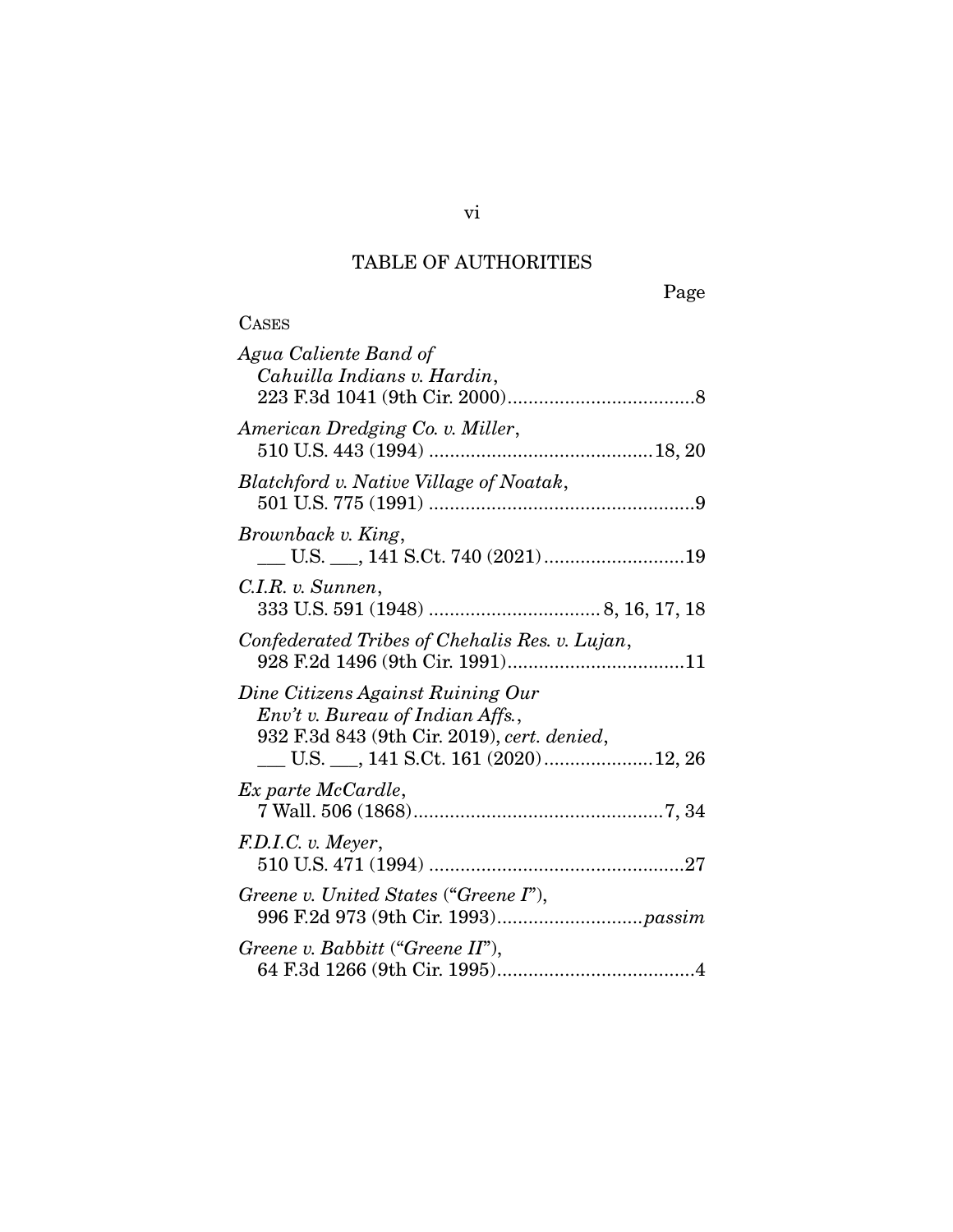| Page                                                                                                                        |
|-----------------------------------------------------------------------------------------------------------------------------|
| Greene v. Babbitt ("Greene III"),                                                                                           |
| Herklotz v. Parkinson,                                                                                                      |
| Hill v. Blind Indus. & Servs. of Md.,<br>179 F.3d 754 (9th Cir. 1999), amended<br>on reh'g, 201 F.3d 1186 (9th Cir. 1999)27 |
| Hoffman v. Nordic Nats, Inc.,                                                                                               |
| Huntington v. Laidley,                                                                                                      |
| Idaho v. Coeur d'Alene Tribe,                                                                                               |
| In re Athens/Alpha Gas Corp.,                                                                                               |
| Keweenaw Bay Indian Comty. v. State,                                                                                        |
| Kiowa Tribe of Okla. v.<br>Manufacturing Technologies, Inc.,<br>523 U.S. 751 (1998)                                         |
| Lightfoot v. Cendant Morg. Corp.,                                                                                           |
| Makah Indian Tribe v. Verity,                                                                                               |
| Malaysia Intern. Shipping Corp. v.<br>Sinochem Intern. Co. Ltd.,<br>2004 WL 503541 (Feb. 27, 2004)16                        |

vii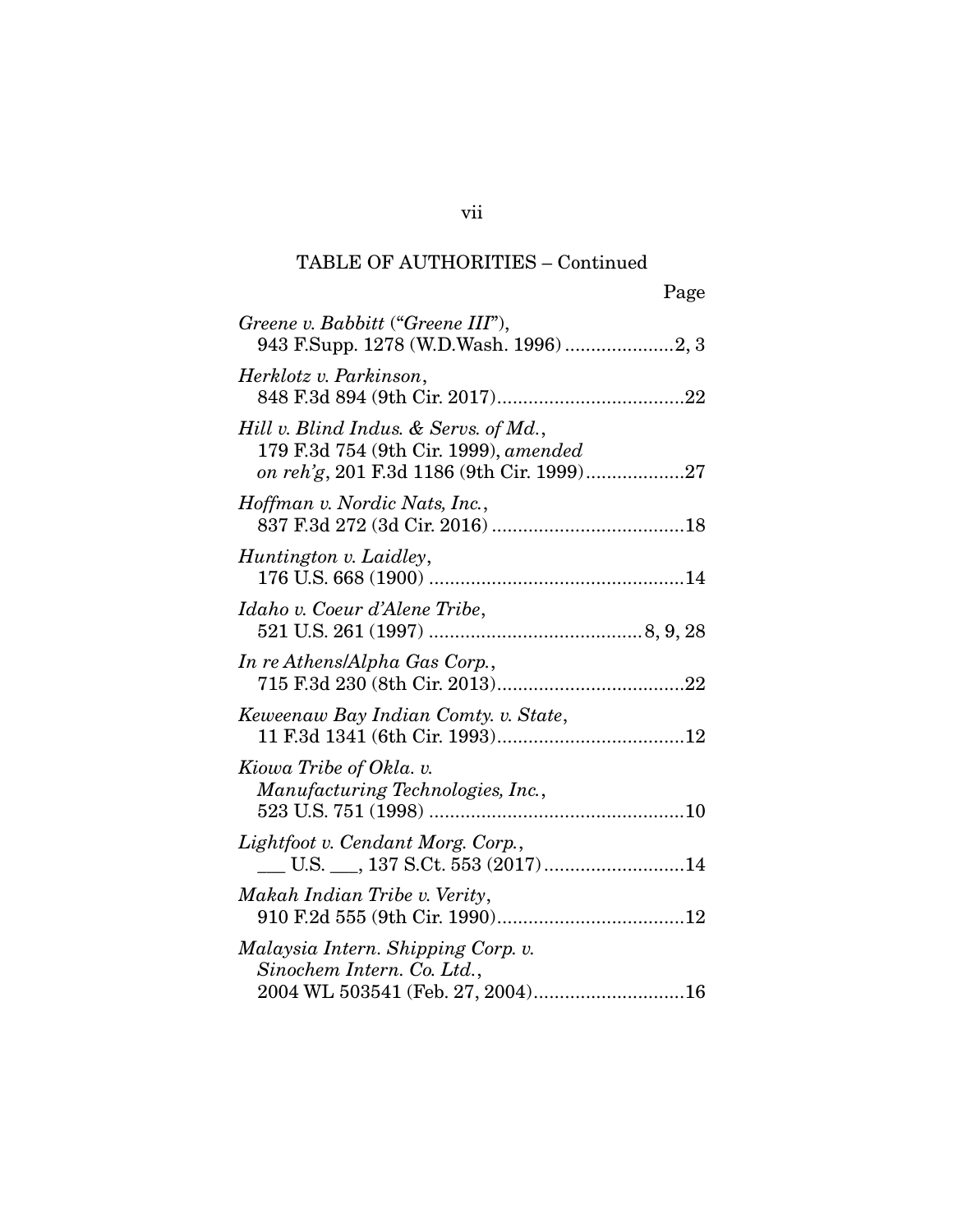| Page                                                                           |
|--------------------------------------------------------------------------------|
| Mansfield, C. & L.M.R. Co. v. Swan,                                            |
| McClendon v. United States,                                                    |
| Michigan v. Bay Mills Indian Community,                                        |
| Navajo Nation v. Dep't of Interior,<br>996 F.3d 623 (9th Cir. 2021) 15, 30, 33 |
| Northern Arapaho Tribe v. Harnsberger,                                         |
| Pan American Co. v. Sycuan<br><b>Band of Mission Indians,</b>                  |
| Pennhurst State School and<br>Hospital v. Halderman,                           |
| Pistor v. Garcia,                                                              |
| Puyallup Tribe, Inc. v. Dep't of Game,                                         |
| Ruhrgas AG v. Marathon Oil Co.,                                                |
| Samish Indian Nation v. United States,                                         |
| Santa Clara Pueblo v. Martinez,                                                |

## viii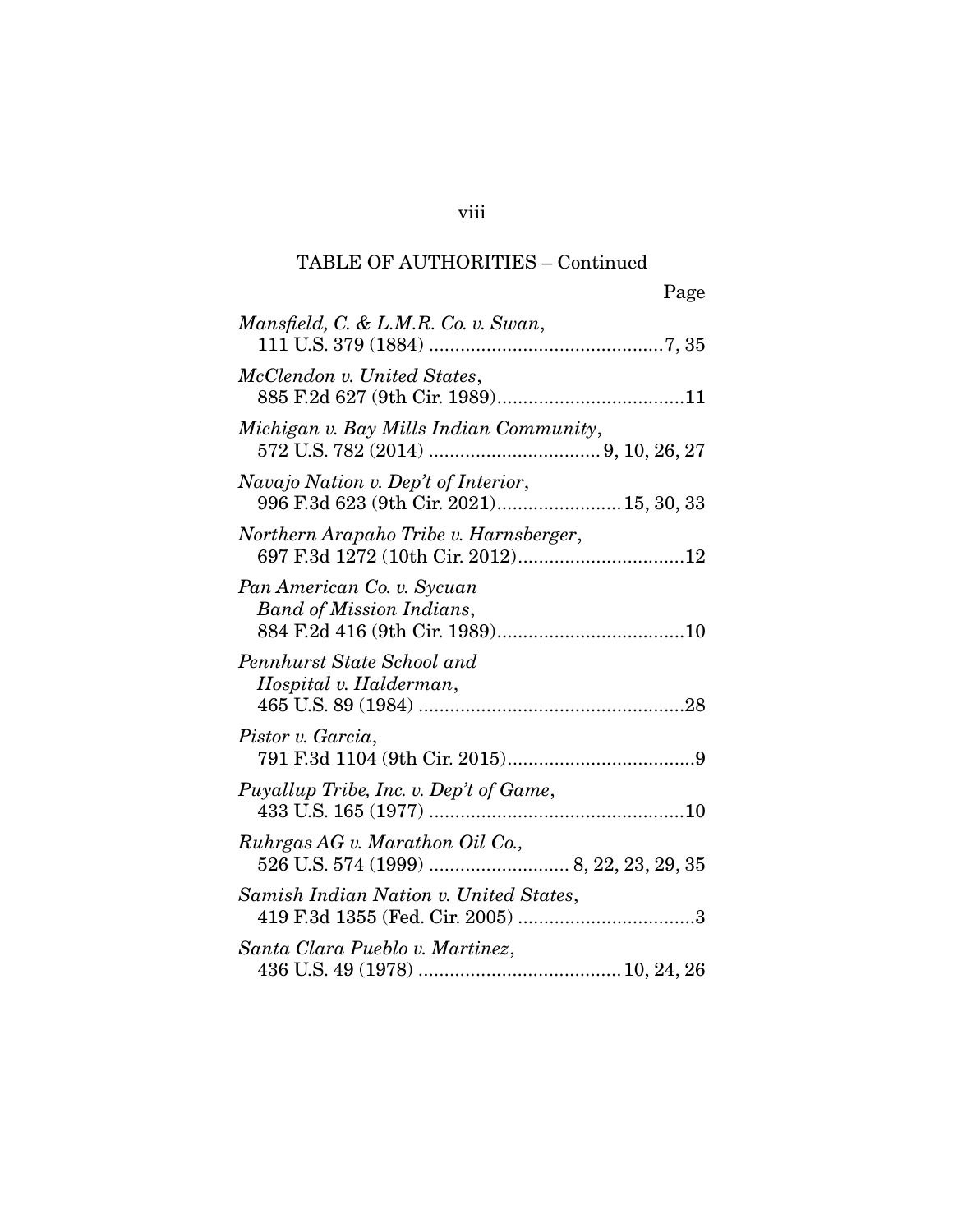| Page                                                                                  |
|---------------------------------------------------------------------------------------|
| Seminole Tribe of Fla. v. Florida,                                                    |
| Semtek Int'l Inc. v. Lockheed Martin Corp.,                                           |
| Sinochem Int'l Co. v. Malaysia<br>Intern. Shipping Corp.,                             |
| Skokomish Indian Tribe v. Forsman,<br>738 Fed. Appx. 406 (9th Cir. 2018) 11, 17       |
| Skokomish Indian Tribe v. Goldmark,<br>994 F.Supp. 2d 1168 (W.D.Wash. 2014) 11, 17    |
| Snoqualmie Indian Tribe v. Washington,                                                |
| Steel Co. v. Citizens for a Better Environment,                                       |
| Taylor v. Sturgell,                                                                   |
| United States v. Sherwood,                                                            |
| United States v. United States<br>Fidelity & Guaranty Co.,                            |
| United States v. Washington ("Washington I"),<br>384 F.Supp. 312 (W.D. Wash. 1974) 17 |
| United States v. Washington,<br>459 F.Supp. 1020 (W.D. Wash. 1978) 11                 |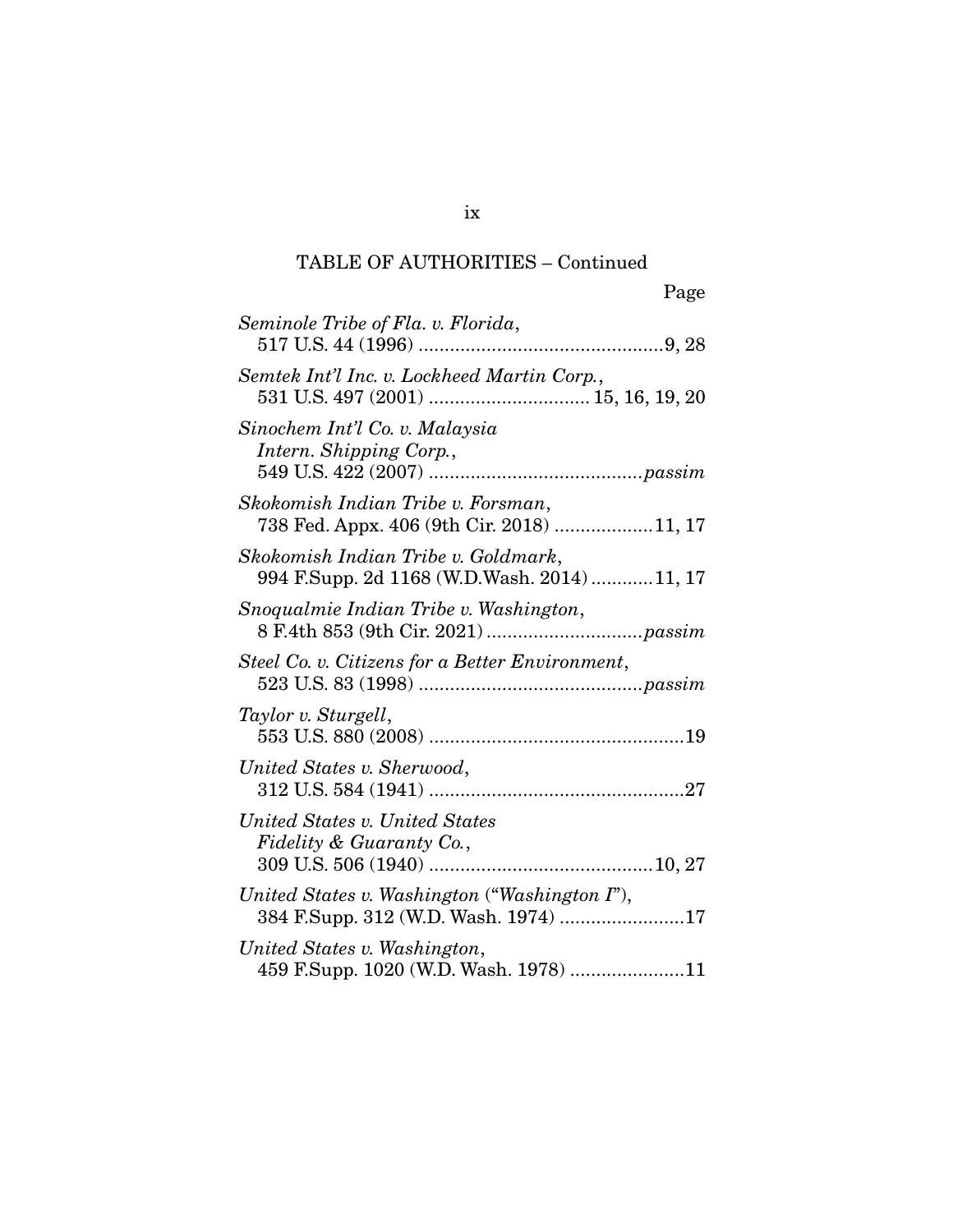| United States v. Washington,<br>626 F.Supp. 1405 (W.D. Wash. 1979) 11                        |
|----------------------------------------------------------------------------------------------|
| United States v. Washington,<br>641 F.2d 1368 (9th Cir. 1981), cert. denied,                 |
| United States v. Washington ("Washington II"),<br>476 F.Supp. 1101 (W.D.Wash. 1979)  2, 3, 4 |
| United States v. Washington ("Washington III"),                                              |
| United States v. Washington ("Washington IV"),                                               |
| White v. Univ. of California,<br>765 F.3d 1010 (9th Cir. 2014) 12, 26, 27                    |
| Wichita and Affiliated Tribes<br>of Oklahoma v. Hodel,                                       |
| Yokeno v. Sekiguchi,                                                                         |
| CONSTITUTION                                                                                 |
|                                                                                              |
| <b>RULES AND STATUTES</b>                                                                    |
|                                                                                              |
|                                                                                              |
|                                                                                              |

x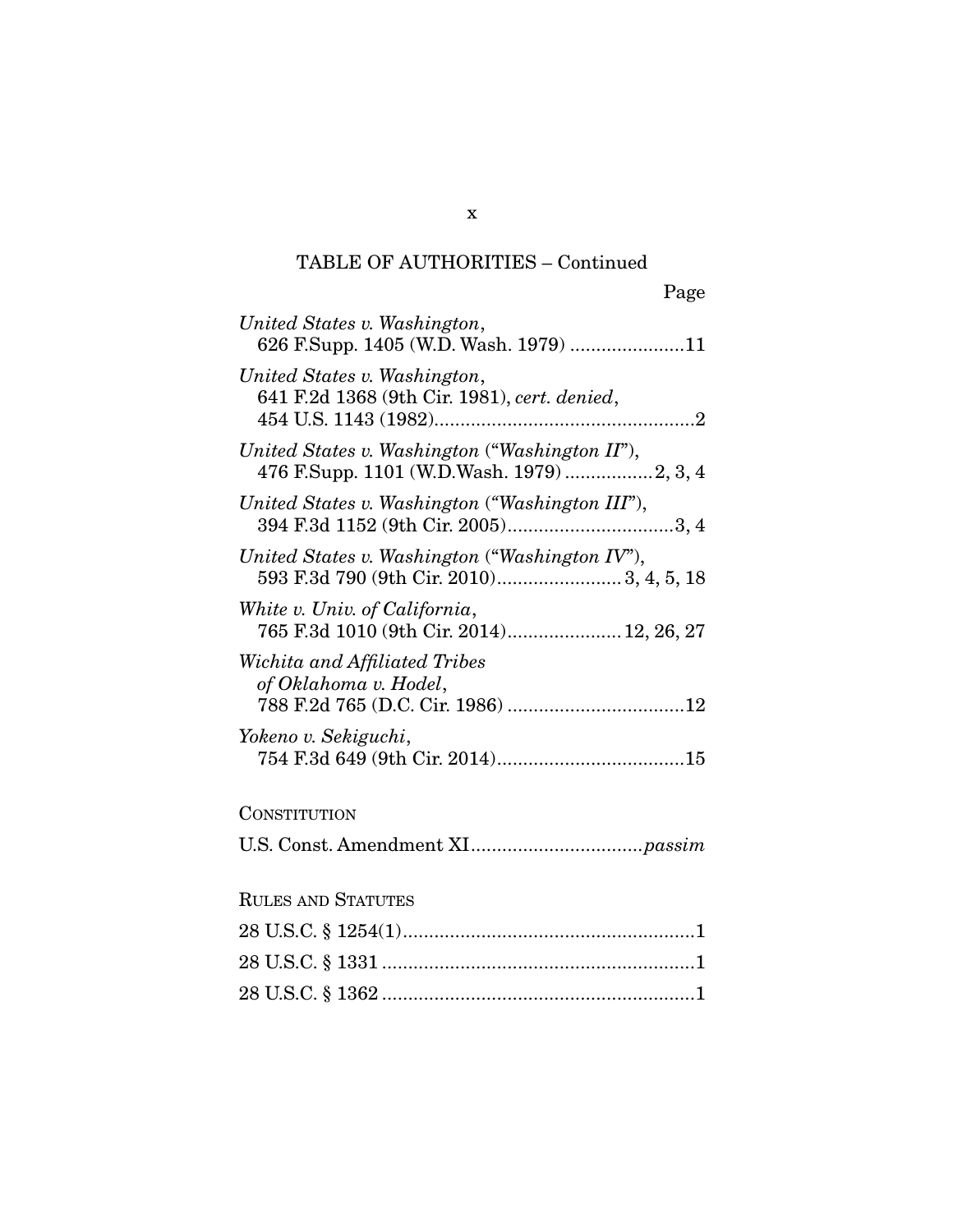| Page |
|------|
|      |
|      |
|      |
|      |
|      |

## **OTHER**

| 9 C. Wright, A. Miller, & E. Cooper, Federal Prac-<br>tice and Procedure § 2373 (1981) 16 |
|-------------------------------------------------------------------------------------------|
| Restatement of Judgments § 49 (1942) 19, 20                                               |
| Restatement (Second) of Judgments § 19 (1982) 19                                          |
| Treaty of Point Elliott, 12 Stat. 927 (1859)2, 11                                         |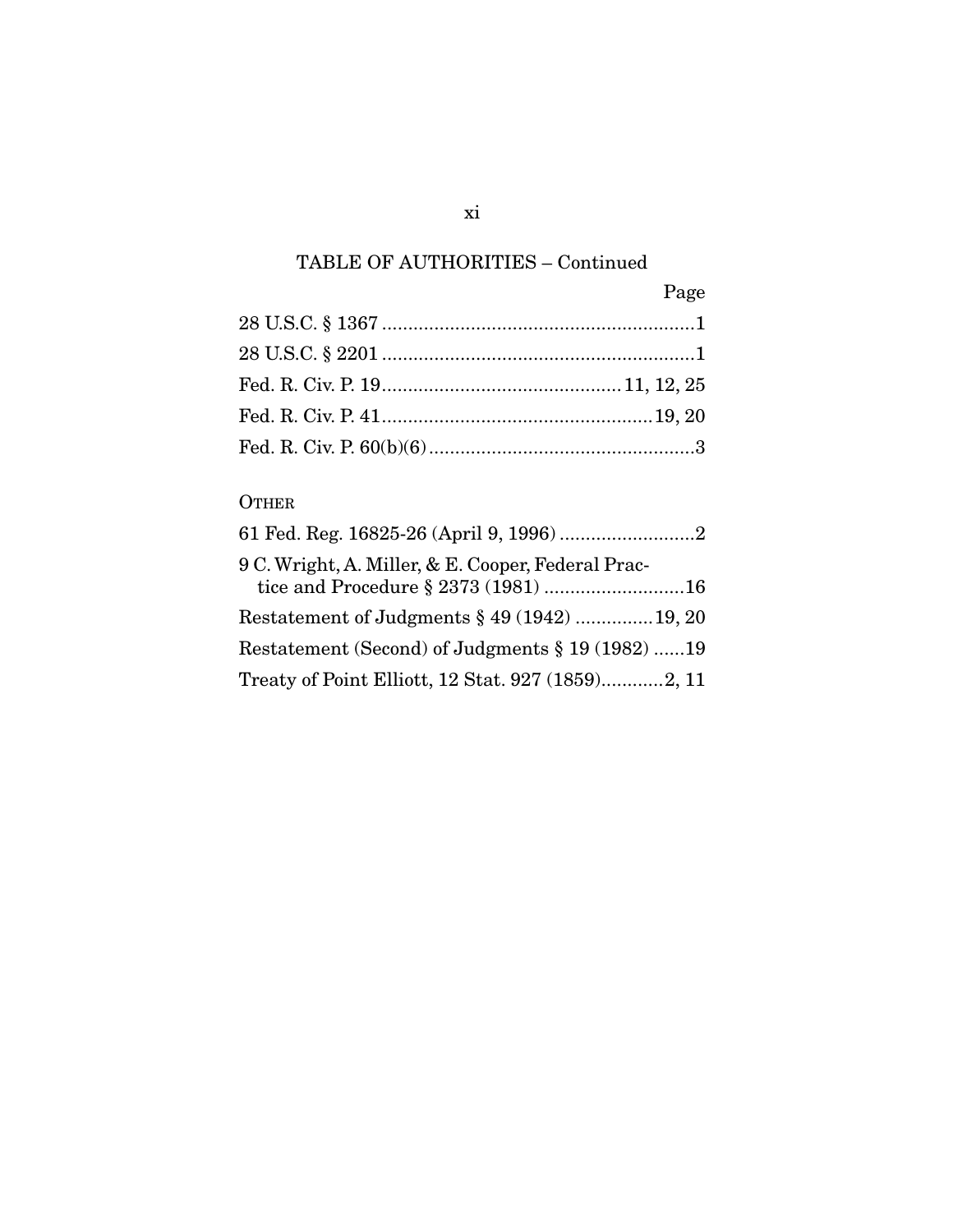#### **OPINIONS AND ORDERS BELOW**

The ruling of the district court is unreported. App. 32. The opinion of the court of appeals is reported at 8 F.4th 853. App. 1. The order of the court of appeals denying rehearing is unreported. App. 47.

### **JURISDICTION**

--------------------------------- ♦ ---------------------------------

The court of appeals entered its opinion on August 6, 2021. On November 12, 2021, the court of appeals denied a timely petition for rehearing. The Samish Indian Nation timely appeals. This Court has jurisdiction under 28 U.S.C. § 1254(1). Jurisdiction was invoked by the Snoqualmie Tribe in the district court under 28 U.S.C. §§ 1331, 1362, 1367, 2201.

### **CONSTITUTIONAL PROVISIONS INVOLVED**

 $\overbrace{\hspace{2.5cm}}^{\bullet}$   $\overbrace{\hspace{2.5cm}}^{\bullet}$ 

 The Eleventh Amendment to the Constitution of the United States provides as follows:

The Judicial power of the United States shall not be construed to extend to any suit in law or equity, commenced or prosecuted against one of the United States by Citizens of another State, or by Citizens or Subjects of any Foreign State.

 $\overbrace{\hspace{2.5cm}}^{\bullet}$   $\overbrace{\hspace{2.5cm}}^{\bullet}$ 

1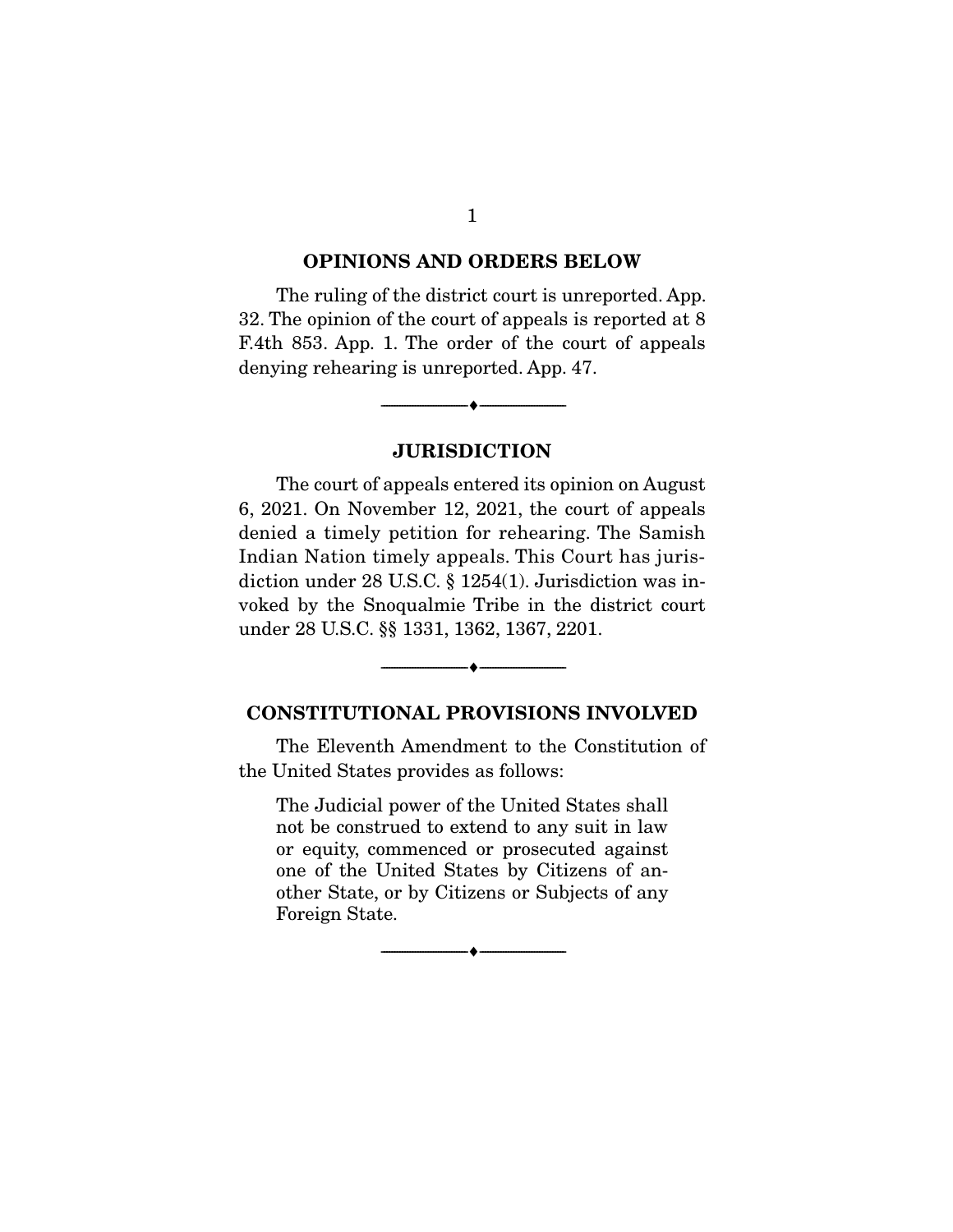#### **STATEMENT**

#### **A. The Samish Indian Nation**

The Samish Indian Nation (also, "Samish Tribe") was a signatory to the 1855 Treaty of Point Elliott, 12 Stat. 927. United States v. Washington, 476 F.Supp. 1101, 1106 (W.D.Wash. 1979) ("Washington II"). The district court in *Washington II* found that the Samish Tribe was not entitled to exercise off-reservation treaty fishing rights because it was not federally-recognized at that time and had not continually maintained an organized tribal governing structure from treaty time to the present. Id. at 1105-06. On review, the Ninth Circuit held that it was error to deny treaty rights based on federal recognition but upheld the denial of treaty fishing rights after reviewing the record, holding that the district court's finding that the Samish Tribe had not maintained sufficient political and cultural cohesion was not clearly erroneous. United States v. Washington, 641 F.2d 1368, 1373-74 (9th Cir. 1981), cert. denied, 454 U.S. 1143 (1982).

 The Samish Tribe then pursued federal recognition and successfully obtained formal re-recognition in 1996 after a contested case hearing. See Greene v. Babbitt, 943 F.Supp. 1278 (W.D.Wash. 1996) ("Greene III"); 61 Fed. Reg. 16825-26 (April 9, 1996) (Samish Federal Acknowledgment). Findings were made by the administrative law judge in that proceeding that the Samish Tribe had been dropped from an internal Department of Interior list of recognized Indian tribes without reason and that the Tribe should have been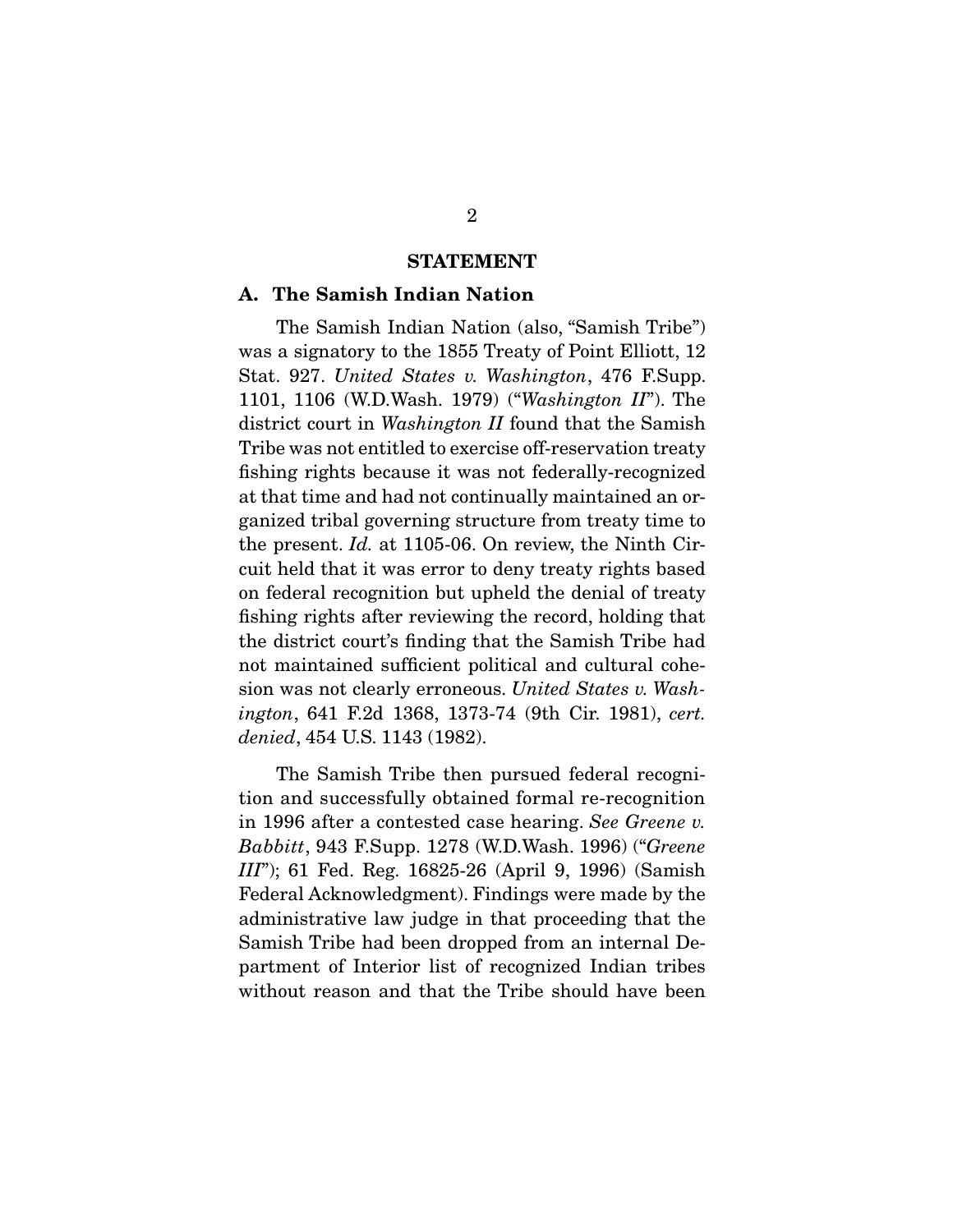recognized since at least 1969. Greene III, 943 F.Supp. at 1284 (third proposed finding), 1288 n. 13; Samish Indian Nation v. United States, 419 F.3d 1355, 1373-74 (Fed. Cir. 2005) ("government wrongfully withheld the Samish federal acknowledgment"; "but for the government's arbitrary and capricious treatment the Samish would have been extended federal recognition prior to 1996").

 In 2001, the Samish Tribe filed a Fed. R. Civ. P. 60(b)(6) motion in district court seeking to reopen the judgment against it in Washington II, based on its successful federal acknowledgment. United States v. Washington, 593 F.3d 790, 793 (9th Cir. 2010) (en banc) ("Washington  $IV$ "). The district court denied relief. Id. The Ninth Circuit reversed, finding that Samish had proved the same standard in its recognition proceeding – maintenance of an organized tribal structure from treaty time to the present – necessary to exercise treaty rights, and that federal recognition was an extraordinary circumstance justifying reopening Washington II. United States v. Washington, 394 F.3d 1152 (9th Cir. 2005) ("Washington III").

 On remand the district court again denied Samish Rule 60(b) relief, Washington IV, supra, 593 F.3d at 793, and Samish once again appealed. The Ninth Circuit en banc held that the fact that an administrative tribunal reached a different factual finding than the district court reached in Washington II did not justify reopening a final court decision under Rule 60(b). Id. at 799.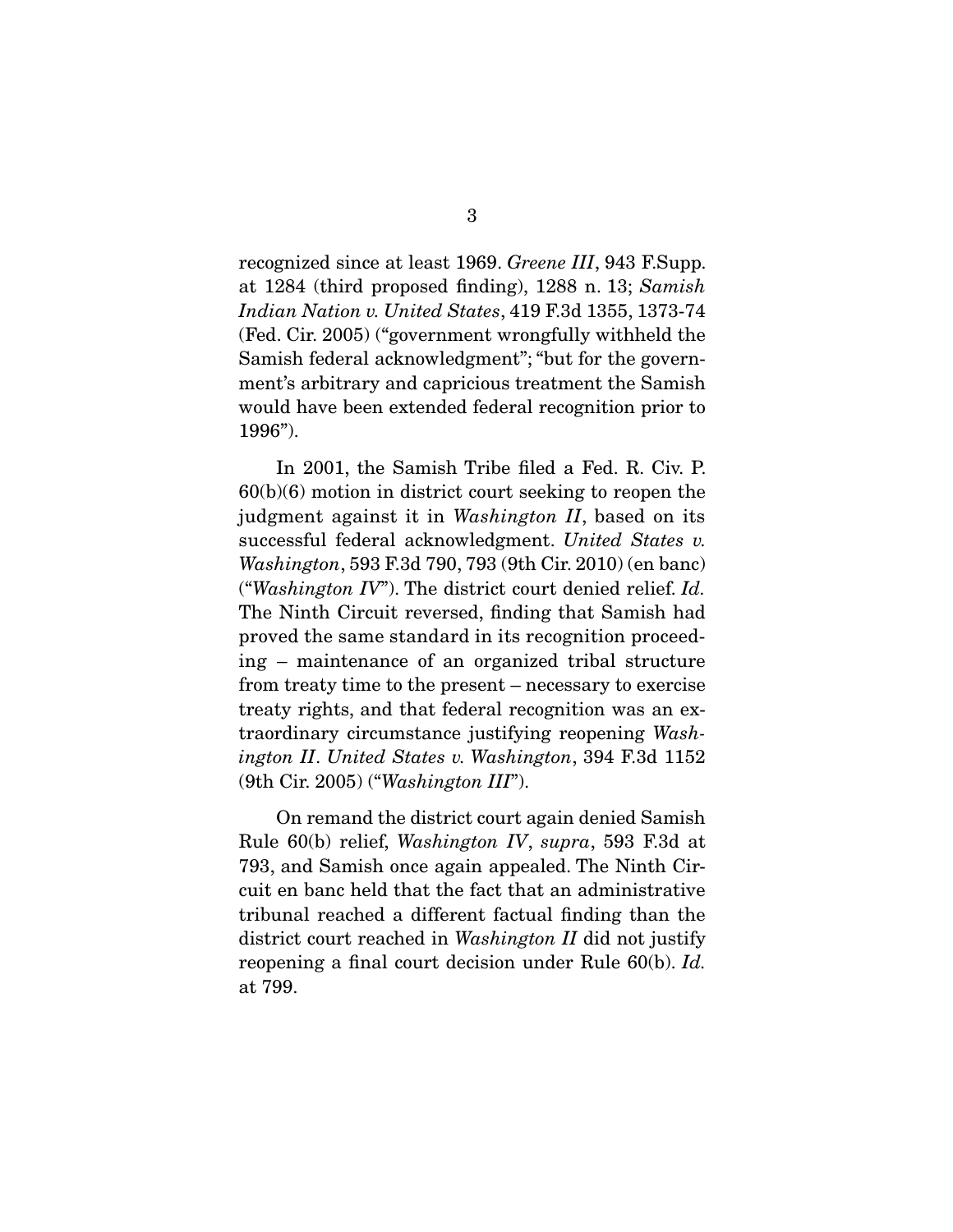The en banc court also addressed issue and claim preclusion in Washington IV, reconciling its previous conflicting decisions in Washington III, Greene v. United States, 996 F.2d 973 (9th Cir. 1993) ("Greene I") and Greene v. Babbitt 64 F.3d 1266 (9th Cir. 1995) ("Greene  $II$ "), in favor of Greene I and II. Greene I and II held that federal recognition and treaty rights involved separate although related factual inquiries and had different legal effects, and that federal recognition would have no impact on other tribes' treaty rights. Washington IV, 593 F.3d at 795-96. Washington III held that federal recognition, based on its factual findings, was sufficient by itself to confer treaty status. Id. at 797. The en banc Court denied reopening Washington II but created a narrow issue preclusion exception for tribes that had successfully achieved administrative federal re-recognition: such recognition could not be given even presumptive weight in any subsequent treaty litigation, but it would permit such "newly-recognized tribes" to litigate "a claim of treaty rights not yet adjudicated," by litigating its treaty status "anew." Id. at 800-01. The Court did not address potential defenses to such claims, including sovereign immunity.

#### **B. Facts and Procedural History**

The Samish Indian Nation and Snoqualmie Indian Tribe ("Snoqualmie") are the only two Indian tribes that are recently recognized and that meet the eligibility requirements of the Washington IV decision. United States v. Washington only involved off-reservation treaty fishing rights; treaty hunting and gathering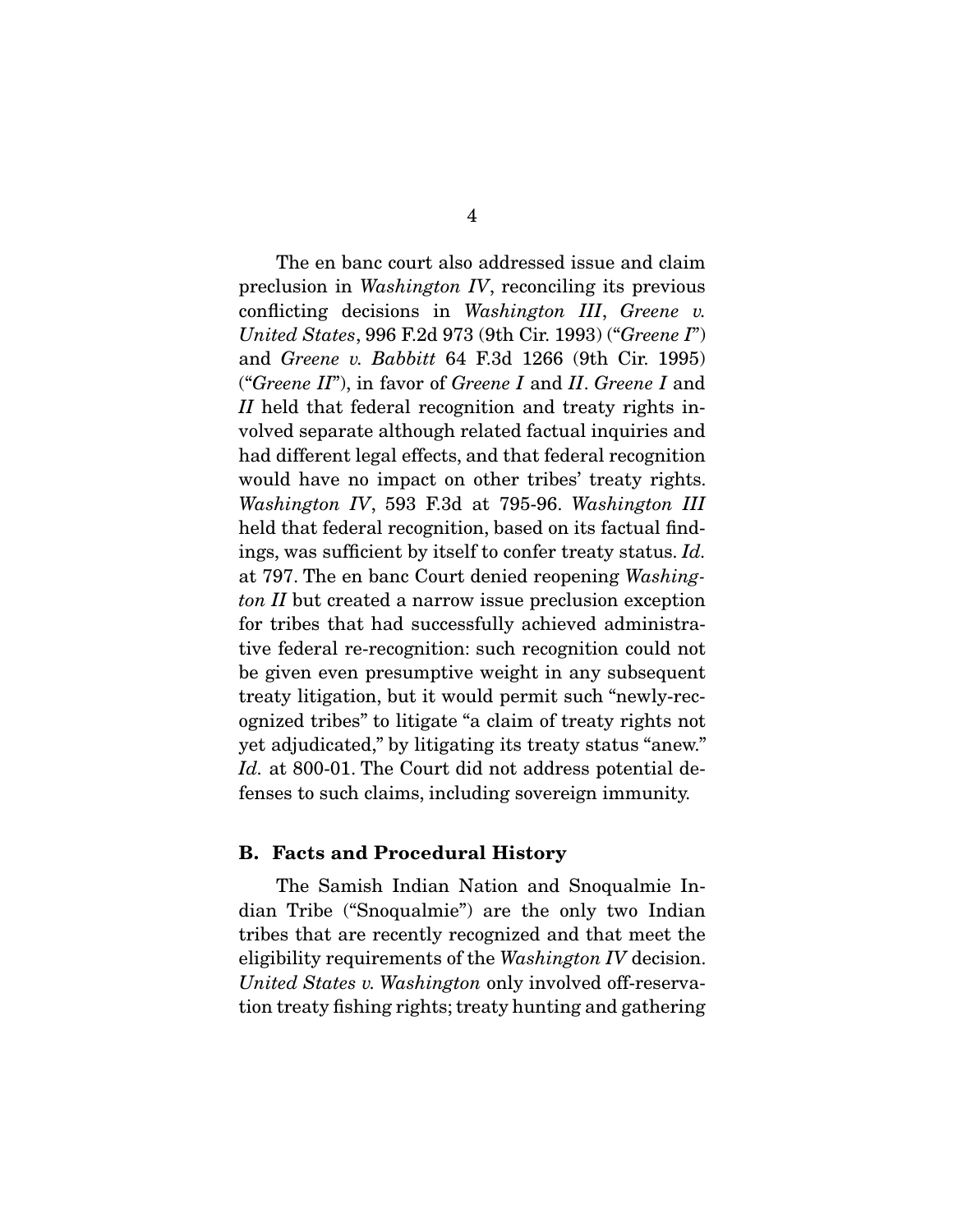rights have never been adjudicated. Snoqualmie initiated the present proceeding by filing a claim in the district court for a declaration that it has treaty hunting and gathering rights. The Samish Tribe moved to appear as an amicus curiae before the district court in order to advise the court of its litigation culminating in Washington IV and that decision's impact on the present case. The district court granted the State's Motion to Dismiss and denied Samish's amicus motion as moot. After the district court's dismissal of Snoqualmie's claim with prejudice, the Samish Tribe intervened for the limited purpose of filing a separate appeal because the district court decision also affected the Samish Tribe's legal rights.

#### **REASONS FOR GRANTING THE PETITION**

 $\overbrace{\hspace{2.5cm}}^{\bullet}$   $\overbrace{\hspace{2.5cm}}^{\bullet}$ 

The decision below clearly conflicts with decisions of this Court, disregards federal courts' constitutionally mandated duty to establish jurisdiction over the parties (personal jurisdiction) and cause of action (subject-matter jurisdiction) before ruling on the merits of a case, and resurrects the impermissible "hypothetical jurisdiction" principle this Court expressly rejected over two decades ago. There is no on-point precedent supporting the Ninth Circuit's merits dismissal on issue preclusion grounds without first establishing subject-matter jurisdiction. This departure from established law will have serious consequences; if allowed to stand, the decision below opens the door – again – for ultra vires merits rulings in the federal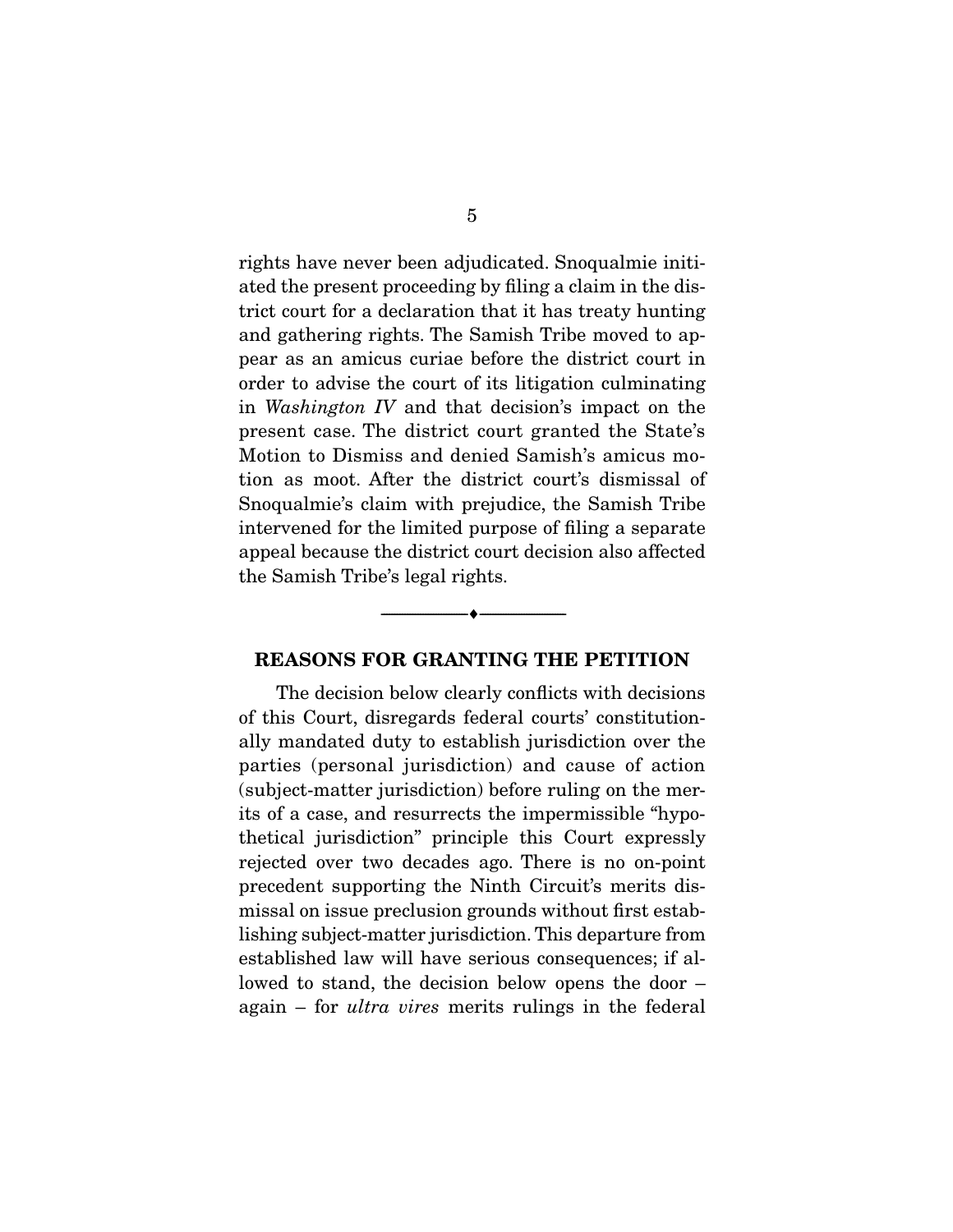courts. The Court should grant this petition and remand the case to be dismissed for lack of subjectmatter jurisdiction.

### **A. The Decision Below Is Wrong And Clearly Conflicts With Decisions Of This Court.**

The Ninth Circuit below held as what it called a matter of first impression under Sinochem Int'l Co. v. Malaysia Intern. Shipping Corp., 549 U.S. 422 (2007) ("Sinochem"), that where jurisdictional questions would be "arduous" or "difficult to determine," a federal court may dismiss the case on issue preclusion grounds because an issue preclusion ruling is not on the merits. Snoqualmie Indian Tribe v. Washington, 8 F.4th 853, 861-62 (9th Cir. 2021) ("Snoqualmie"). The Ninth Circuit stated that neither it nor this Court has ever directly addressed this issue. Snoqualmie, 8 F.4th at 861, even though ample precedent contrary to this assumption exists. The Ninth Circuit's decision is wrong and clearly conflicts with decisions of this Court. Not only did the courts below lack subject-matter jurisdiction over this case because of Respondents' Eleventh Amendment sovereign immunity and the sovereign immunity of necessary party tribes, but issue preclusion is not among the threshold non-merits grounds upon which a federal court can dismiss a case without first establishing jurisdiction, because such a ruling is on the merits. Moreover, jurisdictional questions in this case were repeatedly raised, are clear in the law, and were not at all "arduous" or "difficult to determine."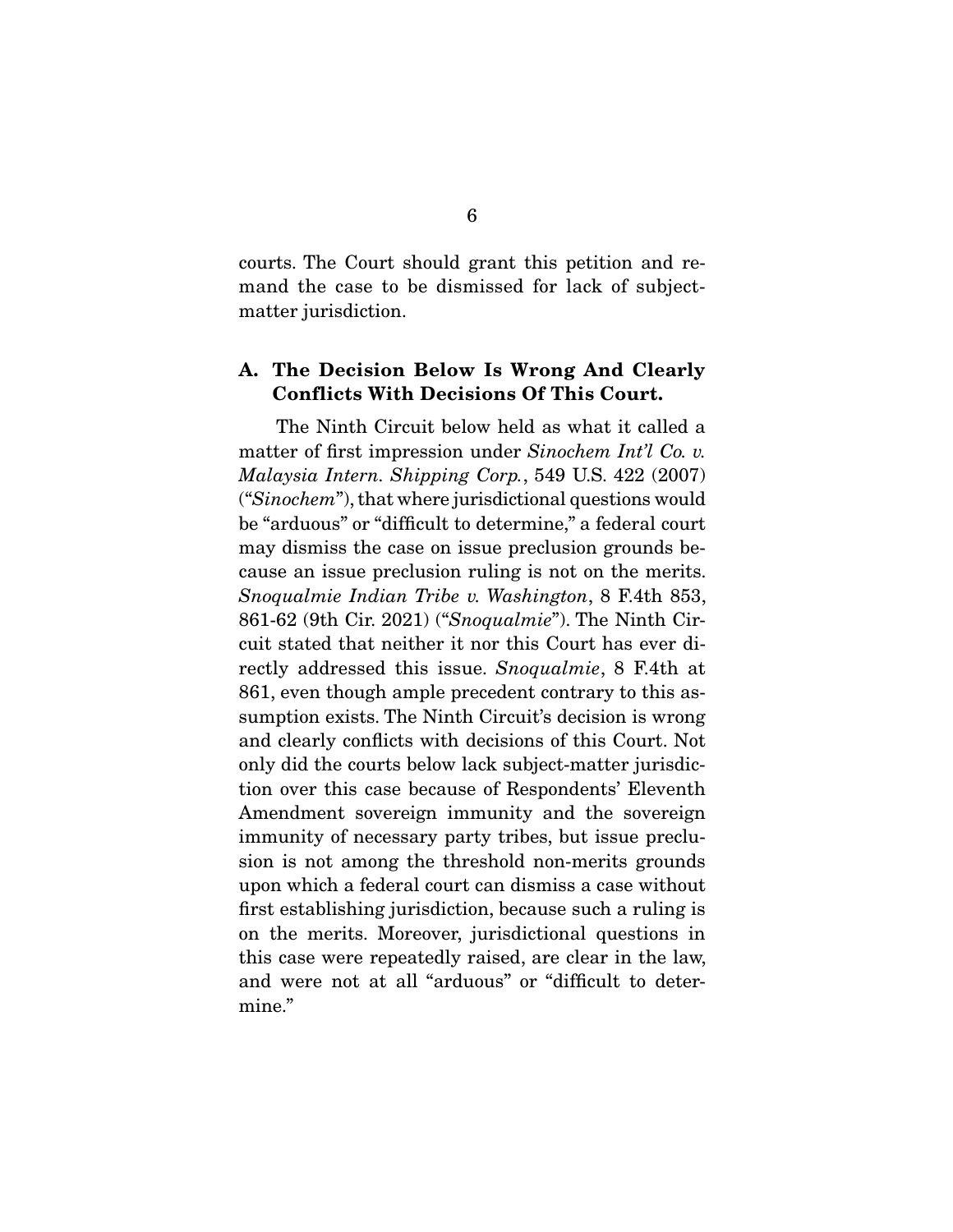"[A] federal court generally may not rule on the merits of a case without first determining that it has jurisdiction over the category of claim in suit (subjectmatter jurisdiction) and the parties (personal jurisdiction)." Sinochem, 549 U.S. at 430-31 (citing Steel Co. v. Citizens for a Better Environment, 523 U.S. 83, 93-102 (1998) ("Steel Co.")). " 'Without jurisdiction the court cannot proceed at all in any cause. Jurisdiction is the power to declare the law, and when it ceases to exist, the only function remaining to the court is that of announcing the fact and dismissing the case.'" Steel Co., 523 U.S. at 94 (quoting  $Ex$  parte McCardle, 7 Wall. 506, 514 (1868)). "The requirement that jurisdiction be established as a threshold matter 'spring[s] from the nature and limits of the judicial power of the United States' and is 'inflexible and without exception.'" Id. at 94-95 (quoting Mansfield, C. & L.M.R. Co. v. Swan, 111 U.S. 379, 382 (1884)).

 This Court in Sinochem carved out a very limited exception to that otherwise inflexible rule, establishing that where the court can dismiss a case based on nonmerits principles (forum non conveniens) and where it would be difficult for a court to determine its jurisdiction, jurisdiction need not be determined first. 549 U.S. at 431-32, 436. The Ninth Circuit below improperly extended and misconstrued Sinochem, concluding that it also supports dismissal on issue preclusion grounds without establishing jurisdiction, erroneously concluding that issue preclusion is a non-merits issue. Snoqualmie, 8 F.4th at 861-62. This Court has never created an exception allowing a federal court to dismiss a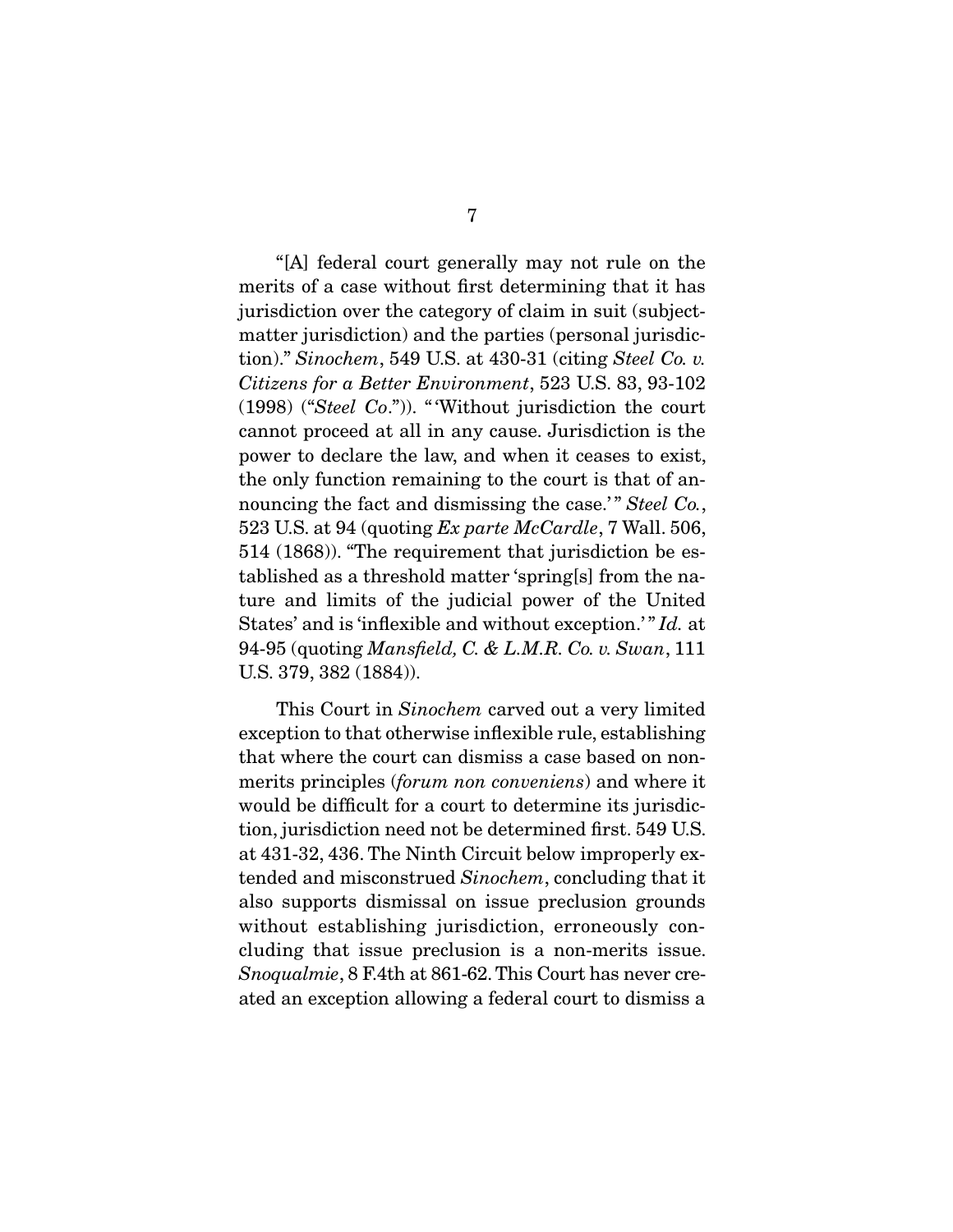case on merits-based grounds such as issue preclusion without first establishing its jurisdiction. In extending Sinochem, the Ninth Circuit misstated and misapplied that decision's narrow exception to the constitutional requirement that a federal court must first establish its subject-matter jurisdiction, as set out in the Court's earlier decisions including C.I.R. v. Sunnen, 333 U.S. 591 (1948) ("Sunnen"), Steel Co., supra, and Ruhrgas AG v. Marathon Oil Co., 526 U.S. 574 (1999) ("Ruhrgas"). This was clear error.

## **1. The lower courts lacked subject-matter jurisdiction over the Snoqualmie Tribe's claim because of the Respondents' Eleventh Amendment sovereign immunity and the affected tribes' sovereign immunity.**

State sovereign immunity from suit by Indian tribes, and tribal sovereign immunity from suit by other Indian tribes or by States, are settled and clear jurisdictional legal principles that would not have been "arduous" or "difficult" for the lower courts to decide. All parties in this proceeding before the district court and Ninth Circuit acknowledged that state and tribal sovereign immunity are jurisdictional<sup>1</sup> in nature and clear beyond any dispute. See n. 11 infra.

<sup>1</sup> Several courts have defined State Eleventh Amendment sovereign immunity and tribal sovereign immunity as "quasijurisdictional" because they can be waived by those governments, unlike some other bars to subject-matter jurisdiction. Agua Caliente Band of Cahuilla Indians v. Hardin, 223 F.3d 1041, 1045 (9th Cir. 2000) (citing Idaho v. Coeur d'Alene Tribe, 521 U.S. 261,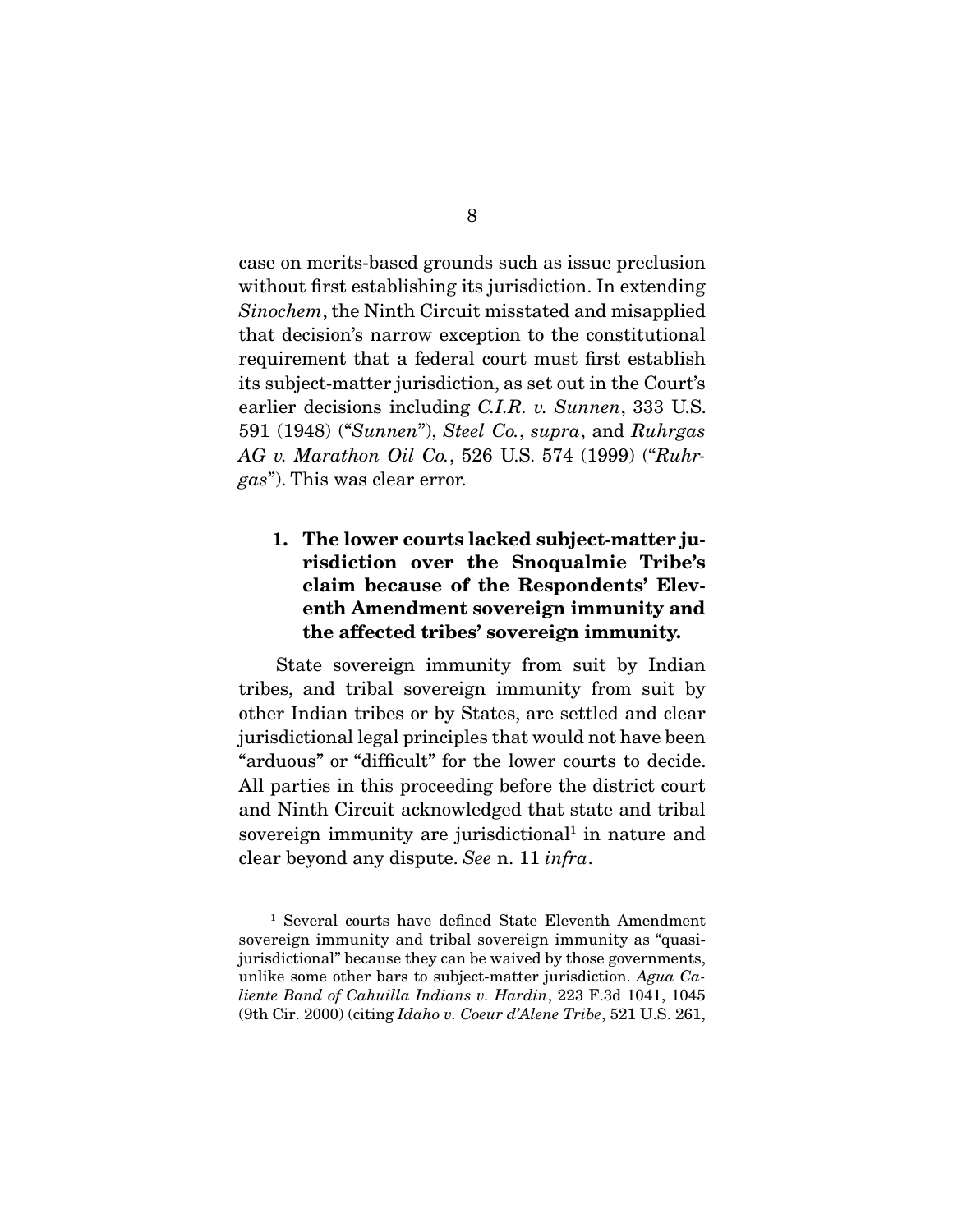State sovereign immunity from suit by Indian tribes has been addressed several times by this Court, most recently in Michigan v. Bay Mills Indian Community, 572 U.S. 782, 807 (2014), where the Court stated: "We have held that Tribes may not sue States in federal court," citing Blatchford v. Native Village of Noatak, 501 U.S. 775 (1991), and Seminole Tribe of *Fla. v. Florida*, 517 U.S. 44, 64 (1996) ("[T]he Eleventh Amendment [stands] for the constitutional principle that state sovereign immunity limit[s] the federal courts' jurisdiction under Article III."); Seminole, 517 U.S. at 47 ("The Indian Commerce Clause does not grant Congress that power (to abrogate the States' sovereign immunity) and therefore cannot grant jurisdiction over a State."). See Idaho v. Coeur d-Alene Tribe, supra at n. 1, 521 U.S. at 268-69. Federal courts lack subject-matter jurisdiction over a suit by an Indian tribe against a State under the Eleventh Amendment unless a State waives its immunity. Id. at 267 ("The Amendment, in other words, enacts a sovereign immunity from suit, rather than a nonwaivable limit on the Federal Judiciary's subject-matter jurisdiction."). This principle has been established by this Court beyond dispute. No parties in the present case claim the State has waived its sovereign immunity; the State is shielded by its sovereign immunity and must be dismissed.

<sup>267-69 (1997) (</sup>state immunity)); Pistor v. Garcia, 791 F.3d 1104, 1110-11 (9th Cir. 2015) (tribal immunity). But they are both still jurisdictional.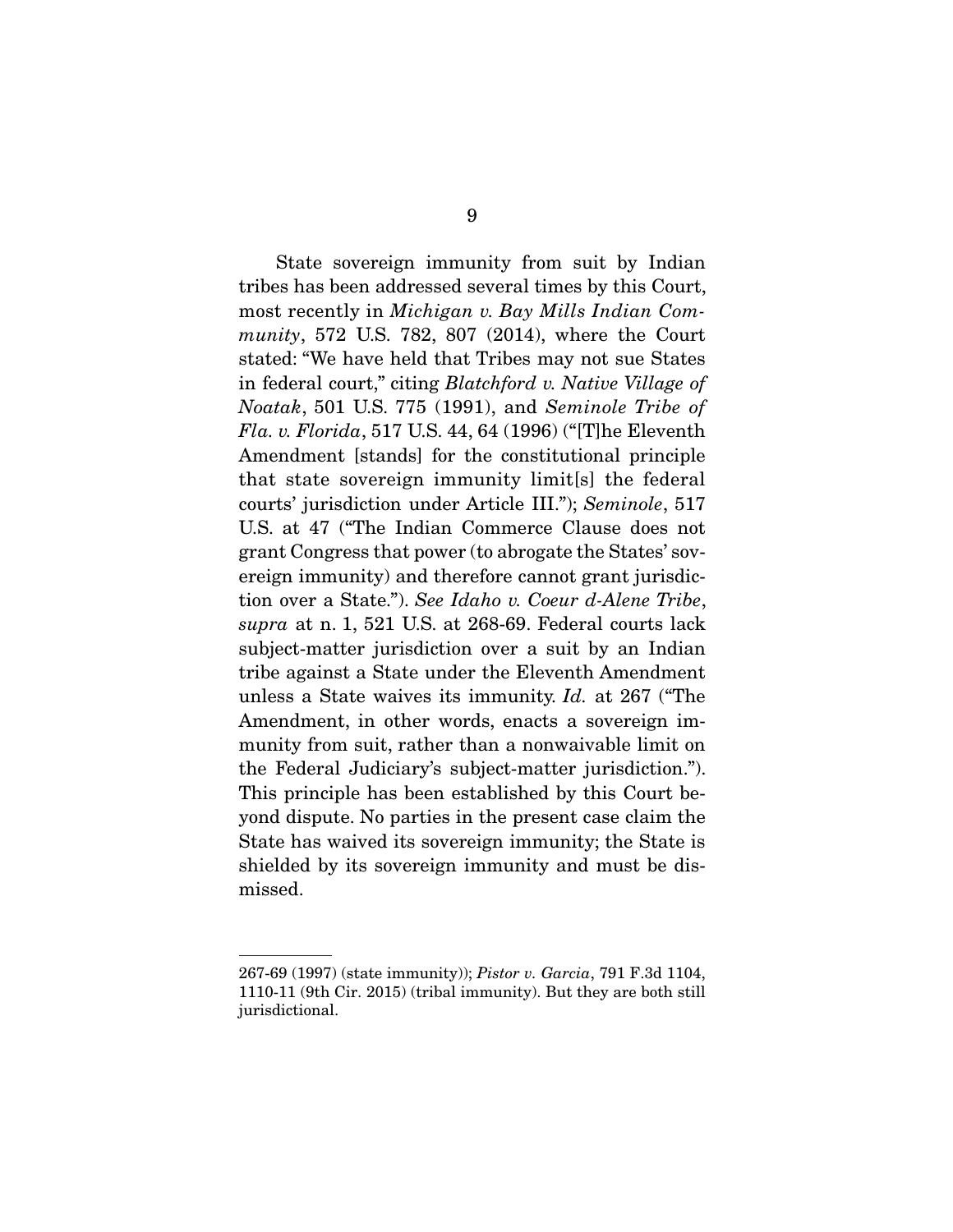Likewise, tribal sovereign immunity as a bar to federal court subject-matter jurisdiction in suits against an Indian tribe is clear and settled law. Bay Mills, supra, 572 U.S. at 788-89 ("Among the core aspects of sovereignty that tribes possess . . . is the 'common-law immunity from suit traditionally enjoyed by sovereign powers.' "; "[W]e have time and again treated the 'doctrine of tribal immunity [as] settled law' and dismissed any suit against a tribe absent congressional authorization (or a waiver)," citing Kiowa Tribe of Okla. v. Manufacturing Technologies, Inc., 523 U.S. 751, 756 (1998)). See Santa Clara Pueblo v. Martinez, 436 U.S. 49, 58 (1978).

 Tribal sovereign immunity is jurisdictional in nature; without a valid waiver of a tribe's sovereign immunity, the federal courts lack subject-matter jurisdiction over a suit against an Indian tribe. Pan American Co. v. Sycuan Band of Mission Indians, 884 F.2d 416, 418 (9th Cir. 1989) ("[T]he issue of tribal sovereign immunity is jurisdictional in nature. . . ."; "Absent congressional or tribal consent to suit, state and federal courts have no jurisdiction over Indian tribes; only consent gives the courts the jurisdictional authority to adjudicate claims raised by or against tribal defendants."), citing Puyallup Tribe, Inc. v. Dep't of Game, 433 U.S. 165, 173 (1977) ("Absent an effective waiver or consent, it is settled that a state court may not exercise jurisdiction over a recognized Indian tribe."), citing United States v. United States Fidelity & Guaranty Co., 309 U.S. 506, 512 (1940) ("These Indian Nations are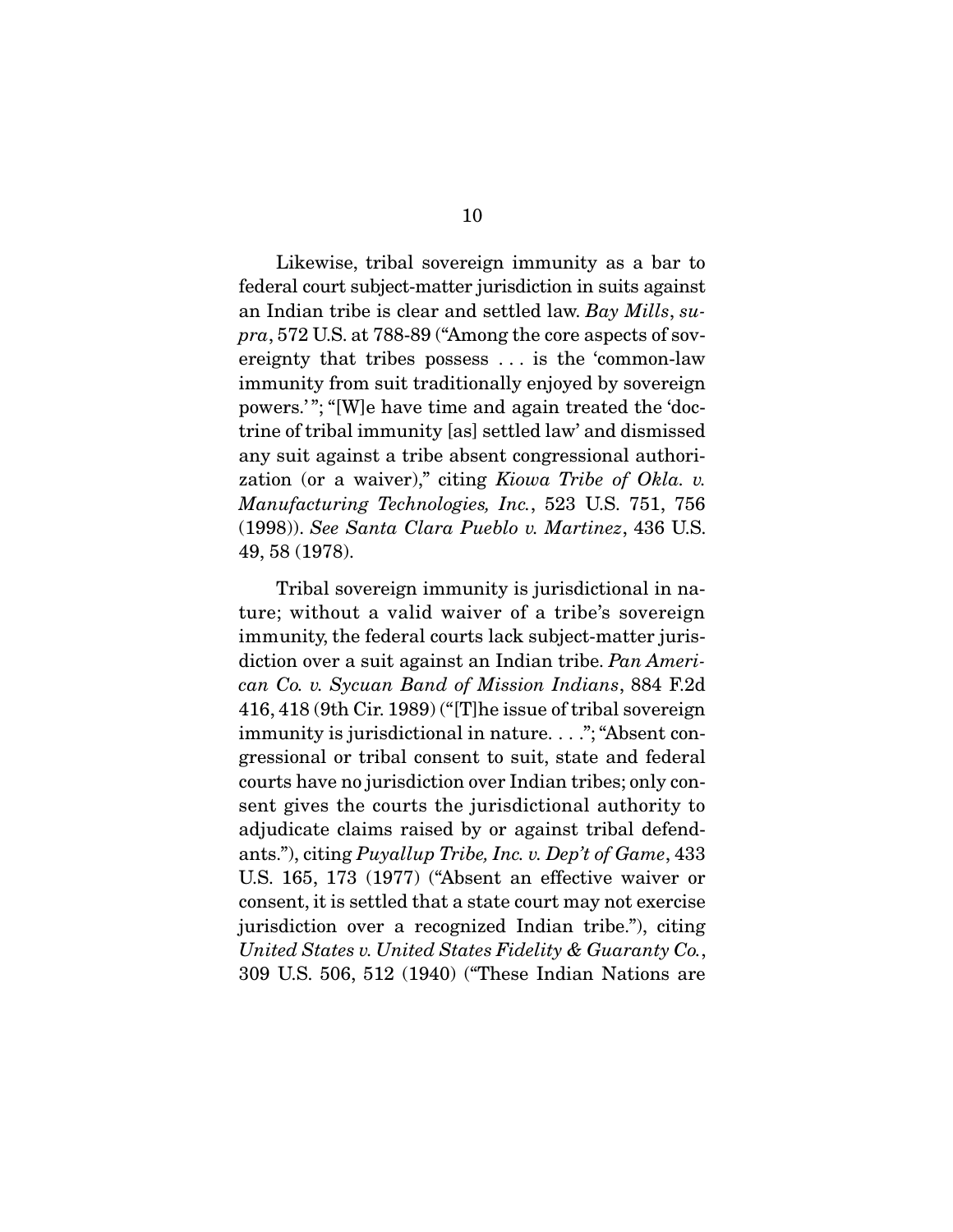exempt from suit without Congressional authorization.").

 This principle also extends to suits by one Indian tribe against another Indian tribe. See Skokomish Indian Tribe v. Goldmark, 994 F.Supp. 2d 1168, 1190 (W.D.Wash. 2014) ("Indian tribes may not be joined (under Rule 19), however, where they have not waived sovereign immunity.") Conf. Tribes of Chehalis Res. v. Lujan, 928 F.2d 1496, 1499 (9th Cir. 1991) ("Indian tribes, however, are sovereign entities and are therefore immune from nonconsensual actions in state or federal court."), citing McClendon v. United States, 885 F.2d 627, 629 (9th Cir. 1989); Skokomish Indian Tribe v. Forsman, 738 Fed. Appx. 406, 408 (9th Cir. 2018) (unpublished).

 Tribal sovereign immunity presents a bar to the court's subject-matter jurisdiction when a required party under Fed. R. Civ. P. 19 cannot be joined for that reason. Here, Snoqualmie claims treaty hunting and gathering rights under the Treaty of Point Elliot, 12 Stat. 927 (1859). The Tulalip Tribes have been adjudicated a successor in interest to the treaty Snoqualmie for off-reservation treaty fishing purposes. United States v. Washington, 626 F.Supp. 1405, 1527 (W.D. Wash. 1979); United States v. Washington, 459 F.Supp. 1020, 1029 (W.D. Wash. 1978). Tulalip moved before the district court to intervene for the purpose of dismissal, arguing that it was a required party but could not be joined due to its sovereign immunity. Successors to other treaty signatory tribes requested amicus status before the district court to argue that their treaty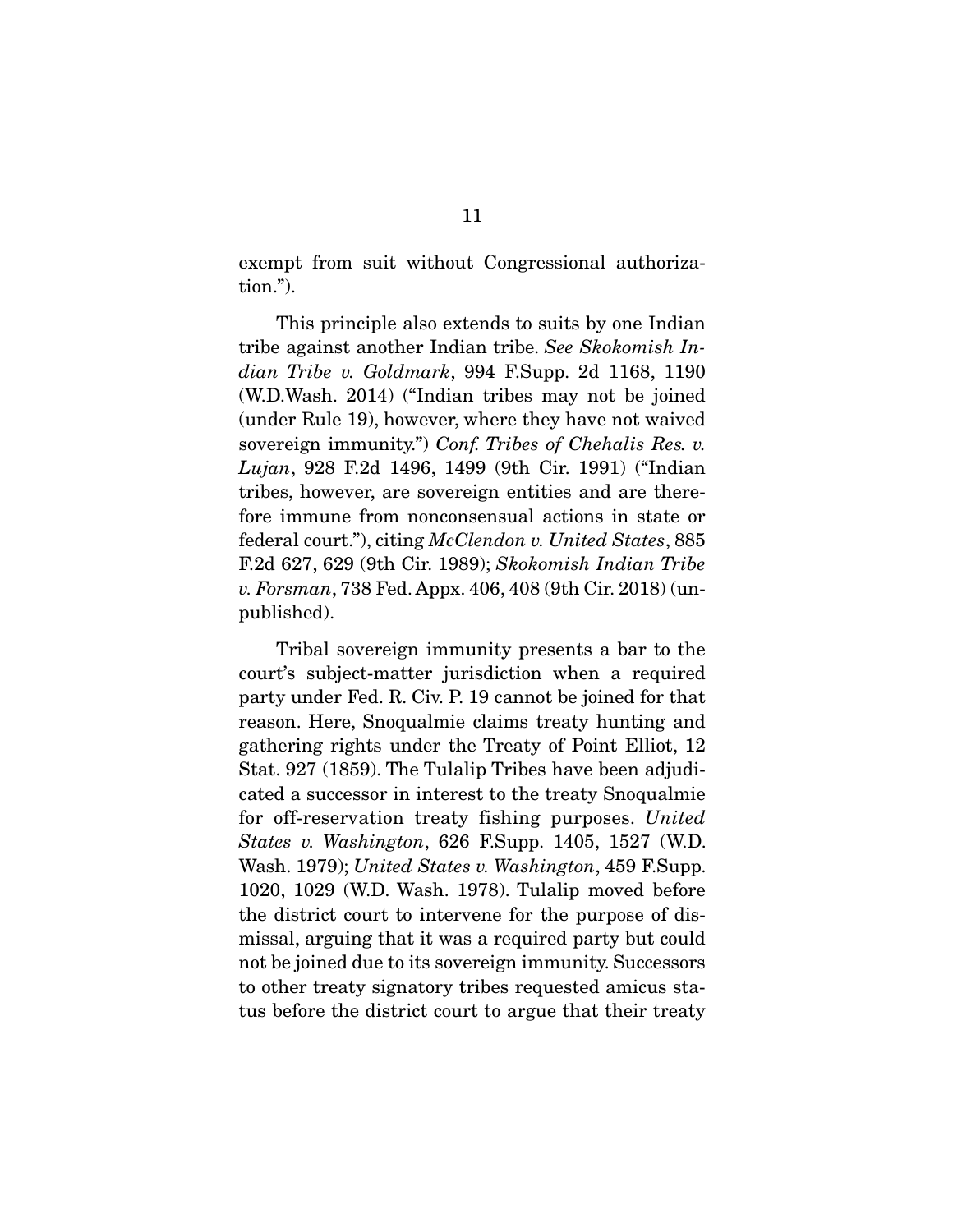rights would also be affected by Snoqualmie's claim and that they were immune from suit. Motion of the Jamestown S'Klallam Tribe, Lummi Nation, Nisqually Indian Tribe, Port Gamble S'Klallam Tribe, Puyallup Tribe of Indians, Suquamish Tribe, and Swinomish Indian Tribal Community for Leave to File Amicus Curiae Brief, Dkt. #26, Jan. 31, 2020.

 "There is a 'wall of circuit authority' in favor of dismissing actions in which a necessary party cannot be joined due to tribal sovereign immunity – 'virtually all the cases to consider the question appear to dismiss under Rule 19, regardless of whether [an alternative] remedy is available, if the absent parties are Indian tribes invested with sovereign immunity.'" Dine Citizens Against Ruining Our Env't v. Bureau of Indian Affs., 932 F.3d 843, 857 (9th Cir. 2019), cert. denied, \_\_\_ U.S. \_\_\_, 141 S.Ct. 161 (2020) (brackets in original) (quoting White v. Univ. of California, 765 F.3d 1010, 1028 (9th Cir. 2014) (collecting cases)). See also Makah Indian Tribe v. Verity, 910 F.2d 555, 558 (9th Cir. 1990) (tribes sharing treaty fishing rights to salmon were required parties to another tribe's claim seeking reallocation of the treaty harvest); Keweenaw Bay Indian Comty. v. State, 11 F.3d 1341, 1346-47 (6th Cir. 1993) (absent tribes claiming treaty rights to fish were required parties in other tribe's suit against state to protect fish); Northern Arapaho Tribe v. Harnsberger, 697 F.3d 1272, 1281 (10th Cir. 2012) (tribe's request for determination of status of land shared with absent tribe impaired absent tribe's legally protected interest); Wichita and Affiliated Tribes of Oklahoma v. Hodel,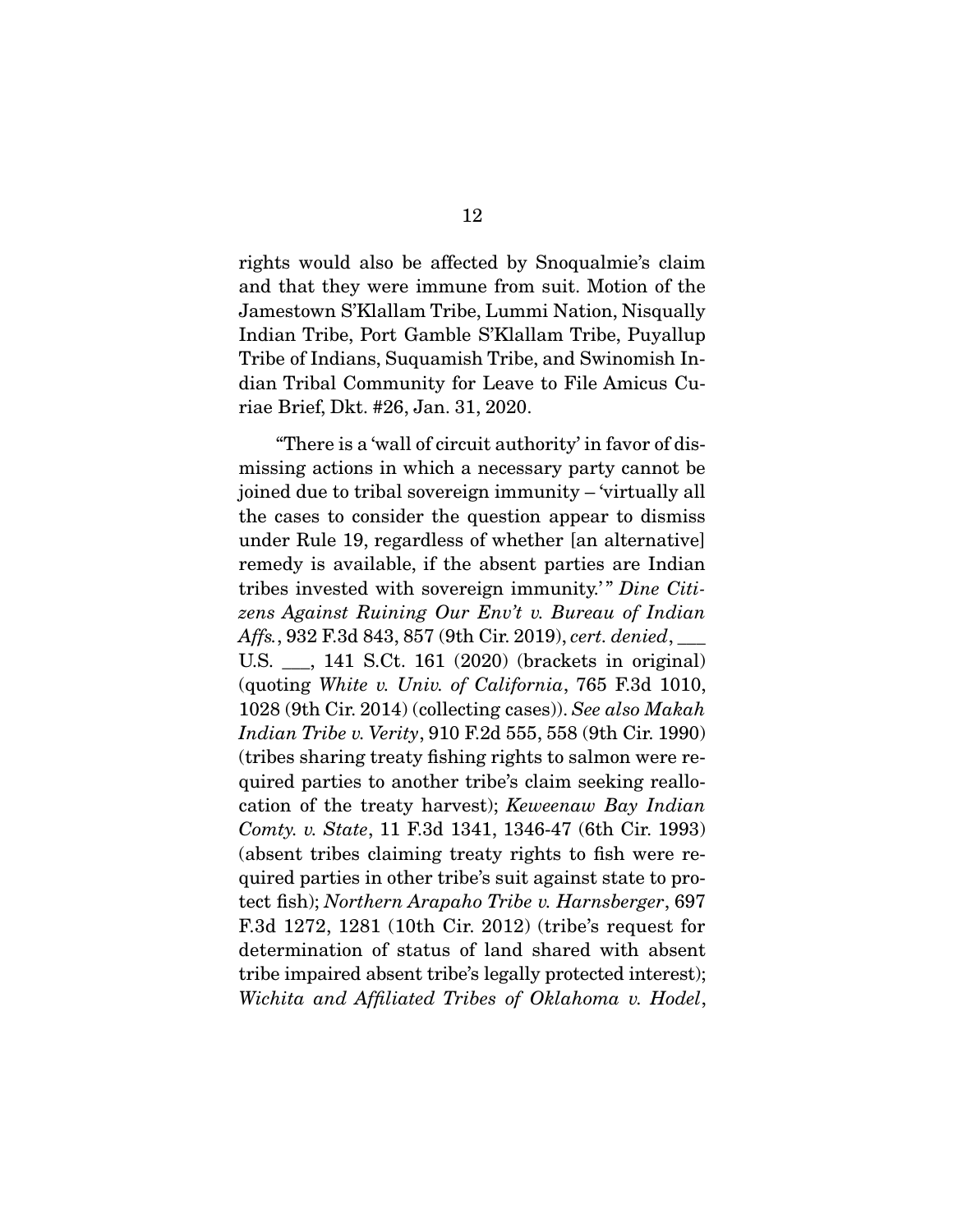788 F.2d 765, 777-78 (D.C. Cir. 1986) (absent tribes were required parties to tribe's request for redistribution of land income). There are no cases, and the district and Ninth Circuit did not cite any, disputing these clear principles. The district court and Ninth Circuit ignored these clear jurisdictional grounds for dismissal, moving ahead instead to merits rulings on issue preclusion.

 The lower courts lacked subject-matter jurisdiction over the Snoqualmie Tribe's claim in the present case under core jurisdictional principles. All entities participating in this case agreed with these principles and with their application to the case. See n. 11, infra. The lower courts committed clear and reversible error.

**2. Issue preclusion is not among the threshold determinations a federal court may make before establishing its subjectmatter jurisdiction because a dismissal on issue preclusion grounds is on the merits.** 

 In Sinochem, supra, the Court created a limited exception to the constitutional mandate expressed in Steel Co. that a federal court may not rule on the merits of a case without first establishing its subjectmatter jurisdiction and personal jurisdiction. Steel Co., 523 at 92-109; Sinochem, 549 U.S. at 430-31. "Without jurisdiction the court cannot proceed at all in any cause"; it may not assume jurisdiction for the purpose of deciding the merits of the case. Steel Co., 523 U.S. at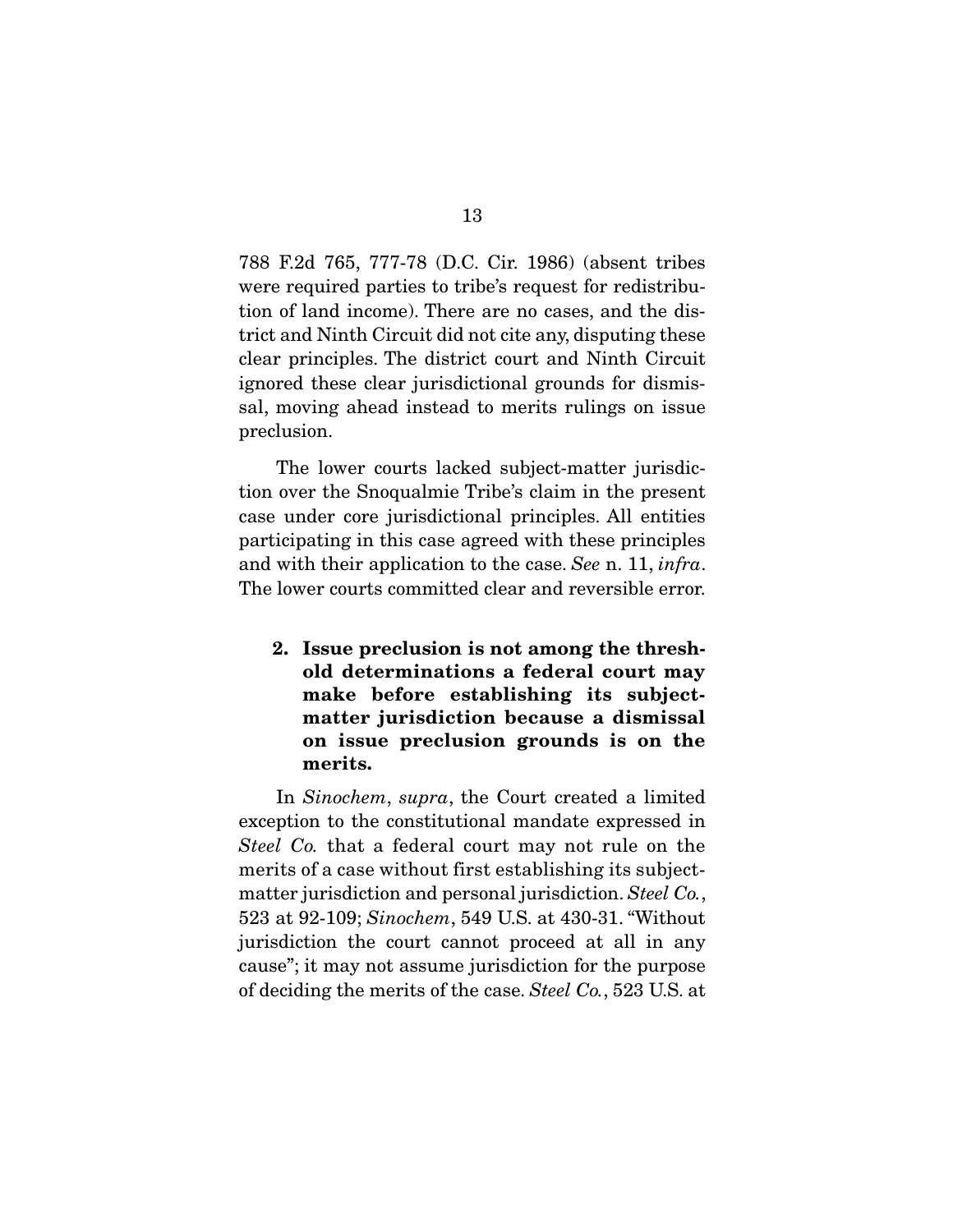94. In Sinochem, the Court created a narrow two-prong test for when a federal court can bypass an initial determination of subject-matter or personal jurisdiction: 1. where a non-merits threshold basis for dismissing a case exists and "when considerations of convenience, fairness, and judicial economy so warrant"; and 2. where it would be arduous for the court to determine whether it has jurisdiction. Sinochem, 549 U.S. at 432, 436. Both prongs of the test must be met.

 The Ninth Circuit acknowledged in its decision that neither this Court nor it had ever expressly identified issue preclusion as a non-merits threshold ground that qualifies for the Sinochem exception, but applied the Sinochem exception anyway. 8 F.4th at 861. Sinochem involved forum non conveniens. The Ninth Circuit failed to acknowledge that this Court has already recognized res judicata<sup>2</sup> as a merits question to be decided only after jurisdiction has been established.  $Lightfoot$  v.  $Cendant$  Morg.  $Corp.$ ,  $\rule{1em}{0.15mm}$  U.S.  $\rule{1em}{0.15mm}$  U.S.  $\rule{1em}{0.15mm}$  U.S. 553, 560 (2017) (federal statute did not grant federal courts subject-matter jurisdiction over the cause of action; reversing lower court's dismissal based on issue preclusion for lack of subject-matter jurisdiction); Huntington v. Laidley, 176 U.S. 668, 679 (1900) ("[T]he question whether the proceedings . . . afforded a defense – [including] by way of res judicata  $\dots$  was not a question affecting the jurisdiction of this court, but was a question affecting the merits of the cause. . . ."). This

 $2$  The Ninth Circuit in Snoqualmie stated that res judicata is "a doctrine that comprises both claim and issue preclusion." 8 F.4th at 862.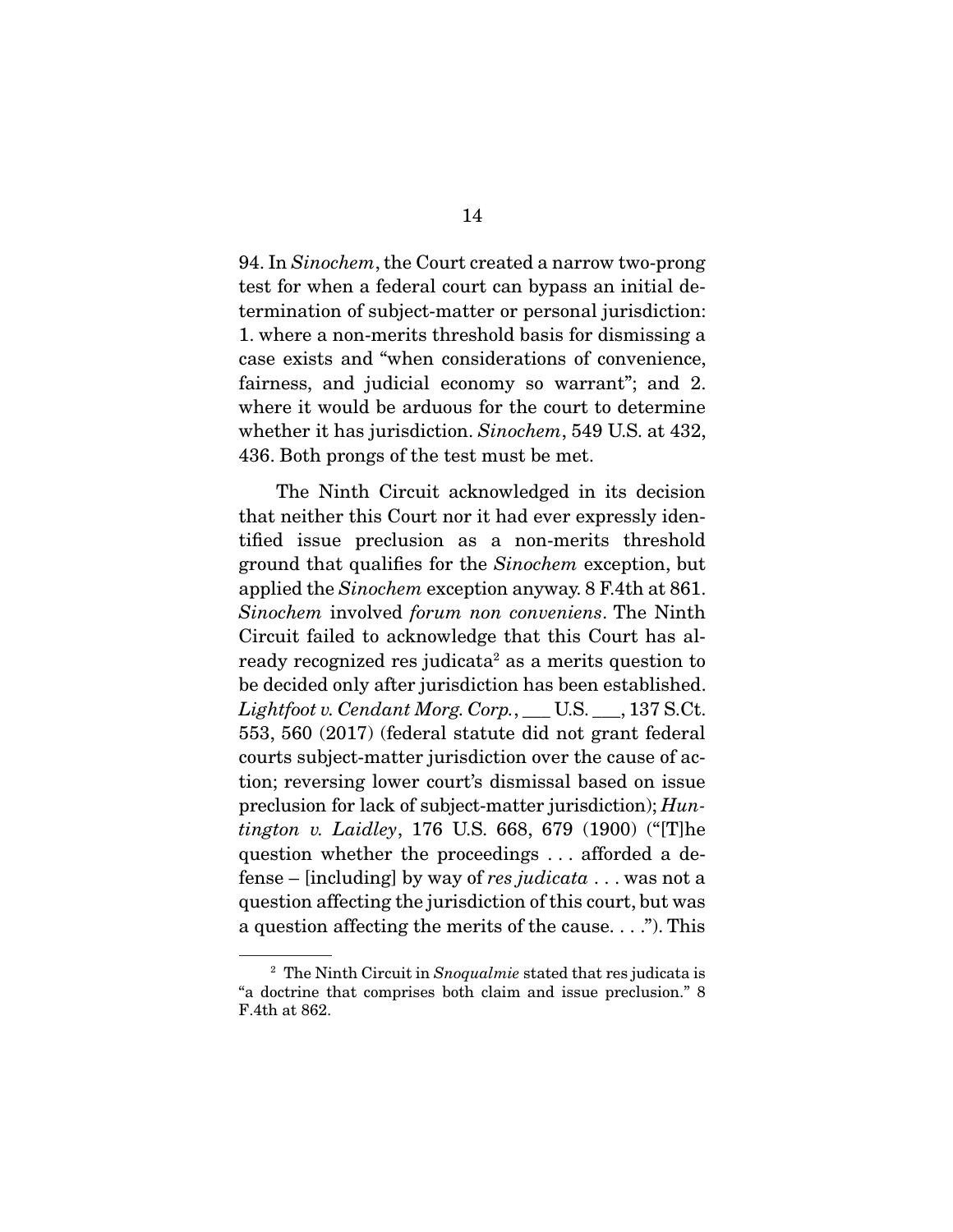Court's precedent is clear that a dismissal with prejudice, like the one in this case, is on the merits. Moreover, the Ninth Circuit in Yokeno v. Sekiguchi, 754 F.3d 649, 651 n. 2 (9th Cir. 2014), expressly declined to define res judicata as a non-merits-based ground for dismissal under the Sinochem test. See Navajo Nation v. Dep't of Interior, 996 F.3d 623, 635 (9th Cir. 2021) ("Having established that we have jurisdiction, we turn to the Intervenors' argument that res judicata bars the Nation's claim.").

 The fact that an issue preclusion dismissal is a merits ruling is further supported and illustrated by this Court's precedent on a related legal principle, by foundational conflict of laws and related principles, and by the Federal Rules of Civil Procedure. First, the district court in the present case dismissed the Snoqualmie Tribe's claims with prejudice. In Semtek Int'l Inc. v. Lockheed Martin Corp., 531 U.S. 497 (2001) ("Semtek"), the Court discussed at length the distinction between a dismissal with prejudice and one without prejudice for purposes of determining whether a dismissal is on the merits. The Court's conclusion that "dismissal without prejudice" is the opposite of a dismissal upon the merits (and that only certain dismissals with prejudice are a "final decision on the merits" so as to have a claim preclusive effect) confirms that dismissals with prejudice are decisions on the merits. Semtek, 531 U.S. at 505-06. This conclusion is consistent with Sinochem's holding that forum non conveniens is non-merits but contradicts the lower court's dismissal with prejudice in this case as an asserted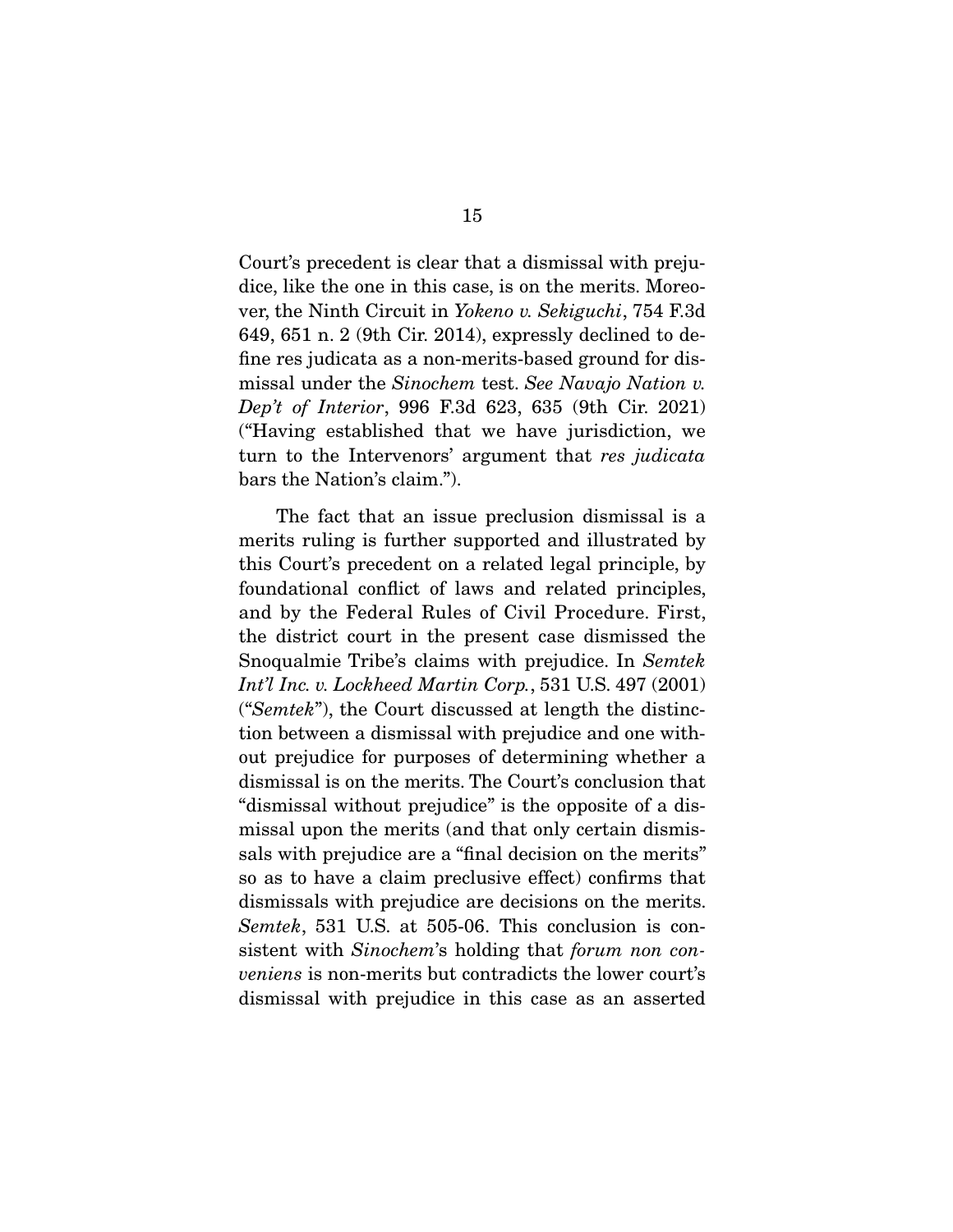non-merits dismissal. Instead, precedent is clear that a dismissal with prejudice on issue preclusion grounds is a decision on the merits.

 The district court in Sinochem determined that it had subject-matter jurisdiction over the case but was unable as a matter of first impression to determine whether it had personal jurisdiction over the defendant without ordering discovery; rather than conduct such discovery, the court determined that it could properly dismiss the case under forum non conveniens because such a ruling was non-merits, and without prejudice. Malaysia Intern. Shipping Corp. v. Sinochem Intern. Co. Ltd., 2004 WL 503541 (Feb. 27, 2004) (not reported). By contrast, the district court in the present case, affirmed by the Ninth Circuit, conducted no analysis of its jurisdiction over the case or the parties and dismissed Snoqualmie's claims with prejudice on the basis of issue preclusion; that dismissal with prejudice was necessarily on the merits. See Semtek, id., 531 U.S. at 505 (" '[W]ith prejudice' is an acceptable form of shorthand for 'an adjudication upon the merits.'" (quoting 9 C. Wright, A. Miller, & E. Cooper, Federal Practice and Procedure § 2373, p. 396, n. 4 (1981)).

The Ninth Circuit also relied on C.I.R. v. Sunnen, 333 U.S. 591 (1948) ("Sunnen") to defend its holding that issue preclusion is not a decision on the merits and therefore may justify dismissal before a court determines its subject-matter jurisdiction. However, the Ninth Circuit decision mischaracterized Sunnen, explaining that "[Sunnen at 597] provides a strong indication that issue (and claim) preclusion dismissals are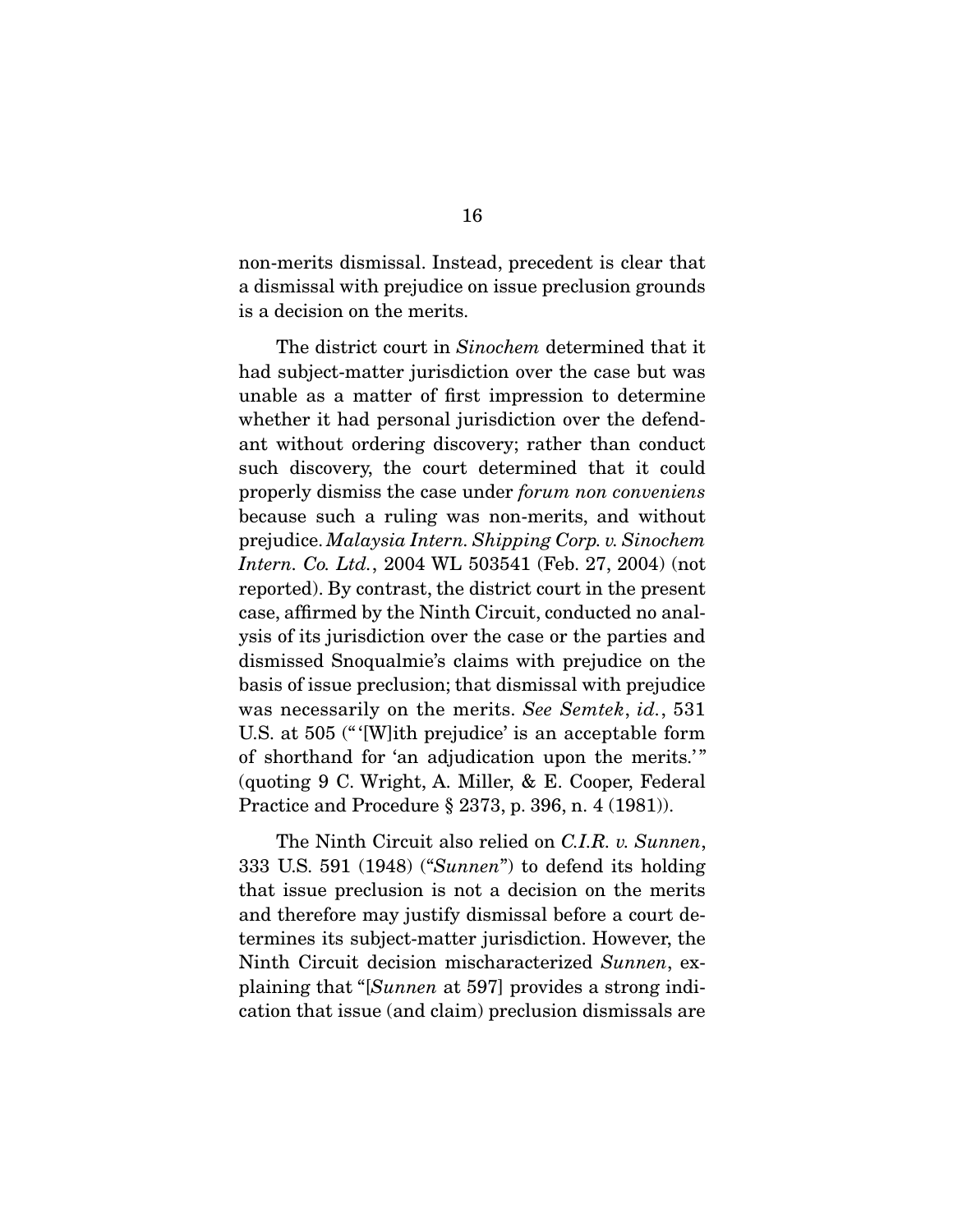non-merits dismissals." Snoqualmie, 8 F.4th at 863. Sunnen actually only says that if the *claims* in both cases are identical, res judicata may allow a court to avoid the merits of a case; if the claims are not identical, res judicata does not apply – even if the issue is the same. 333 U.S. at 597-98, 602. Only where the subsequent litigation involves the exact same claim previously litigated can the case be dismissed under res judicata on a non-merits basis without first determining subject-matter jurisdiction. Id. at 597. The Court in Sunnen held that determining the preclusive effect of the prior case "necessarily require[d] inquiry into the merits of the controversy," because the claims were different.  $Id.$  at 603. $3$ 

The Ninth Circuit's reliance on Sunnen was erroneous because the claims in the present case are different. The lower courts in the present case gave issue preclusive effect to a treaty fishing rights claim, applying it to bar Snoqualmie's undisputedly separate and unadjudicated claim for treaty hunting and gathering rights.4 The Ninth Circuit neglected this critical

 $3$  In Sunnen, the Court held that tax year contracts were different claims even though the contract for each year was essentially identical. Id. at 602.

<sup>4</sup> In separate cases brought by another Point Elliott Treaty tribe, the district court and Ninth Circuit expressly confirmed that off-reservation treaty hunting and gathering rights have never been adjudicated by the federal courts and that the United States v. Washington litigation only involves off-reservation treaty fishing rights. Skokomish Indian Tribe v. Goldmark, 994 F.Supp. 2d 1168, 1174 (W.D.Wash. 2014); Skokomish Indian Tribe v. Forsman, 738 Fed. Appx. 406, 408 (9th Cir. 2018) (unpublished) ("No plausible reading of the original [United States v. Washington,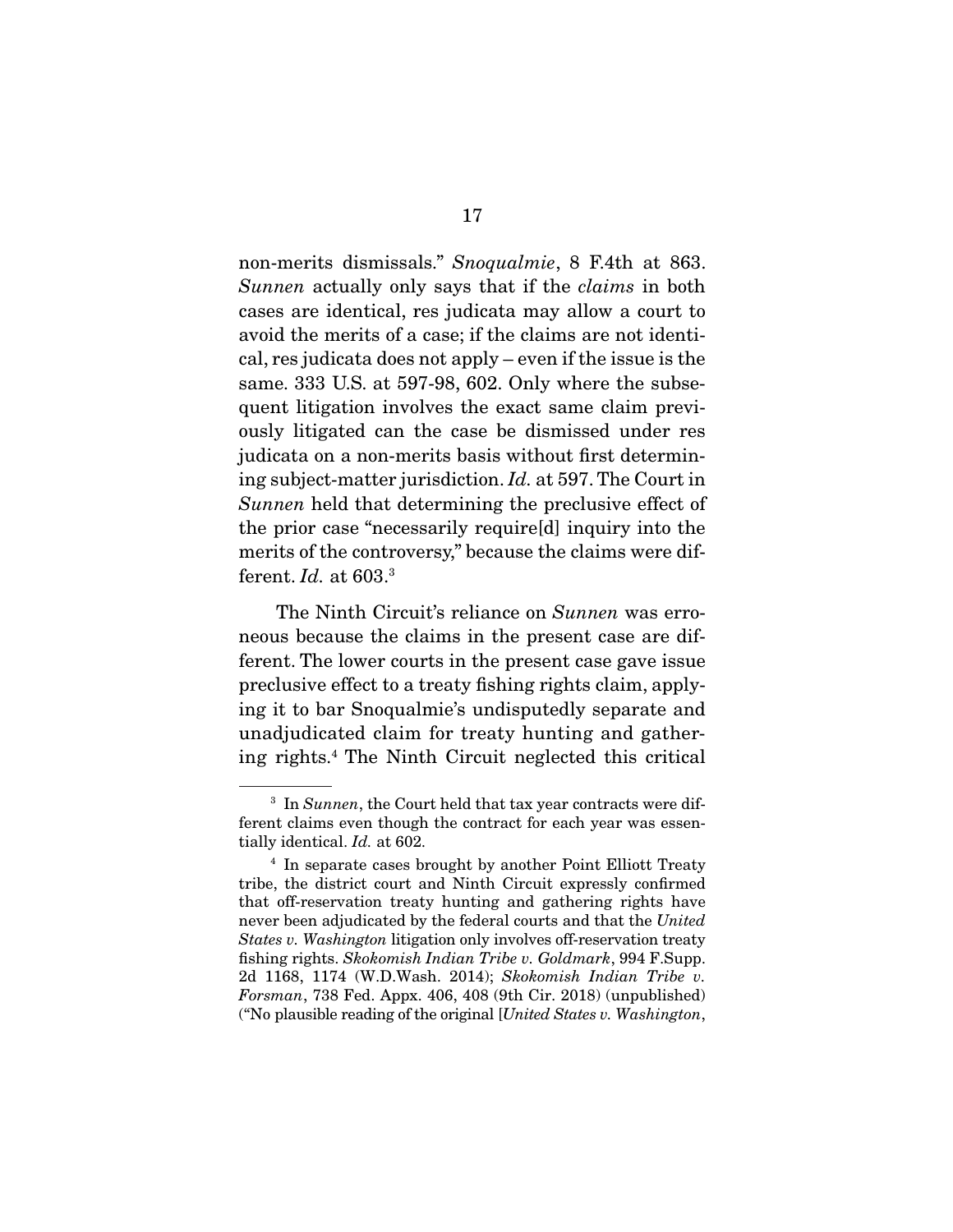distinction in applying Sunnen. Snoqualmie, 8 F.4th at 862. Under Sunnen, a res judicata analysis cannot be used to avoid the merits if the claims are not identical.<sup>5</sup> Sunnen provides no authority for the Ninth Circuit's conclusion that an issue preclusion dismissal is nonmerits under Sinochem.

 This Court's precedent is also clear that the district court and Ninth Circuit's application of substantive (rather than procedural) law to the Snoqualmie Tribe's treaty hunting and gathering claim was a ruling on the merits of this new claim. The critical distinction between substance and procedure and the relationship between whether a resulting ruling is on the merits is well illustrated by foundational conflict of laws principles. For example, federal courts sitting in diversity jurisdiction apply federal *forum non con*veniens rules because they are procedural, American Dredging Co. v. Miller, 510 U.S. 443, 453-54 (1994), but "[incorporate] the [substantive] rules of preclusion applied by the State in which the rendering court sits."

<sup>384</sup> F.Supp. 312 (W.D. Wash. 1974)] decision or subsequent proceedings and appeals to this court supports the conclusion that the litigation decided anything other than treaty fishing rights."). See United States v. Washington, 593 F.3d 790, 801 (9th Cir. 2010) (en banc) ("Nothing we have said (on issue preclusion) precludes a newly recognized tribe from attempting to intervene in United States v. Washington or other treaty rights litigation to present a claim of treaty rights not yet adjudicated.").

 $5$  Another case cited by the Ninth Circuit, *Hoffman v. Nordic* Nats, Inc., 837 F.3d 272 (3d Cir. 2016), correctly applied Sunnen because the claims in the two cases analyzed by the Court in Hoffman were identical. Where an identical claim has previously been decided, res judicata applies.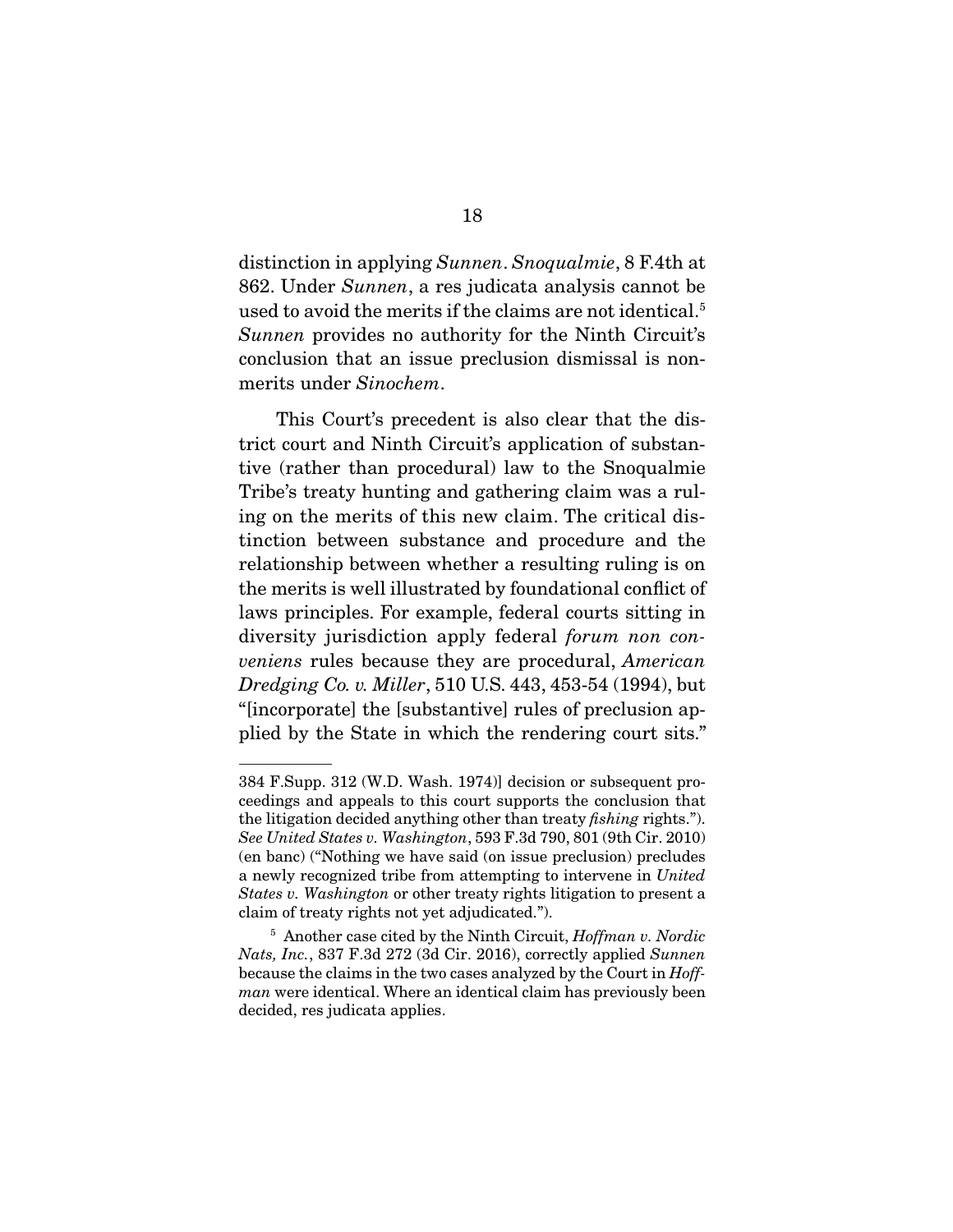Taylor v. Sturgell, 553 U.S. 880, 891 n. 4 (2008) (citing Semtek, supra, 531 U.S. at 508). This Court recently confirmed that if a judgment determines that " 'the plaintiff has no cause of action' based 'on substantive rules of law," the court's decision " 'is on the merits.'" Brownback v. King, \_\_\_ U.S. \_\_\_, 141 S.Ct. 740, 748 (2021) (quoting Restatement of Judgments § 49, Comment a, p. 193 (1942)); Semtek, 531 U.S. at 501-02 ("The original connotation of an 'on the merits' adjudication is one that actually 'pass[es] directly on the substance of [a particular] claim' before the court. Restatement [Second] of Judgments  $\S 19$ , Comment a, at 161). That connotation remains common to every jurisdiction of which we are aware.").6

 Because the law of preclusion is substantive, Sturgell, 553 U.S. at 891 n. 4, a dismissal on issue preclusion grounds is a decision on the merits. Brownback, 141 S.Ct. at 748. Since merits-based decisions do not trigger the Sinochem exception, the district court and Ninth Circuit in this case committed reversible error because they were required under this Court's precedent, including *Steel Co.*, to first establish jurisdiction before conducting any issue preclusion analysis. See Steel Co., 523 U.S. at 94-95.

 Fed. R. Civ. P. 41 provides additional strong support for distinguishing between dismissals without

<sup>6</sup> The Restatement (Second) moved away from using the term "on the merits" in the context of res judicata "because of its possibly misleading connotations" regarding the preclusive effect of such a decision. See Restatement (Second) of Judgments § 19, Comment a, at 161 (1982).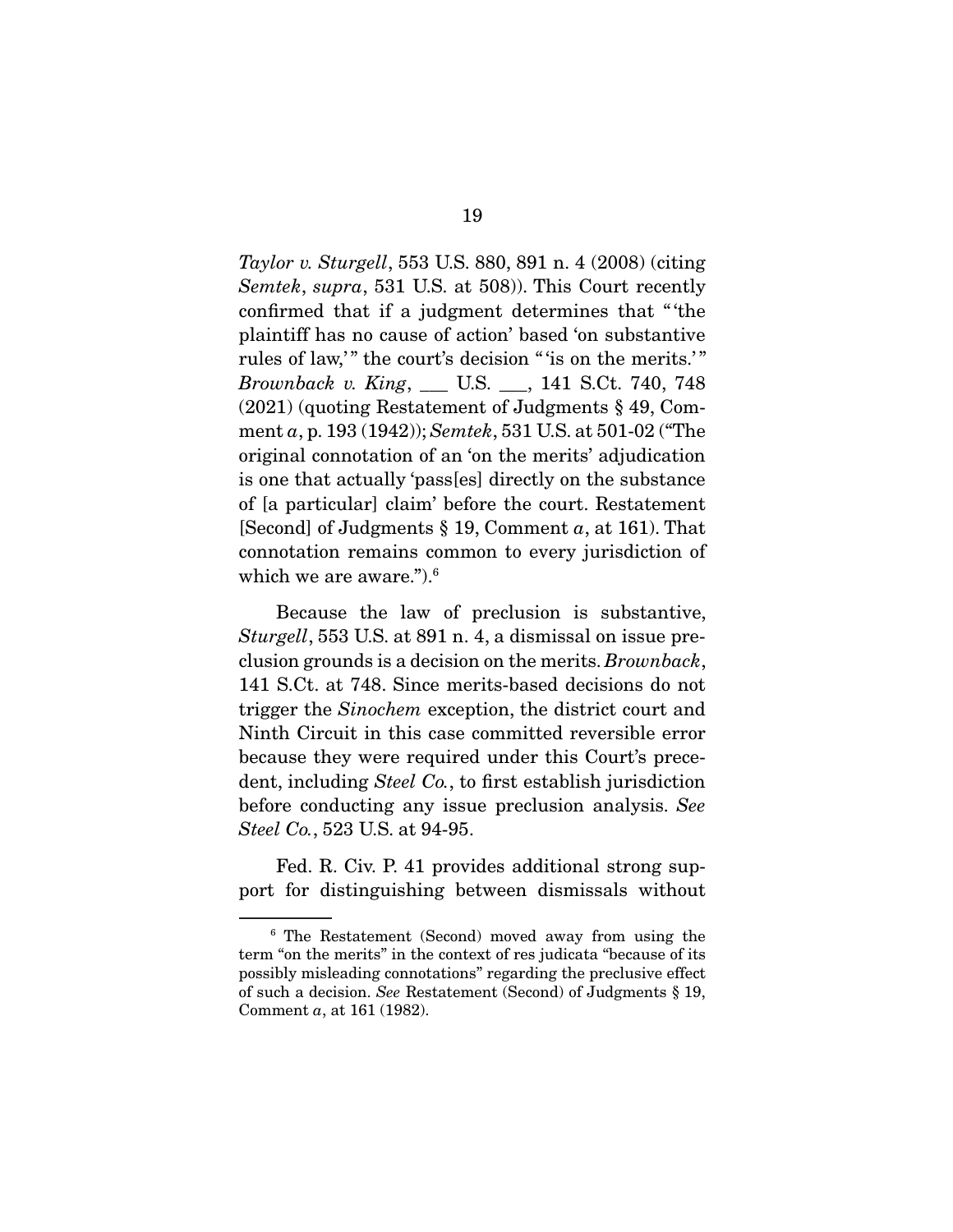prejudice as non-merits and dismissals with prejudice as merits-based. This Court in Semtek addressed Rule 41 at some length. 531 U.S. at 501-06. "[Rule 41(a)] makes clear that an 'adjudication upon the merits' is the opposite of a 'dismissal without prejudice,'" id. at 505 (quoting Fed. R. Civ. P. 41), whereas Rule 41(b) provides for dismissals which " '[operate] as an adjudication upon the merits," subject to a list of limited exceptions, of which venue is one. Id., 531 U.S. at 497. Forum non conveniens is, "essentially, 'a supervening venue provision, permitting displacement of the ordinary rules of venue when, in light of certain conditions, the trial court thinks that jurisdiction ought to be declined.'" Sinochem, 549 U.S. at  $429-30$  (quoting American Dredging Co., 510 U.S. at 453 (additional citation omitted)); see also Restatement of Judgments  $\S$  49, Comment  $a$ , at 194 (1942) ("[W]here judgment is given for the defendant on the ground that the action is brought in the wrong country, the judgment is not on the merits."). Issue preclusion has no analog among the Fed. R. Civ. P. 41(b) exceptions or Supreme Court precedent which would support its characterization as a non-merits-based dismissal.

Sinochem did not, as the Ninth Circuit stated, "[announce] principles of broader applicability." 8 F.4th at 862. Rather, Sinochem created a narrow exception to a federal court's duty to first establish its jurisdiction before ruling on the merits of the case, recognizing that a forum non conveniens ruling is not on the merits and allowing federal courts to dismiss on that ground without first establishing jurisdiction. The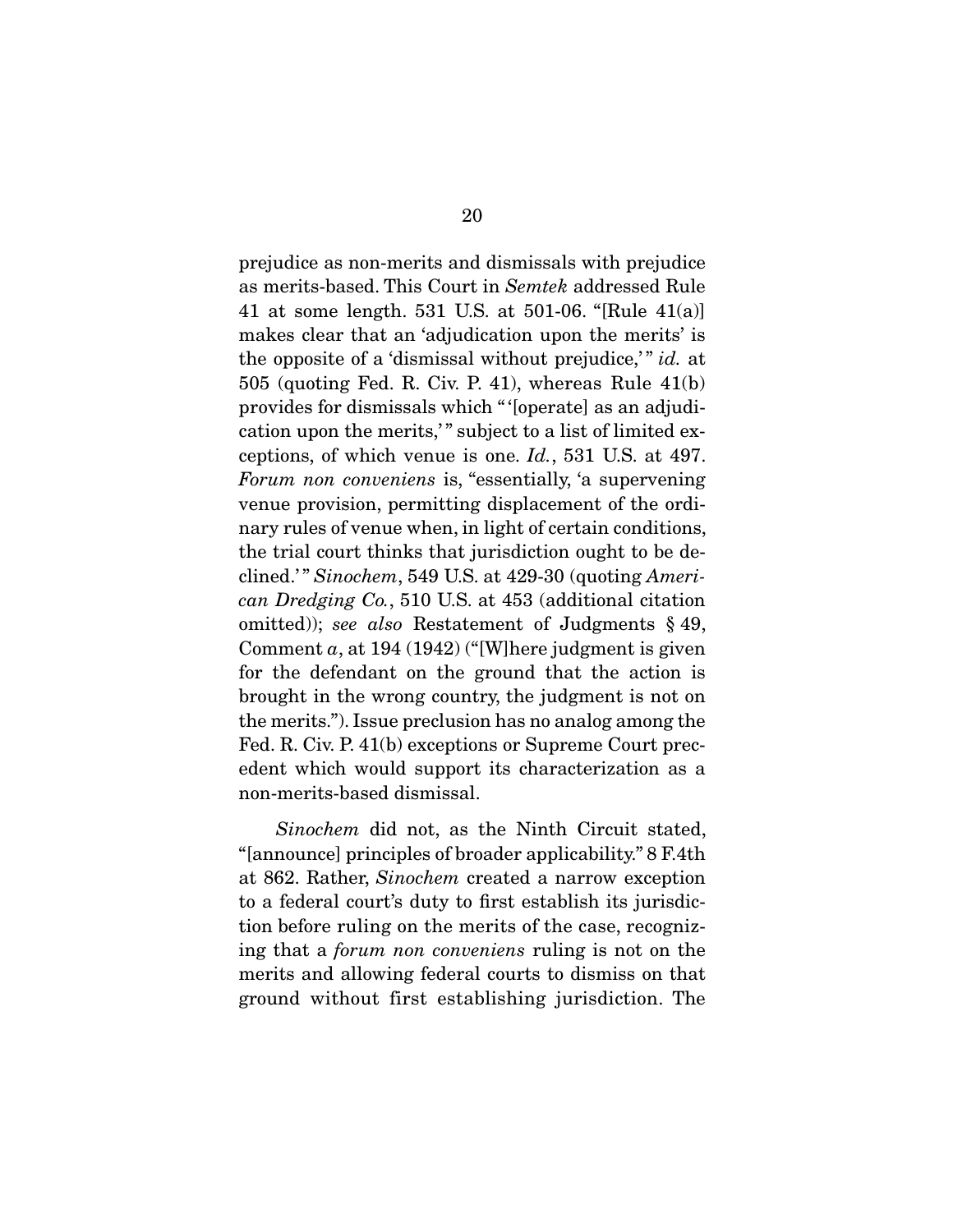Ninth Circuit's decision vastly expands Sinochem's limited exception. Setting aside for a moment the fact that Sinochem by its very language is limited to dismissals on forum non conveniens grounds, under the Ninth Circuit's own reasoning, the Sinochem exception would not apply to the present case because an issue preclusion ruling is on the merits and the Sinochem exception has no application to merits rulings. Sinochem cannot and does not justify the lower courts' dismissals on issue preclusion grounds before establishing subject-matter jurisdiction.

 The district court and Ninth Circuit in the present case failed to establish their subject-matter jurisdiction even though jurisdictional issues had been properly raised and argued, and instead dismissed the case with prejudice based on the substantive law of issue preclusion. These rulings were merits decisions and should not have been made without first establishing the court's subject-matter jurisdiction and constitute reversible error.

**3. Jurisdictional issues in this case would not have been "arduous" or "difficult to determine" because the lower courts clearly lacked subject-matter jurisdiction.** 

Assuming arguendo that the first prong of the Sinochem test, that the lower courts could dismiss this case on non-merits grounds, was met, Sinochem still prohibits issuing a decision without first determining subject-matter jurisdiction unless the second prong of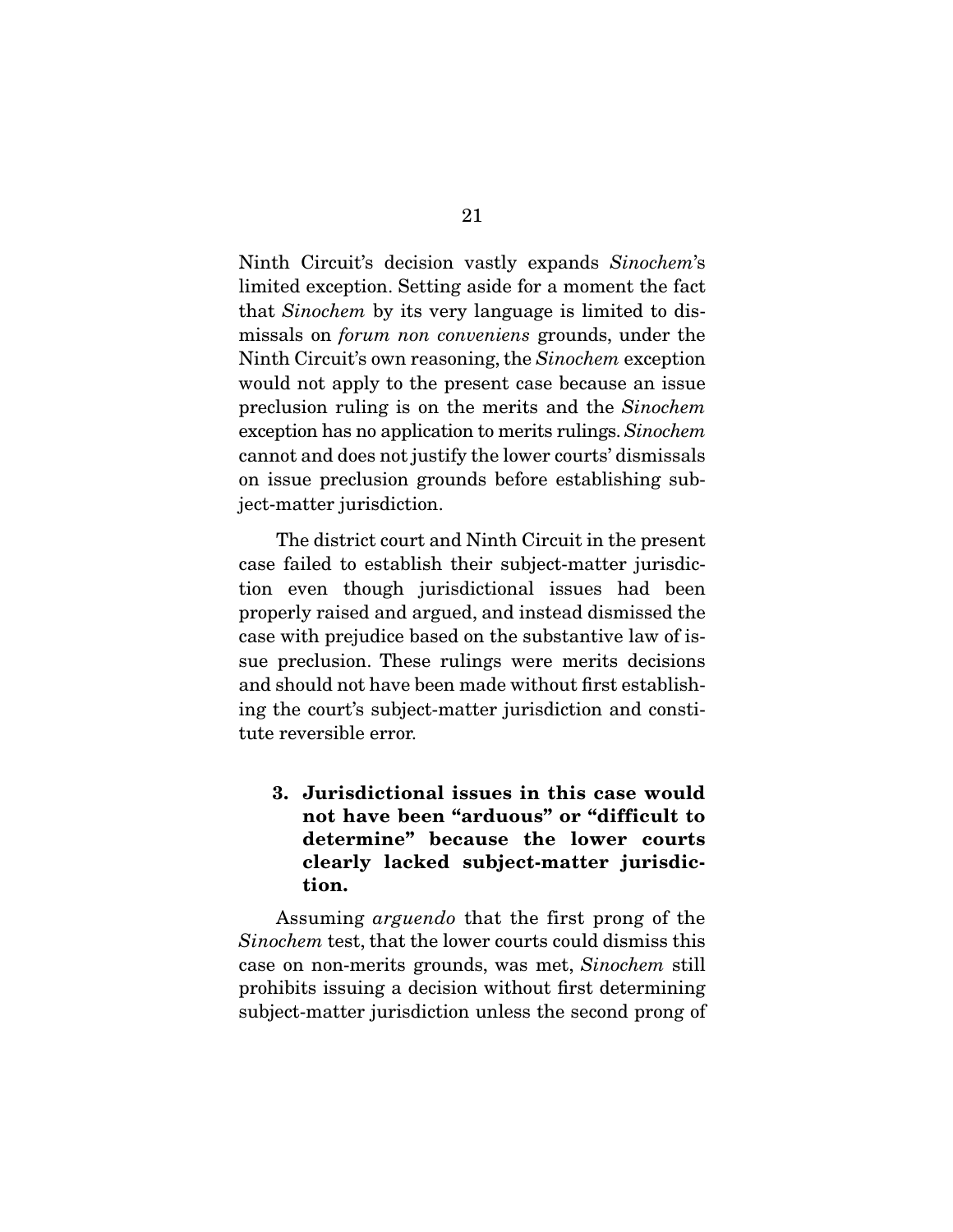its limited exception test is met – that it would be "arduous" or "difficult [for the court] to determine" the jurisdictional question. The Ninth Circuit committed additional error by determining that jurisdictional issues in this case would have been arduous or difficult to determine and that dismissal on issue preclusion grounds was "the less burdensome course." Snoqualmie, 8 F.4th at 862-63 (citing Sinochem, supra, 549 U.S. at 436 (whether "subject-matter or personal jurisdiction is difficult to determine"); Ruhrgas, supra, 526 U.S. at 787-88 (where resolving the threshold issue of subjectmatter jurisdiction would have "involve[d an] arduous inquiry")).7 As discussed in the first section of this petition, the question of both the State's and affected tribes' sovereign immunity and thus the lower courts' subject-matter jurisdiction over this case was both clear and easy to determine. The Ninth Circuit wholly ignored the question of its subject-matter jurisdiction<sup>8</sup>

<sup>7</sup> See Herklotz v. Parkinson, 848 F.3d 894, 899 (9th Cir. 2017) ("The jurisdictional question in this case is not a 'murky problem under Rooker-Feldman (citing In re Athens/Alpha Gas Corp., 715 F.3d 230, 235 (8th Cir. 2013)), but a straightforward analysis of diversity jurisdiction – one which overlaps not at all with the preclusion analysis raised on appeal. [The] proposal that we fastforward to the issue of res judicata is absolutely contrary to the fundamental legal principle that jurisdiction must be established in the first instance.'"). See also Athens/Alphas Gas, 715 F.3d at 234 ("The scope of the Rooker-Feldman doctrine is sometimes fuzzy on its margins.").

<sup>8</sup> The Ninth Circuit also wrongly held in a footnote that State Eleventh Amendment immunity is not jurisdictional, citing a Ninth Circuit decision that contradicts the Supreme Court precedent cited in Section A.1, supra. See Snoqualmie, 8 F.4th at 861 n. 4. State and tribal sovereign immunity are jurisdictional; they have been categorized as "quasi-jurisdictional" only because,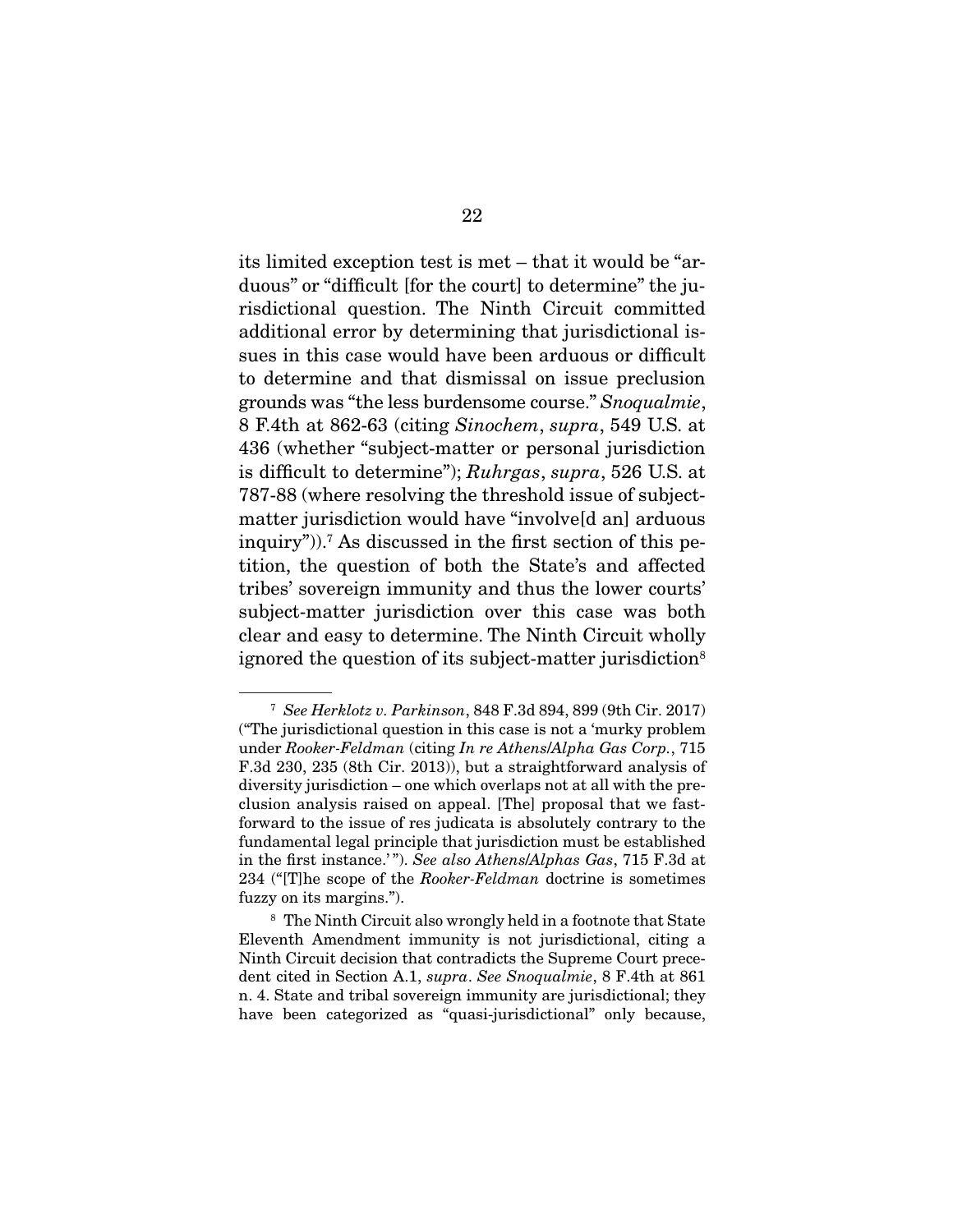and proceeded to issue a merits decision on the Snoqualmie Tribe's previously unadjudicated treaty hunting and gathering claim.

 In Sinochem, this Court reconciled conflicting Circuit decisions and endorsed a limited exception to the rule confirmed by Steel Co. that federal courts ordinarily must establish jurisdiction before proceeding any further:

If . . . a court can readily determine that it lacks jurisdiction over the cause or the defendant, the proper course would be to dismiss on that ground. In the mine run of cases, jurisdiction "will involve no arduous inquiry" and both judicial economy and the consideration ordinarily accorded the plaintiff 's choice of forum "should impel the federal court to dispose of [those] issue[s] first." Ruhrgas, AG v. Marathon Oil, 526 U.S. 574, 587-88 (1999).[9 ] But where subject-matter or personal jurisdiction is difficult to determine, and forum non conveniens considerations weigh heavily in favor of dismissal, the court properly takes the less burdensome course.

549 U.S. at 435. The Court concluded that the facts of that case presented a "textbook" case for dismissal

unlike some other jurisdictional principles, they can be expressly waived. See supra, n. 1.

 $9$  Ruhrgas only decided that there is no priority in jurisdictional determinations, that the court could determine lack of personal jurisdiction before it addressed subject-matter jurisdiction. 526 U.S. at 575, 584.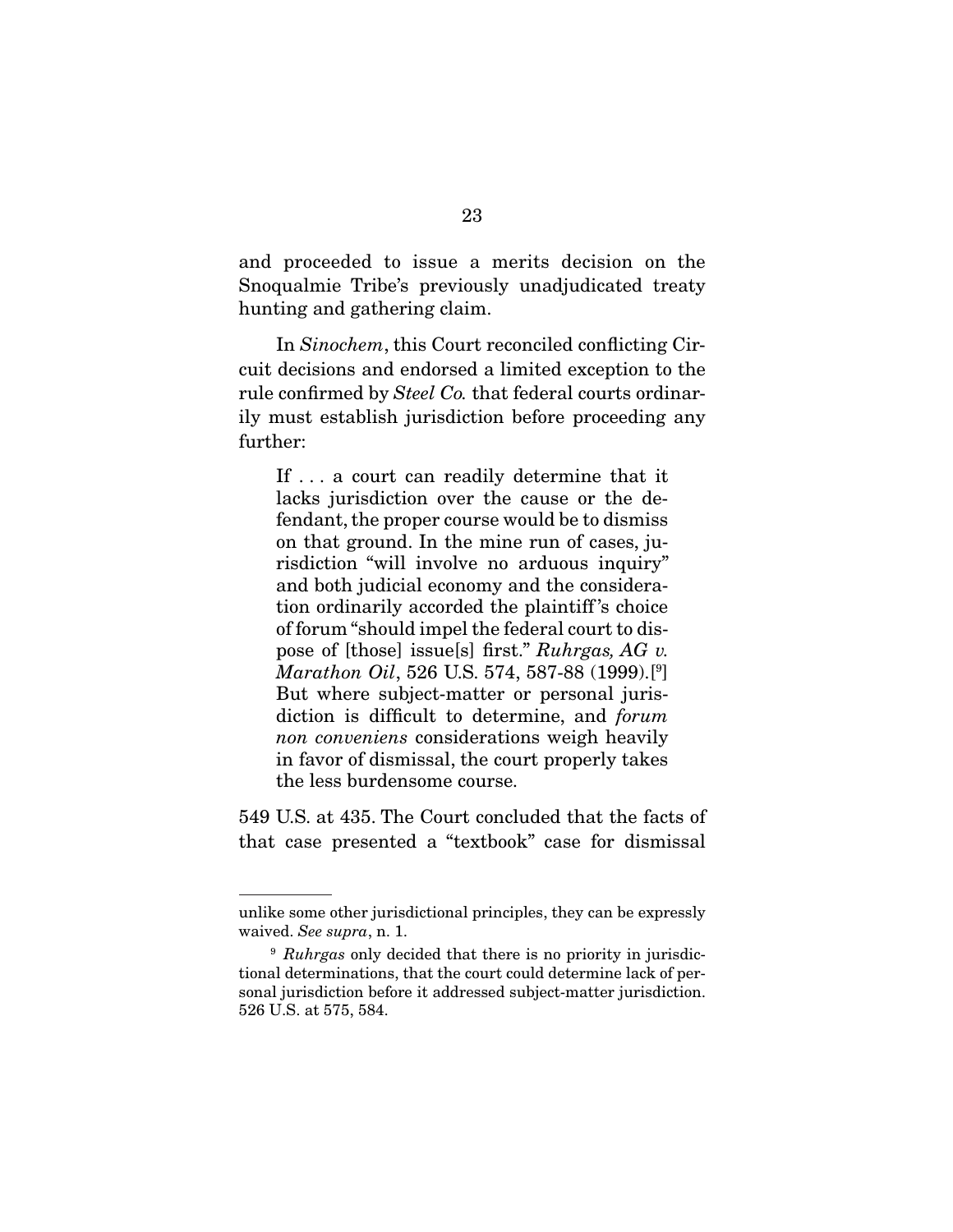based on a non-merits threshold determination because jurisdiction would have been difficult for the lower courts to determine:

This is a textbook case for immediate *forum* non conveniens dismissal. The District Court's subject-matter jurisdiction presented an issue of first impression in the Third Circuit, see 436 F.3d, at 355, and was considered at some length by the courts below. Discovery concerning personal jurisdiction would have burdened Sinochem with expense and delay. . . .

#### Id.

In the present case, all the involved parties – plaintiff Snoqualmie Tribe, defendants State of Washington and State officials, proposed intervenor Tulalip Tribes, proposed Seven Amicus Tribes, and intervenor Samish Indian Nation – agreed that the State had Eleventh Amendment sovereign immunity and that tribes affected by Snoqualmie's treaty rights claim possessed sovereign immunity from suit.<sup>10</sup> Three separate arguments were raised that the court lacked subjectmatter jurisdiction over the Snoqualmie Indian Tribe's cause of action. The first subject-matter jurisdiction defense was an affirmative defense by the State of

<sup>10</sup> The Snoqualmie Tribe asserted that other legal principles allowed its claim to proceed despite the State's and Tribes' sovereign immunity and disputed the State's Article III standing defense. Dkt. #31, Feb. 24, 2020, Snoqualmie Tribe's Response in Opposition to Defendants' Motion for Judgment on the Pleadings. Because it is clear and straight-forward to dismiss for lack of subject matter jurisdiction based on sovereign immunity, there is no need to address any other issue.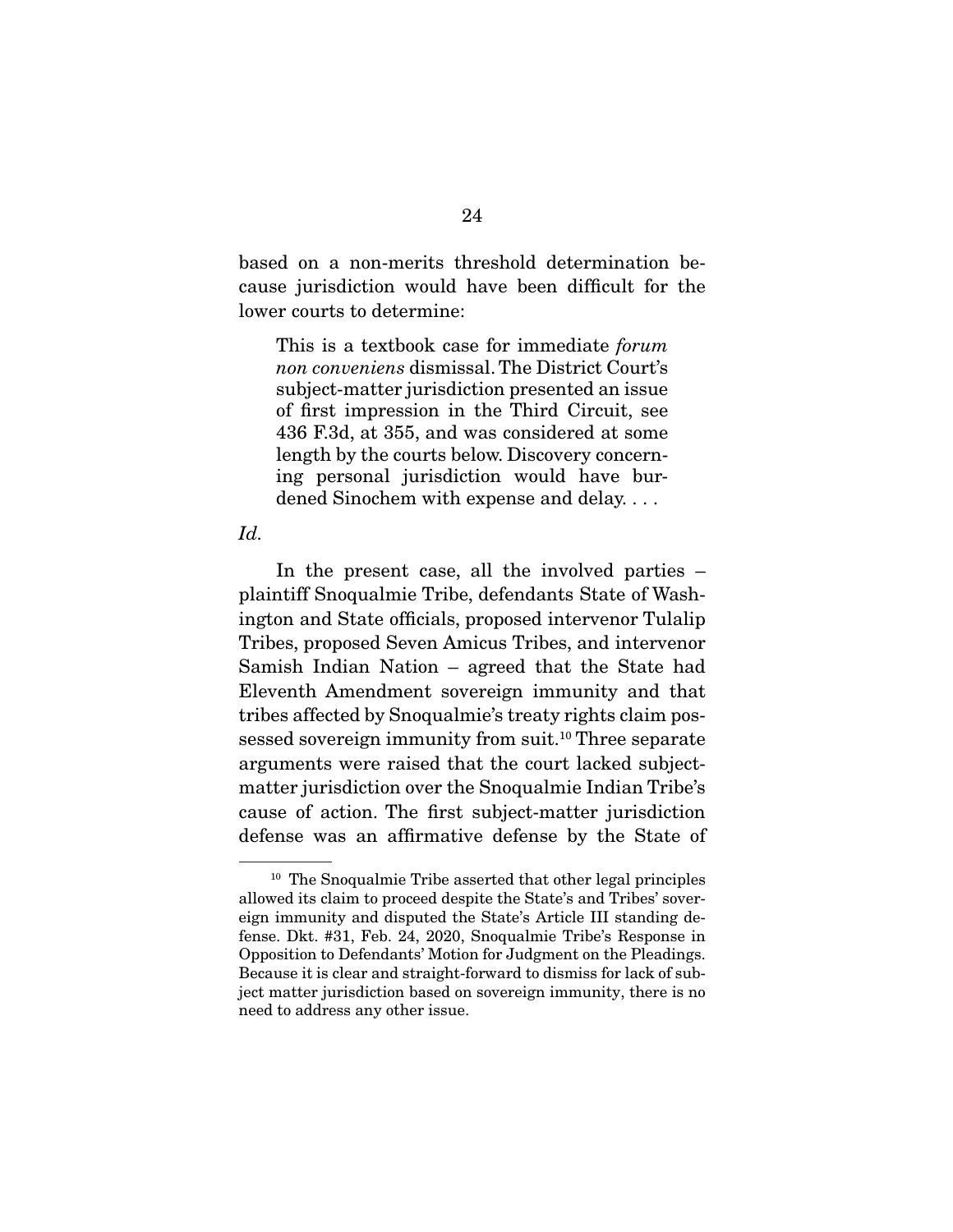Washington and State officials that they possessed Eleventh Amendment sovereign immunity from suit. The second involved tribal sovereign immunity of affected tribes raised in the context of a Fed. R. Civ. Proc. 19(a) necessary party claim. The third was Snoqualmie's lack of Article III standing to bring its claim. These subject-matter jurisdiction defenses were raised at all stages of the proceedings below, together with the position that subject-matter jurisdiction needed to be decided first by the district court before it could address the merits of the Snoqualmie Tribe's claims for relief.11 No party disputes these principles.

<sup>&</sup>lt;sup>11</sup> See District Court No. 3:19-CV-06227: State Defendants' Answer, Dkt. #13, Jan. 14, 2020, p. 9 (Affirmative Defenses: #1 State sovereign immunity; #5 lack of subject-matter jurisdiction; #6 tribal sovereign immunity); Tulalip Tribes' Proposed Motion to Dismiss, Dkt. #17-1, Ex. A, Jan. 16, 2020, pp. 2-3, 8-9 (tribal sovereign immunity requires dismissal under Rule 19); State's Motion for Relief from Deadline to Respond to Plaintiff 's Partial Summary Judgment Motion, Dkt. #19, Jan. 23, 2020, pp. 2-4 (threshold issue of subject-matter jurisdiction must be addressed first; States pending motion to dismiss will address the State's jurisdictional defenses); Snoqualmie Tribe's Response to States Motion for Relief from Deadlines, Dkt. #20, Jan. 27, 2020, pp. 2-4 (jurisdictional issues should be resolved first); Samish Proposed Amicus Brief, Dkt. #28-1, Feb. 6, 2020, p. 11 (state and tribal sovereign immunity must be decided first); State Motion to Dismiss, Dkt. #29, Feb. 6, 2020, pp. 1-2, 4-6 (State mounting a facial challenge to court's subject-matter jurisdiction); State Reply Brief in Support of Motion to Dismiss, Dkt. #38, Feb. 28, 2020, p. 1 ("The State is clearly immune and should be dismissed."); Samish Tribe's Motion to Intervene for Purposes of Appeal, Dkt. #41, March 24, 2020, pp. 2-3 (State and tribal sovereign immunity issues should be addressed first); Ninth Circuit Appeal, Case Nos. 20-35346, 20-35353: Samish Tribe Opening Brief, Dkt. #10, July 31, 2020, pp. 31-35 (subject-matter jurisdiction issues will have to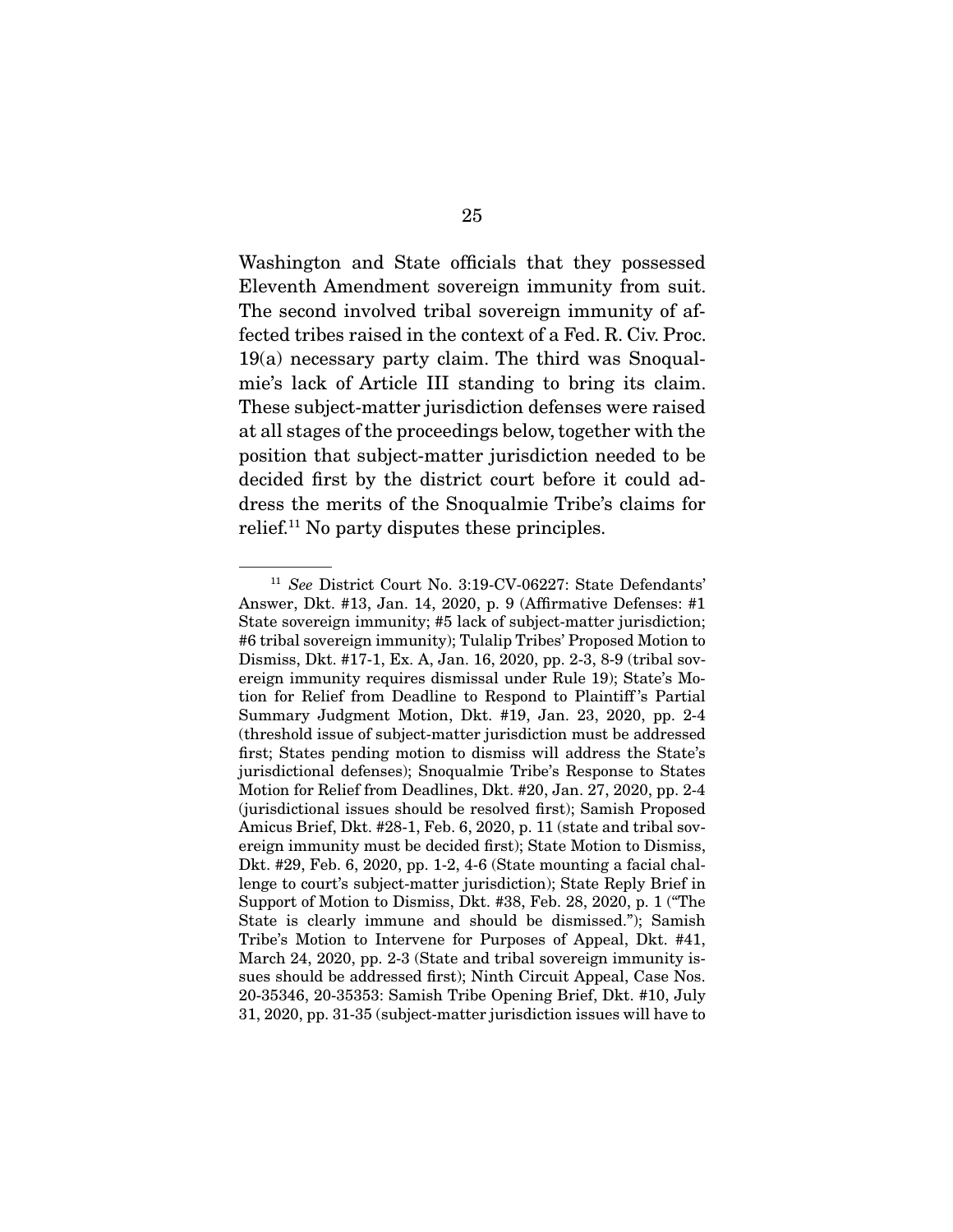It would not have been difficult for the district court to determine it lacked subject-matter jurisdiction over the Snoqualmie Tribe's cause of action, but it did not even address the issue. In fact, the district court and Ninth Circuit ignored "a 'wall of circuit authority' in favor of dismissing actions in which a necessary party cannot be joined due to tribal sovereign immunity. . . ." Dine Citizens, supra, 932 F.3d at 857 (quoting White, supra, 765 F.3d at 1028).

 Snoqualmie's claims clearly implicate the treaty rights of tribes that are not party to this case and cannot be joined due to their sovereign immunity. "Among the core aspects of sovereignty that tribes possess . . . is the 'common-law immunity from suit traditionally enjoyed by sovereign powers.'" Michigan v. Bay Mills Indian Community, supra, 572 U.S. at 789 (quoting Santa Clara Pueblo v. Martinez, 436 U.S. 49, 58 (1978)).

be resolved first on remand); Snoqualmie Tribe Opening Brief, Dkt. #12, July 31, 2020, pp. 47-48 (jurisdictional issues must be addressed first); State Answering Brief, Dkt. #28, Sept. 18, 2020, pp. 38-39 ("State is immune from suit and should be dismissed."), pp. 34-37 (judicial economy warrants bypassing question of subject-matter jurisdiction to address res judicata), p. 37 n. 6 ("The Samish recognizes that other threshold issues must be addressed prior to adjudication of the Snoqualmie's claims."); Interested Party Tulalip Tribes Brief, Dkt. #33, September 25, 2020, p. 6 (Circuit should remand to district court for adjudication of the jurisdictional deficiencies that bar Snoqualmie's suit); Snoqualmie Tribe's Reply Brief, Dkt. #50, Nov. 9, 2020, pp. 22-25 (case should be remanded to rule on subject-matter jurisdiction first; no Sinochem exceptions apply); Samish Petition for Rehearing, Dkt. #69- 1, Aug. 19, 2021, pp. 3-11 (panel erred by not ruling on subjectmatter jurisdiction before addressing issue preclusions; pp. 3-8, State sovereign immunity; pp. 8-11, tribal sovereign immunity).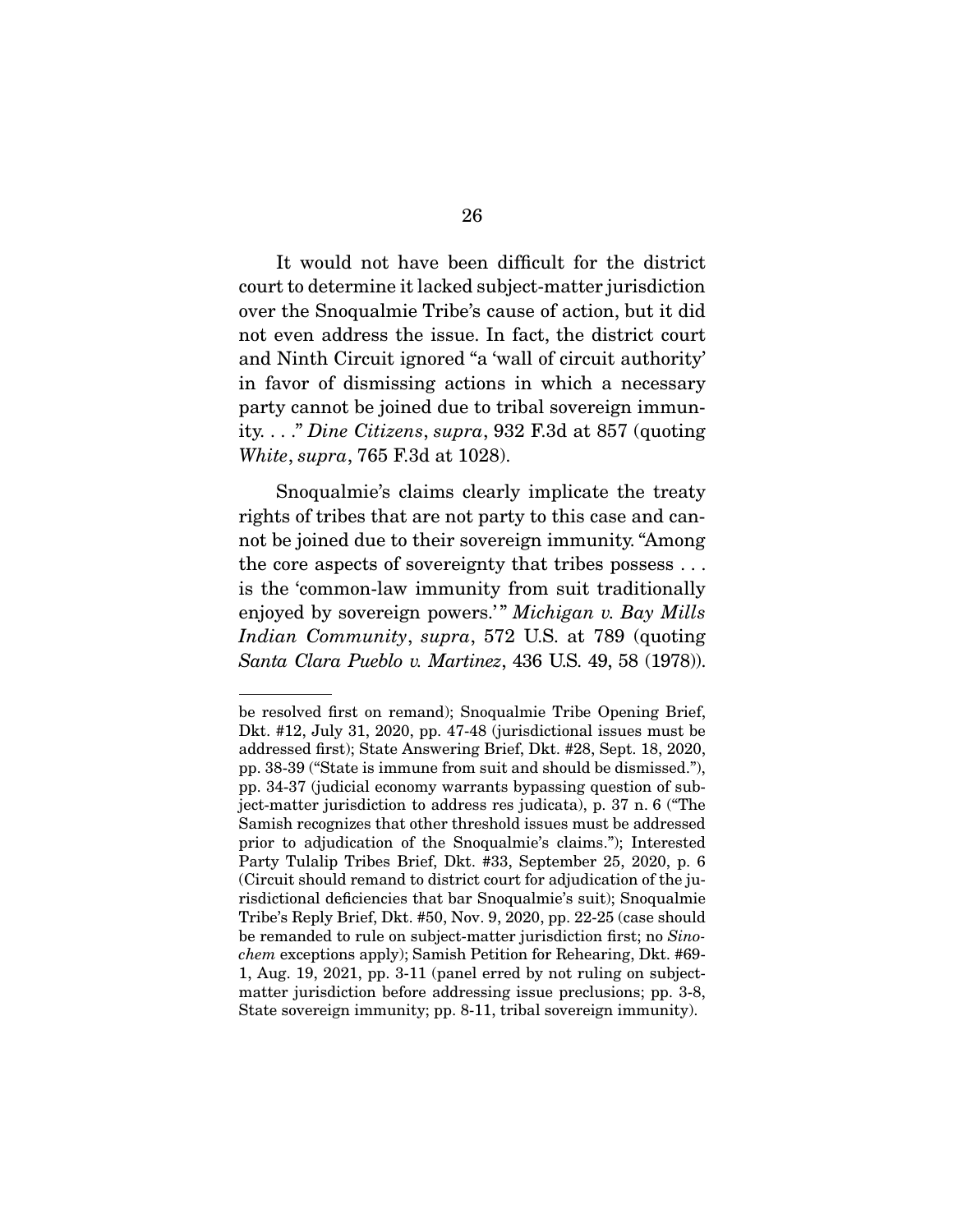"Sovereign immunity is jurisdictional in nature. Indeed, the 'terms of . . . consent to be sued in any court define that court's jurisdiction to entertain the suit.'" F.D.I.C. v. Meyer, 510 U.S. 471, 474 (1994) (quoting United States v. Sherwood, 312 U.S. 584, 586 (1941)). "And the qualified nature of Indian sovereignty modifies that principle [of sovereign immunity] only by placing a tribe's immunity, like its other governmental powers and attributes, in Congress's hands." Michigan v. Bay Mills Indian Community, supra, 572 U.S. at 789 (citing United States v. United States Fidelity & Guaranty  $Co.$ , 309 U.S. 506, 512 (1940)). Tribal sovereign immunity is therefore a "threshold jurisdictional issue." See F.D.I.C. v. Meyer, 510 U.S. 471, 475 (1994). Courts, particularly in the Ninth Circuit, have performed the jurisdictional tribal sovereign immunity analysis many, many times. E.g., White, supra, 765 F.3d at 1028. Sinochem does not excuse federal courts from their duty to establish jurisdiction by simply proclaiming that performing the analysis would be "arduous."

 The Ninth Circuit also ignored Respondents' Eleventh Amendment sovereign immunity status, noting only in a footnote its view that the Eleventh Amendment " is not a true limit upon the court's subject matter jurisdiction.'" 8 F.4th 861 n. 4 (quoting Hill v. Blind Indus. & Servs. of Md., 179 F.3d 754, 760 (9th Cir. 1999), amended on reh'g, 201 F.3d 1186 (9th Cir. 1999)). This statement ignores Supreme Court precedent explicitly contradicting this view: "[T]he Eleventh Amendment [stands] for the constitutional principle that state sovereign immunity limit[s] the federal courts'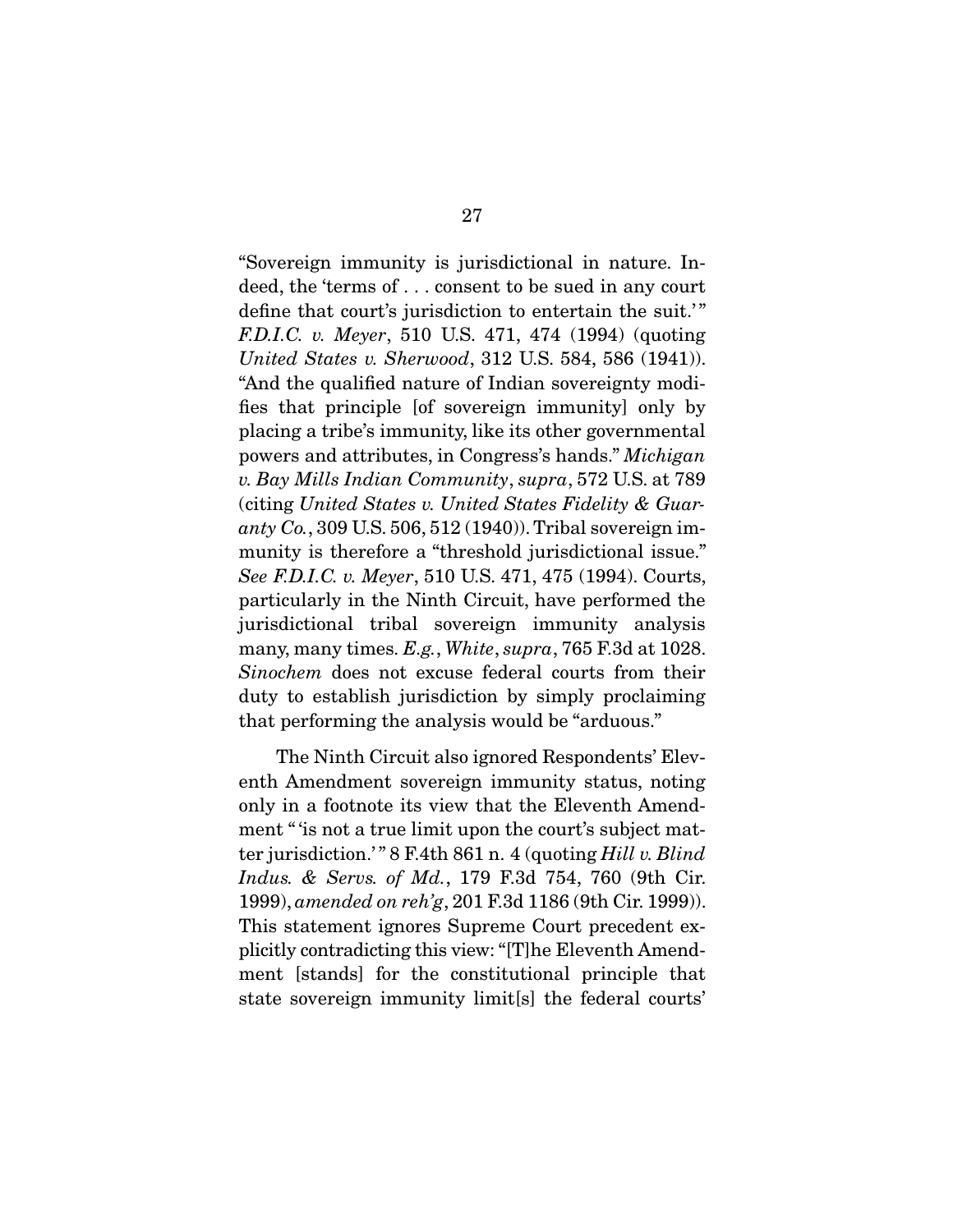jurisdiction under Article III." Seminole Tribe of Fla. v. Florida, supra, 517 U.S. at 64. See also Pennhurst State School and Hospital v. Halderman, 465 U.S. 89, 97-98 (1984); Idaho v. Coeur d'Alene Tribe, supra, 521 U.S. at 267-69. This Court has been clear for the last century or longer that State sovereign immunity under the Eleventh Amendment is a bar to federal jurisdiction. See Seminole Tribe of Fla., supra, 517 U.S. at 54 n. 7 (listing cases). State Respondents in the present case immediately raised their Eleventh Amendment sovereign immunity before the district court and the Ninth Circuit, but those courts ignored their duty to first determine their subject-matter jurisdiction and proceeded directly to issue preclusion instead. The State of Washington did not waive its immunity in this case; under Sinochem, the State of Washington should have been dismissed. This Court is clear that Eleventh Amendment sovereign immunity is a jurisdictional bar that must be addressed before proceeding to issue preclusion.

 Neither the district court nor the Ninth Circuit below conducted any jurisdictional analysis, except to note in a footnote that Article III standing is jurisdictional in nature and requires dismissal if it does not exist. Snoqualmie, 8 F.4th at 861 n. 4. The only specific ground the Ninth Circuit cited for its conclusion that it would have been "difficult to determine" jurisdiction was the Snoqualmie Tribe's routine request to amend its complaint if the district court dismissed its case. The Ninth Circuit's opinion relied on this speculative possibility – which the district court would likely have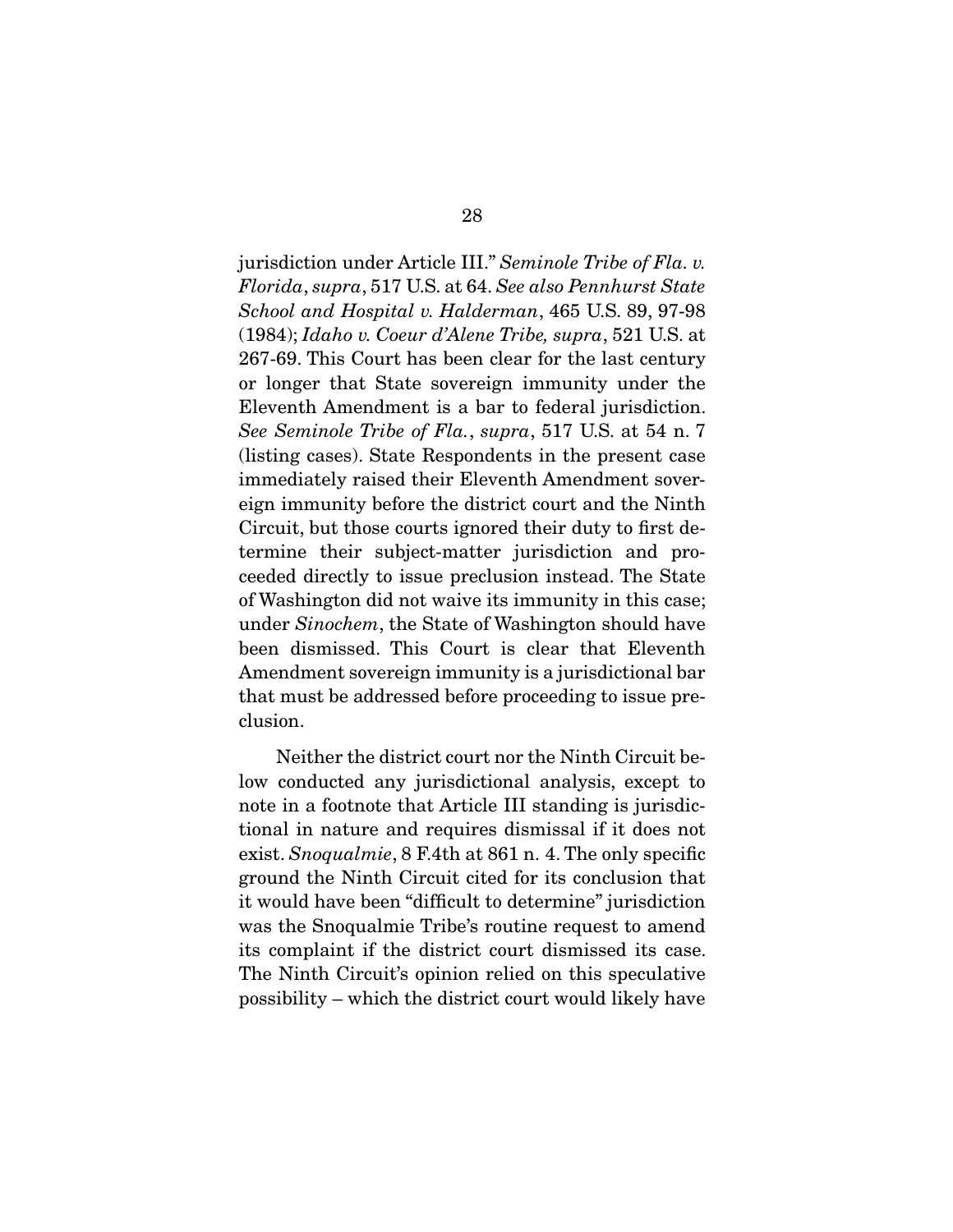rejected out of hand because amendment would have been futile – to erroneously conclude that determining subject-matter jurisdiction would have been "arduous" for the district court:

Here, resolving the threshold jurisdictional issues before the district court would have "involved an arduous inquiry." (Sinochem, 549 U.S. at 436) (quoting Ruhrgas, 526 U.S. at 587- 88). The Snoqualmie's response to the State's facial motion to dismiss included a request to amend its complaint, which would have ultimately triggered a flurry of motions burdening the parties "with expense and delay," and "all to scant purpose: The [d]istrict [c]ourt inevitably would dismiss the case without reaching the merits, given its well-considered [issue preclusion] appraisal."  $Id.$  at  $435...$ . Indeed, the district court's dismissal was consonant with the considerations of judicial economy that motivated the Court's decision in Sinochem.

8 F.4th at 863.

 There are at least two problems with this substantive statement by the Ninth Circuit. First and foremost, the possibility of the Snoqualmie Tribe amending its complaint did not actually bear upon the court's jurisdiction. Cf. Sinochem, 549 U.S. at 435 (additional discovery needed to determine whether court had personal jurisdiction over the defendant). Responding to the State's Motion to Dismiss, the Snoqualmie Tribe requested alternative relief that if the Court granted the State's Motion because Snoqualmie did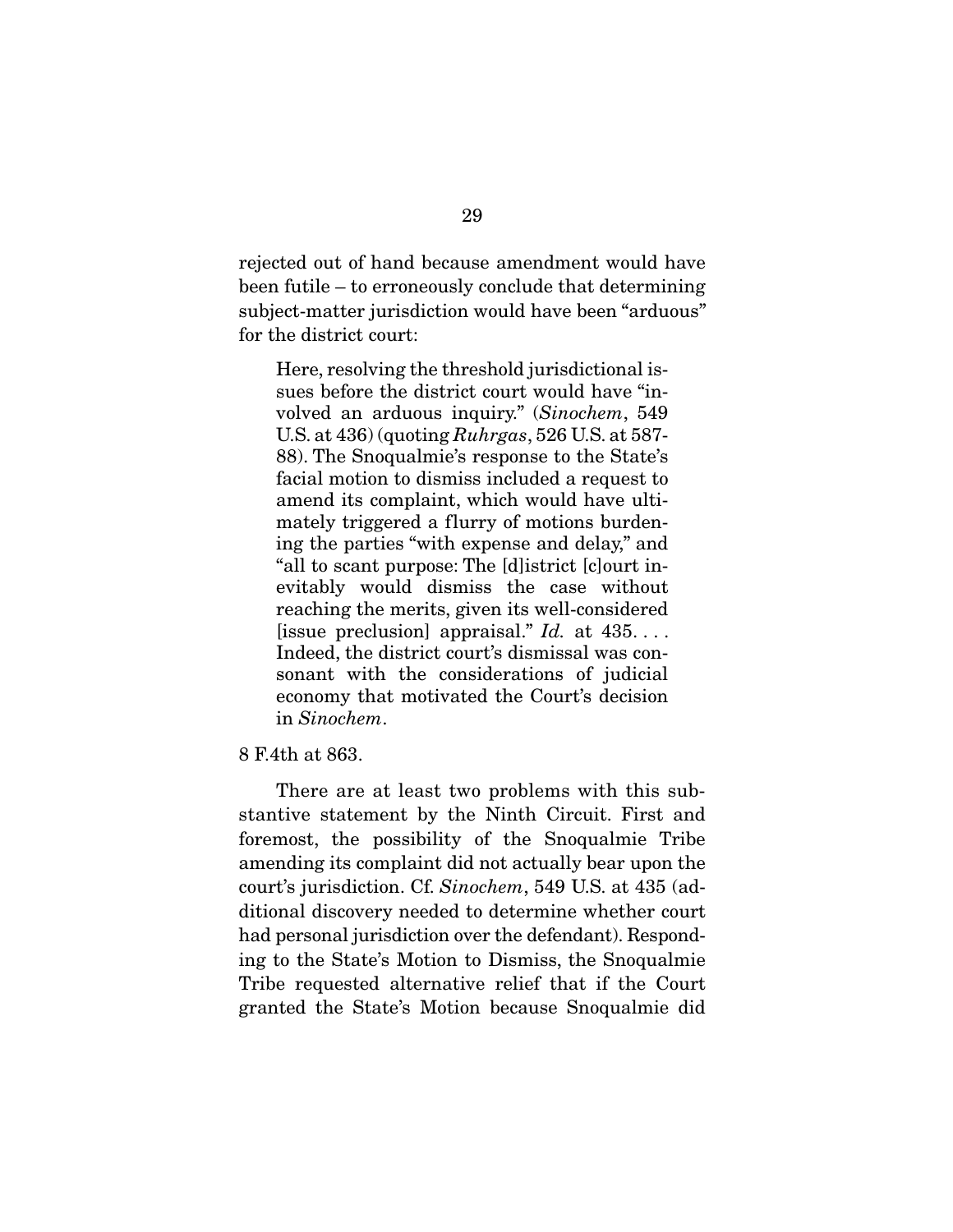not present any plausible claims, it should be permitted under the Federal Rules to amend its complaint to address deficiencies noted. Snoqualmie Response in Opposition to Defendants' Motion for Judgment on the Pleadings, Dkt. # 31, Feb. 24, 2020, p. 24. There can be no amendments that will address a clear lack of subject-matter jurisdiction. In its Reply, the State argued that Snoqualmie should not be permitted to amend its complaint because such amendment would be futile:

Plaintiff 's request to amend its complaint should be denied because amendment would be futile, would result in undue delay in resolving this case, and would waste limited judicial and party resources. Plaintiff might attempt to artfully plead around some deficiencies highlighted in the State's motion to dismiss, but key flaws in the case cannot be avoided in the filing of an amended complaint. The Court should dismiss the complaint both in light of the threshold failings of Eleventh Amendment immunity and lack of standing, and on the alternative bases that the claims are barred by res judicata and Plaintiff has not (and cannot) join indispensable parties.

Reply in Support of its Motion to Dismiss, Dkt. # 38, Feb. 28, 2020, p. 12.

 The district court had discretion to reject Snoqualmie's request to amend its complaint on the ground that any amendment would be futile in light of the application of clear principles of sovereign immunity in the case. See Navajo Nation, supra, 996 F.3d at 634 (denial of leave to amend complaint reviewed for abuse of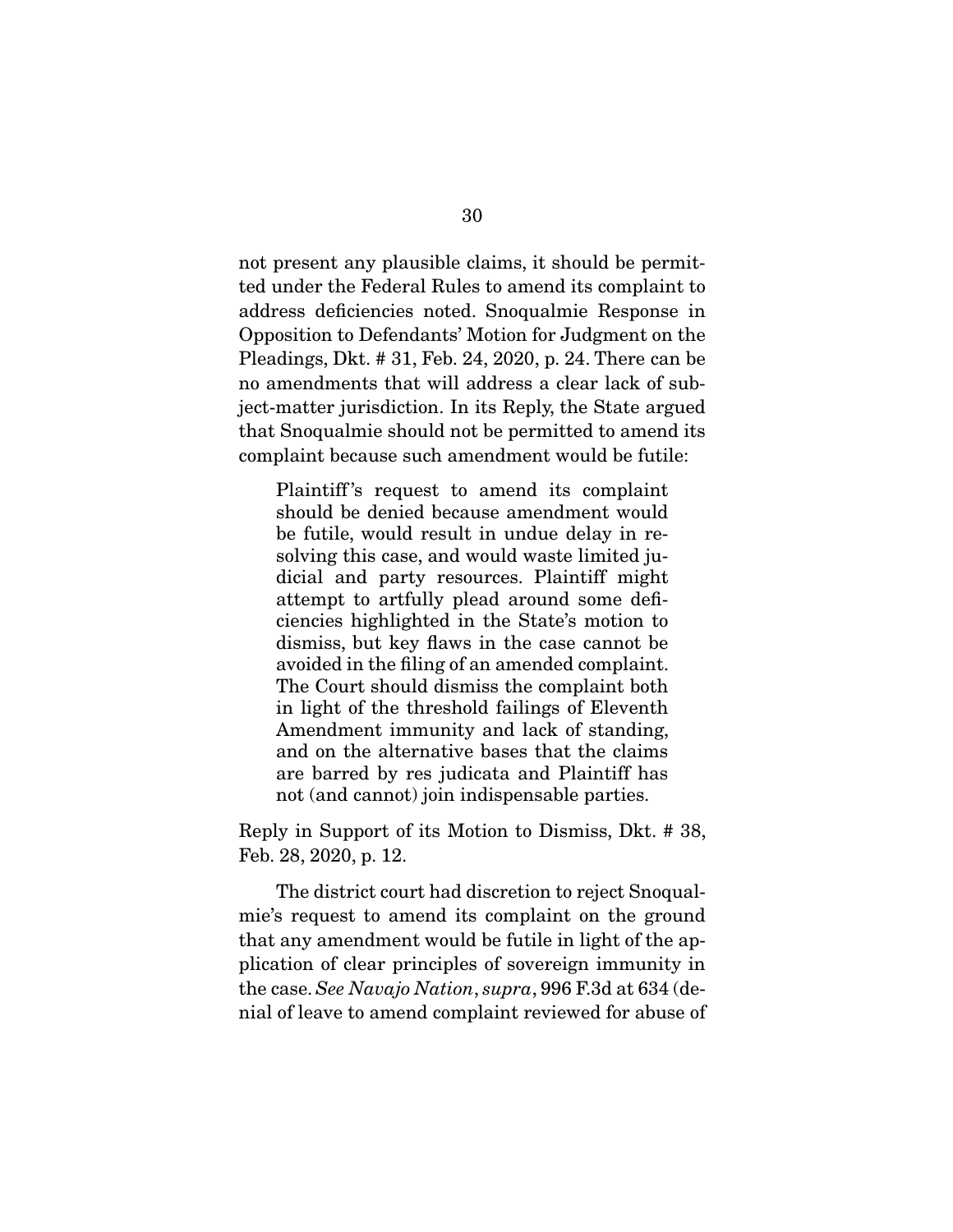discretion). The mere possibility of additional motions practice unrelated to a court's jurisdiction does not meet the Sinochem requirement that a court's determination of its jurisdiction would be arduous or difficult to determine. If the mere mention of possible future motions or requests to amend a complaint meets the "arduous" prong of the Sinochem exception, that narrow exception will be destroyed and almost every case will qualify for a court's decision on substantive grounds without first determining whether it has subjectmatter jurisdiction. This is not what *Sinochem* meant.

 Under Sinochem, the district court and Ninth Circuit should have simply dismissed the Snoqualmie Tribe's claim for lack of jurisdiction based on tribal sovereign immunity and Eleventh Amendment state sovereign immunity. See Sinochem, 549 U.S. at 436 ("If, however, a court can readily determine that it lacks jurisdiction over the cause or the defendant, the proper course would be to dismiss on that ground."). This case is one of the "mine run of cases" the Sinochem Court reiterated should be dismissed for lack of jurisdiction. See id. There is no question that both courts lacked jurisdiction over this case; the proper course would have been to dismiss on that ground. Allowing the Ninth Circuit's decision to stand will likely lead to a proliferation of new merits decisions by federal courts lacking jurisdiction and will undermine this Court's baseline holding in *Steel Co.* that unauthorized federal court action offends fundamental principles of separation of powers under the Constitution. The Court should grant this petition and reverse the lower courts' error.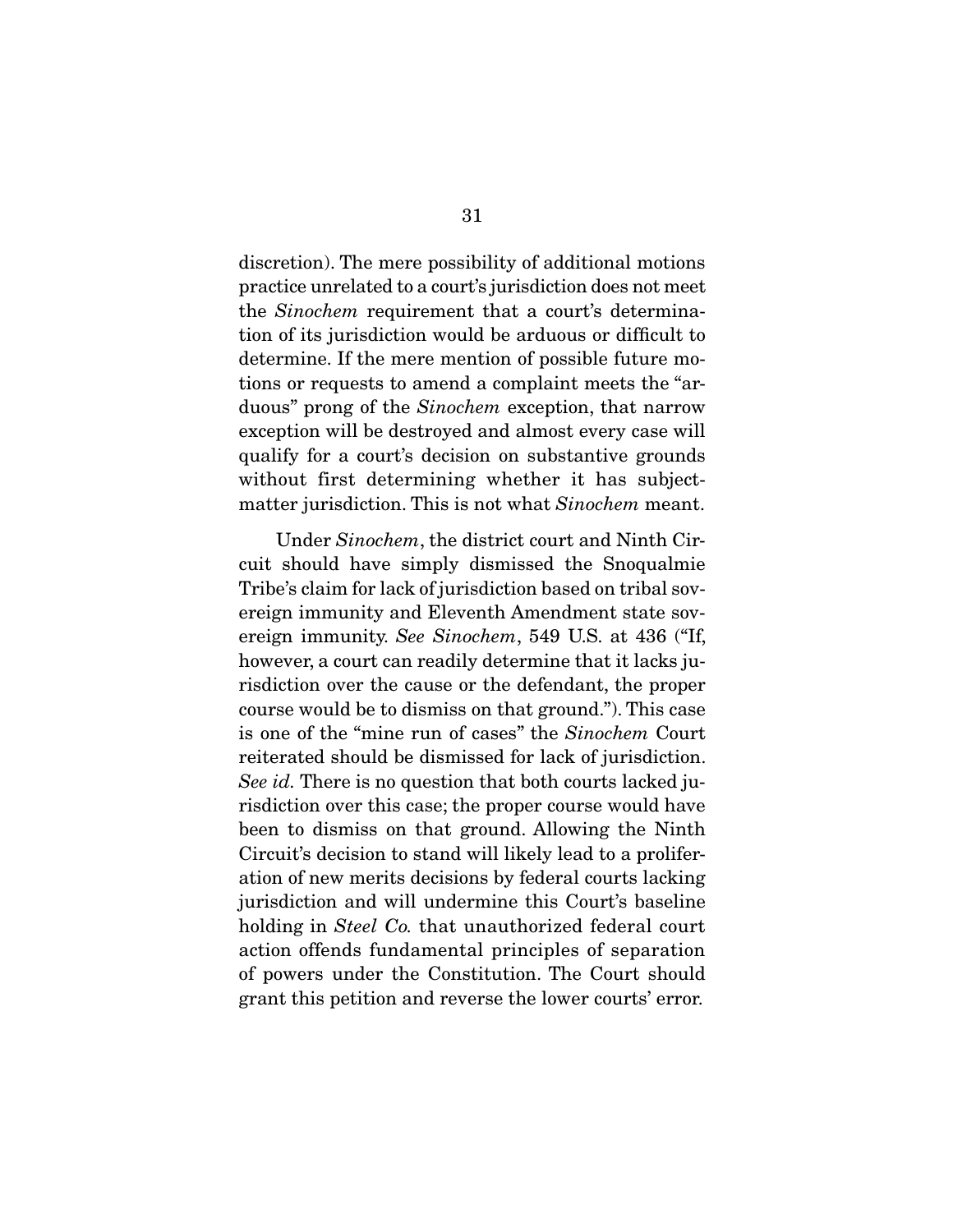### **B. The Questions Presented Warrant This Court's Review.**

As the Ninth Circuit readily acknowledged, neither this Court nor the Ninth Circuit has previously decided that issue preclusion is among the threshold determinations a federal court may make before establishing its jurisdiction. Snoqualmie, 8 F.4th at 861. Because the lower courts clearly lacked subject-matter jurisdiction, their merits rulings were *ultra vires*. The Ninth Circuit's decision that it would have been too arduous for the District Court to determine its subjectmatter jurisdiction before issuing a decision on issue preclusion as a threshold matter will eviscerate this Court's Sinochem holding that a federal court must in almost all cases determine its subject-matter jurisdiction first, leading to a proliferation of rulings on the merits in cases where the reviewing court lacks jurisdiction.

 The district court did not address its subjectmatter jurisdiction at all despite its lack of subjectmatter jurisdiction being raised by all parties at all stages, and instead proceeded to decide the case on the merits and with prejudice based solely on issue preclusion. Sinochem's application was not raised until the appeal, by the State, but it misinterpreted and misapplied that precedent.12 State Ninth Circuit Answering

 $12$  The State's two references to Sinochem in its Ninth Circuit Answering Brief are both erroneous. State Answering Brief, Dkt. #28, Sept. 18, 2020 p. 13 ("A district court decision to address other threshold issues before subject matter jurisdiction is reviewed for abuse of discretion."); pp. 33-34 ("While courts will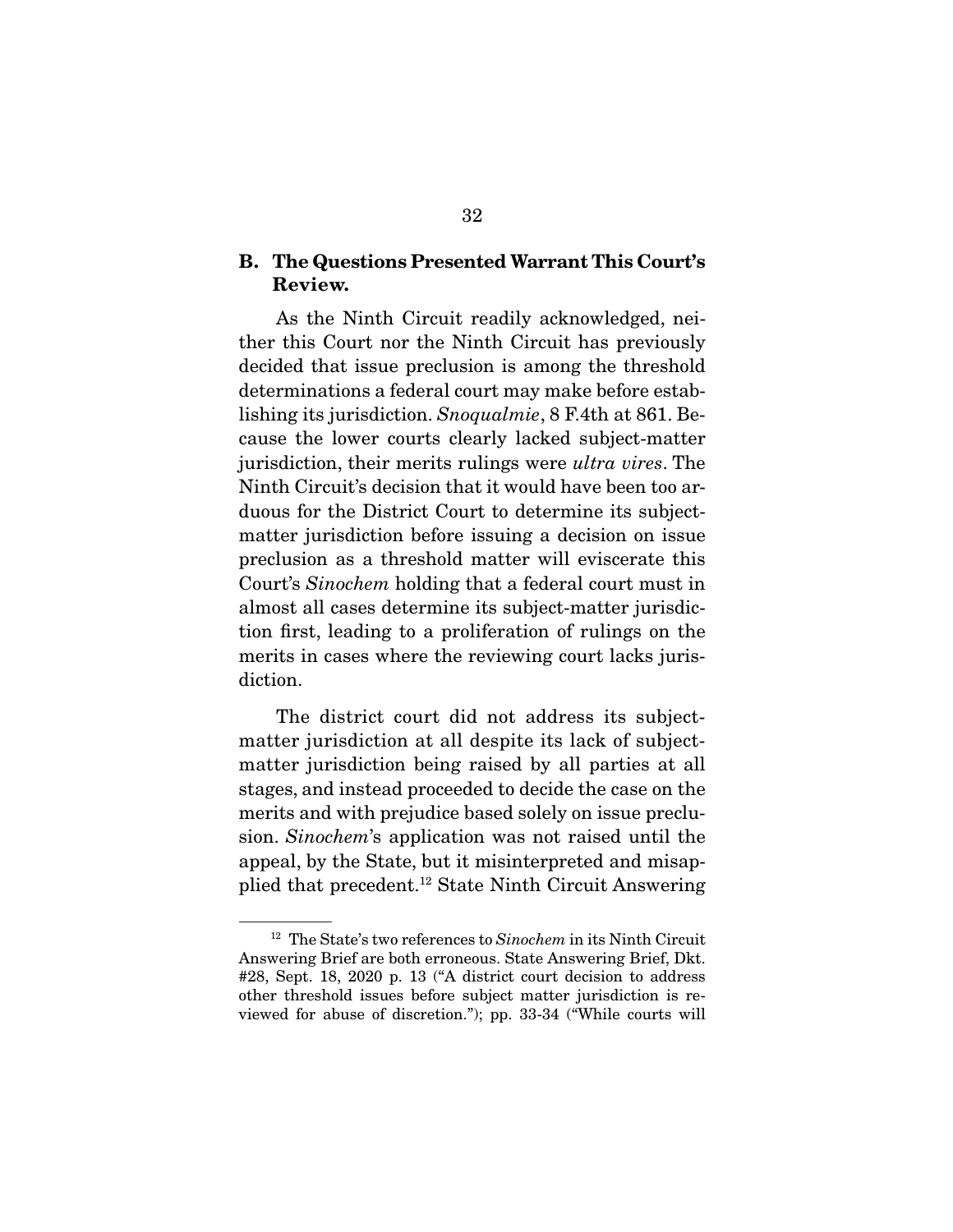Brief, Dkt. #28, Sept. 18, 2020, p. 35. The State also argued in its Ninth Circuit brief that the centrality of its res judicata defense gave the federal court authority to bypass determination of whether it had subject-matter jurisdiction solely on grounds of judicial economy: "[J]udicial economy especially warranted bypassing questions of subject-matter jurisdiction to address the conclusive issue of res judicata." Id. at p. 37. The Ninth Circuit adopted this State argument, which distorts Sinochem:

Indeed, the district court's dismissal was consonant with the considerations of judicial economy that motivated the Court's decision in Sinochem. . . . Because . . . it was reasonable for the district court to conclude that dismissing on the ground of issue preclusion was "the less burdensome course," the district court did not abuse its discretion in dismissing the Snoqualmie's complaint before first

often first address the threshold issues of standing and sovereign immunity, they are not required to do so, and their decision to exercise their 'leeway' is reviewed for abuse of discretion. Sinochem, 549 U.S. at 431."). Sinochem never mentions that a district court's decision to ignore whether it has subject-matter jurisdiction is only reviewed for abuse of discretion. It is a legal issue that is reviewed de novo. See Navajo Nation, supra, 996 F.3d at 634.

The Snoqualmie Tribe's Circuit Reply Brief, Dkt. #50, Nov. 9, 2020, pp. 22-24, pointed out the State's erroneous application and interpretation of Sinochem. See also State's District Court Motion to Dismiss, supra, Dkt. #29, Feb. 6, 2020, p. 5 (federal court must first determine its subject-matter jurisdiction, with no reference to Sinochem).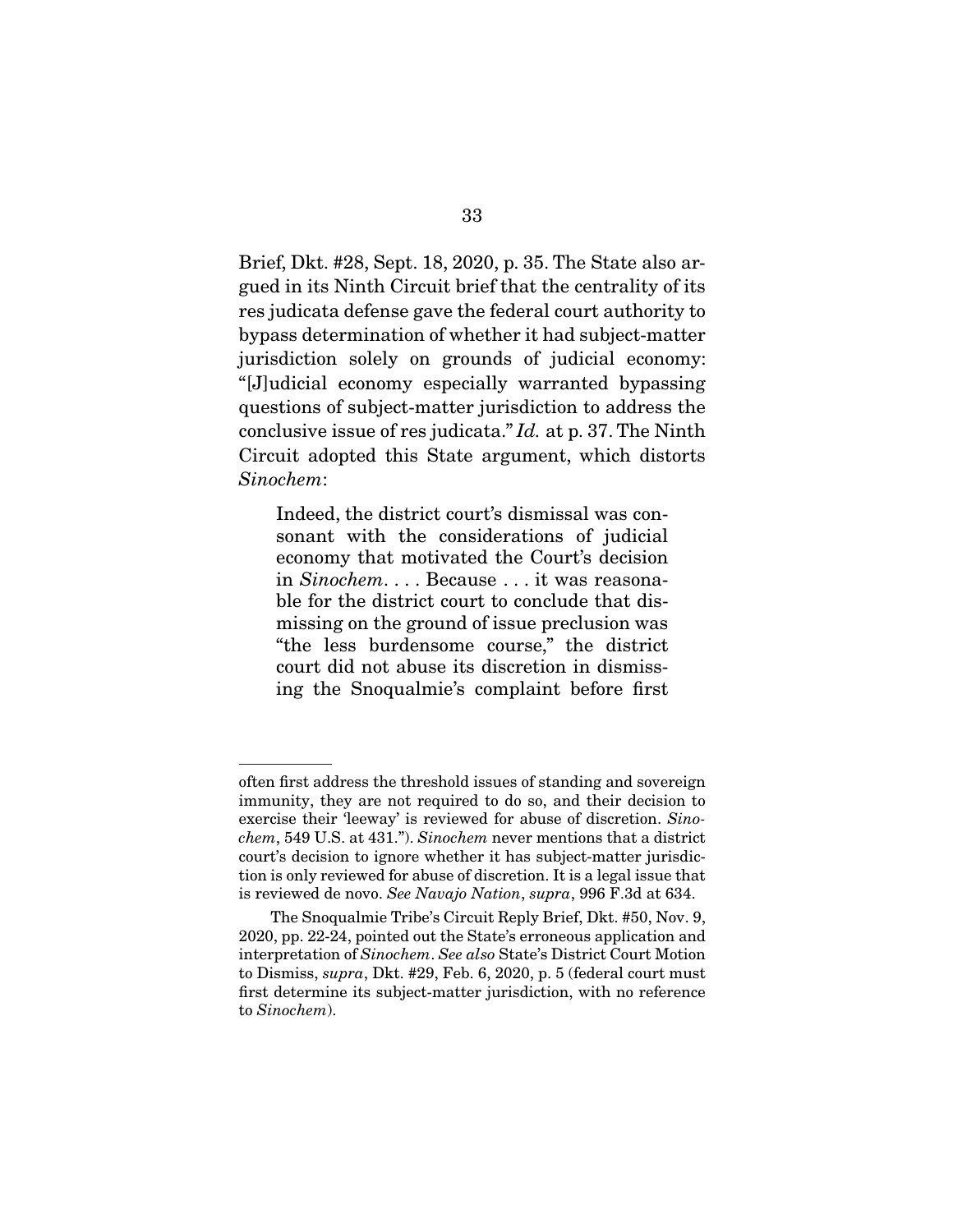establishing its subject matter jurisdiction over the Snoqualmie's claims.

8 F.4th at 863. It committed clear error in doing so.

 This ruling violates Sinochem's carefully crafted exception to the mandatory requirement set out in Steel Co. that a federal court must first determine its jurisdiction before proceeding to any other issue, and revives the discredited "hypothetical jurisdiction" principle that Justice Scalia expressly rejected and laid to rest in Steel Co.

In *Steel Co.*, this Court reaffirmed the basic rule that a federal court must first specifically determine that it has subject-matter jurisdiction before deciding the merits of a specific case. 523 U.S. at 89. The Court in that case declined to adopt the Ninth Circuit's practice of "the doctrine of hypothetical jurisdiction" – " 'assuming' jurisdiction for the purpose of deciding the merits" of a case:

We decline to endorse such an approach because it carries the courts beyond the bounds of authorized judicial action and thus offends fundamental principles of separation of powers. . . . "Without jurisdiction the court cannot proceed at all in any cause. Jurisdiction is power to declare the law, and when it ceases to exist, the only function remaining to the court is that of announcing the fact and dismissing the cause." Ex parte McCardle, 7 Wall. 506, 514 (1868). . . . The requirement that jurisdiction be established as a threshold matter "spring[s] from the nature and limits of the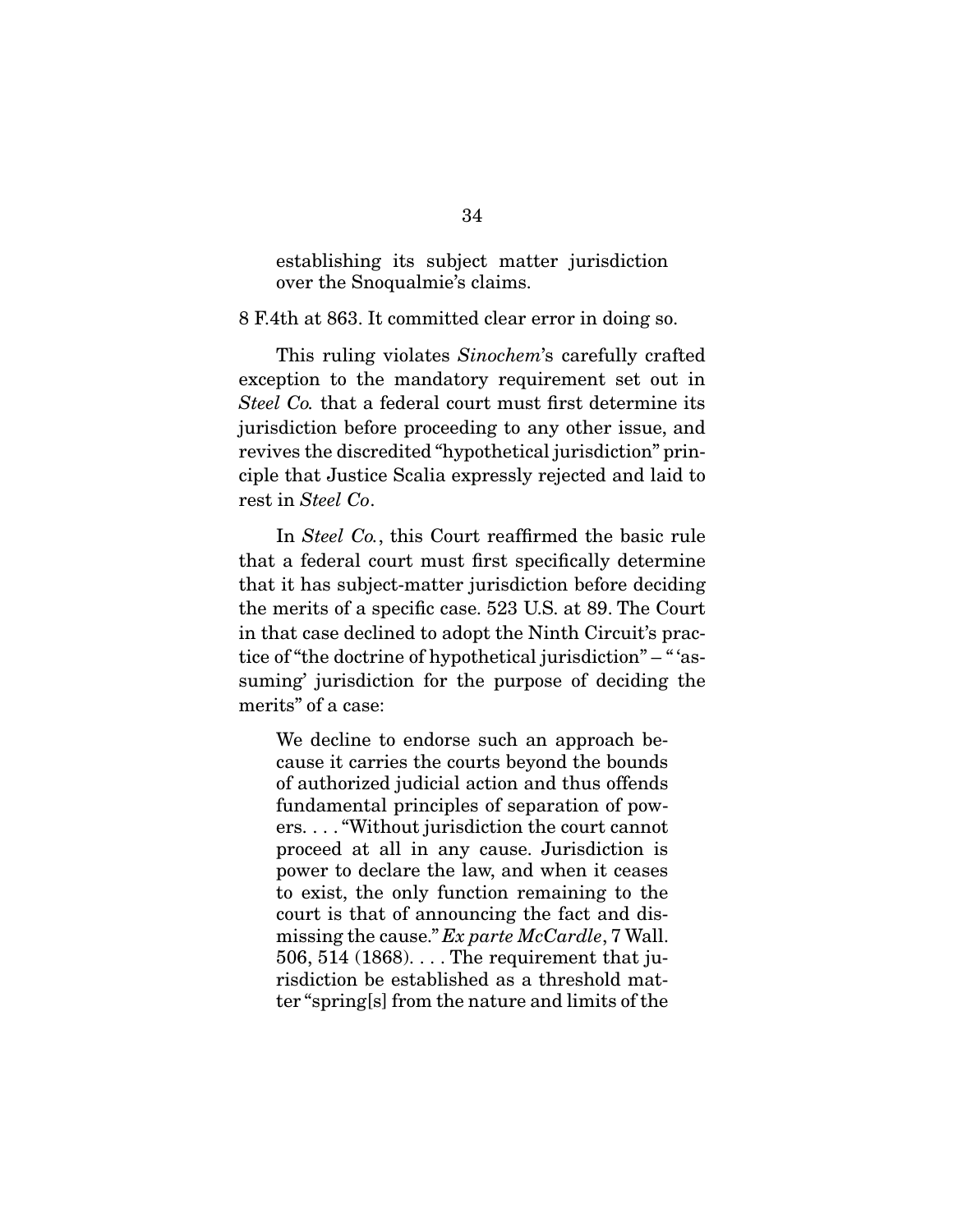judicial power of the United States" and is "inflexible and without exception." Mansfield C. & L.M.R. Co. v. Swan, 111 U.S. 379, 382 (1994).

Steel Co., 523 U.S. at 94.

 The Ninth Circuit's decision in the present case is tantamount to assuming hypothetical jurisdiction. The Ninth Circuit's decision will inevitably lead to a proliferation of new federal court decisions that bypass the question of whether the court has any jurisdiction to entertain the claim brought. The Ninth Circuit's decision must be rejected. This Court should grant this petition and remand to the lower courts for dismissal for lack of subject-matter jurisdiction.

#### **CONCLUSION**

--------------------------------- ♦ ---------------------------------

 "Article III generally requires a federal court to satisfy itself of its jurisdiction over the subject matter before it considers the merits of a case. 'For a court to pronounce upon [the merits] when it has no jurisdiction to do so,'...' is  $\dots$  for a court to act ultra vires.'" Ruhrgas AG v. Marathon Oil Co., 526 U.S. 574, 583 (1999) (quoting Steel Co., supra, 523 U.S. at 101-02 (alterations in original). The Court's Sinochem decision created a limited exception to this foundational rule where a court could dismiss a case on a non-merits basis and where it would have been arduous for the court to first determine its jurisdiction. The Ninth Circuit misinterpreted and misapplied Sinochem to uphold